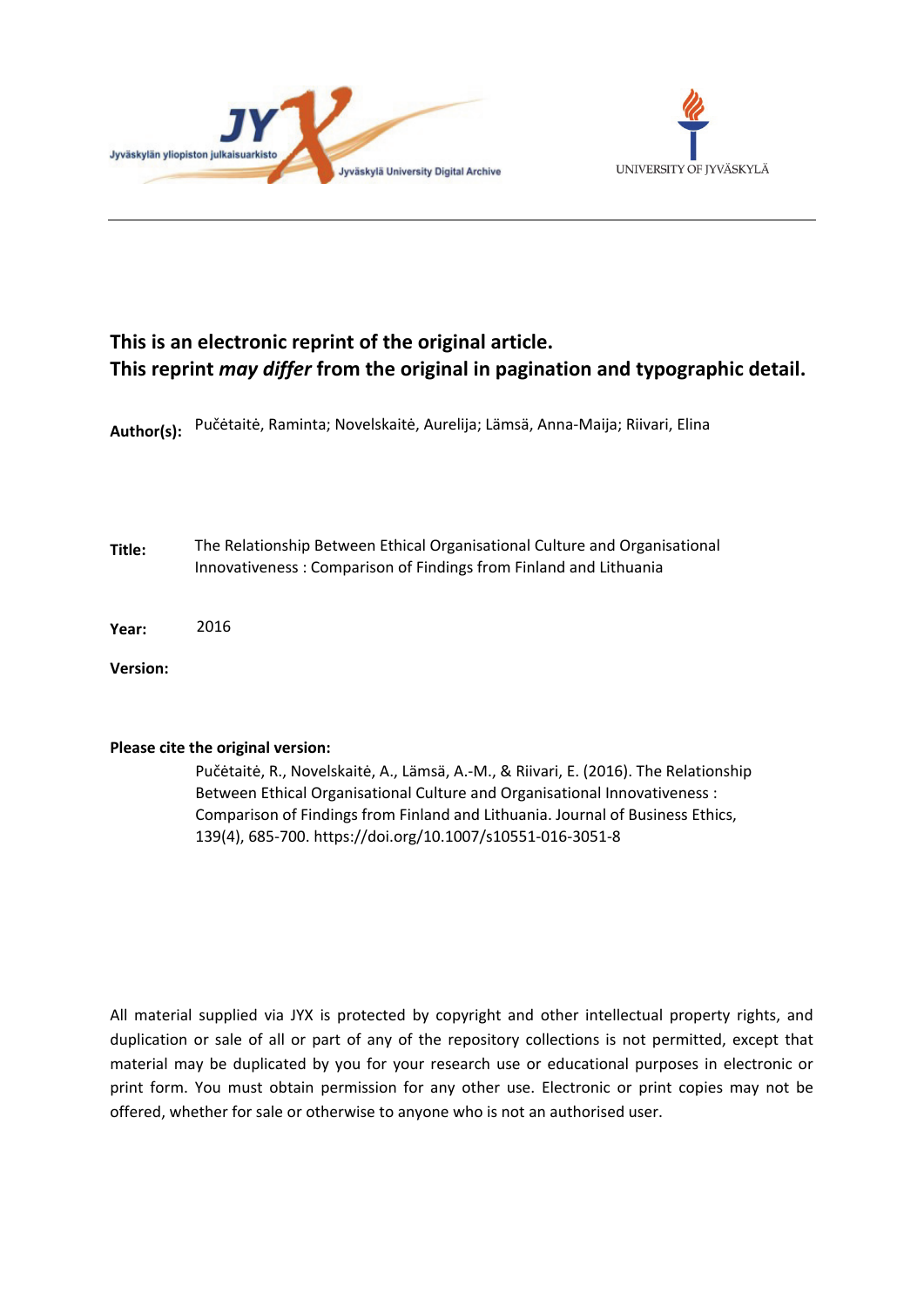Reference code: ORGINN

Type: original article

# **The relationship between ethical organisational culture and organisational innovativeness: Comparison of findings from Finland and Lithuania**

## **Abstract**

The paper explores the interrelations between ethical organisational culture and organisational innovativeness in two different socio-cultural contexts, Finland and Lithuania. According to the Global Innovation Index 2013, Finland ranked 6th and Lithuania 40th in terms of the national capacity to produce innovations. Prior research by Riivari and Lämsä (2014) and Riivari et al. (2012) argues the importance of the ethical dimension of organisational culture in fostering the organisational capacity to innovate. In this paper, a different context is taken to test hypothesized differences between the two multidimensional phenomena. The paper discusses the findings of 2 surveys in Finnish and Lithuanian public organisations (respectively,  $n_{FI}$ =477 and  $n_{LT}$ =757). Data analysis shows that ethical organisational culture affects organisational innovativeness, in particular process and behaviour innovativeness in both organisations. The findings suggest that some ethical virtues such as congruency of management, discussability and clarity can be explained by an institutional rather than sociocultural context. However, the effect of transparency and sanctionability in the Finnish organisation and congruency of supervisors, supportability and feasibility in the Lithuanian organisation rests on peculiarities of a socio-cultural context.

**Key-words**: corporate ethical virtues, ethical organisational culture, Finland, Lithuania, organisational innovativeness, public organisation, socio-cultural context.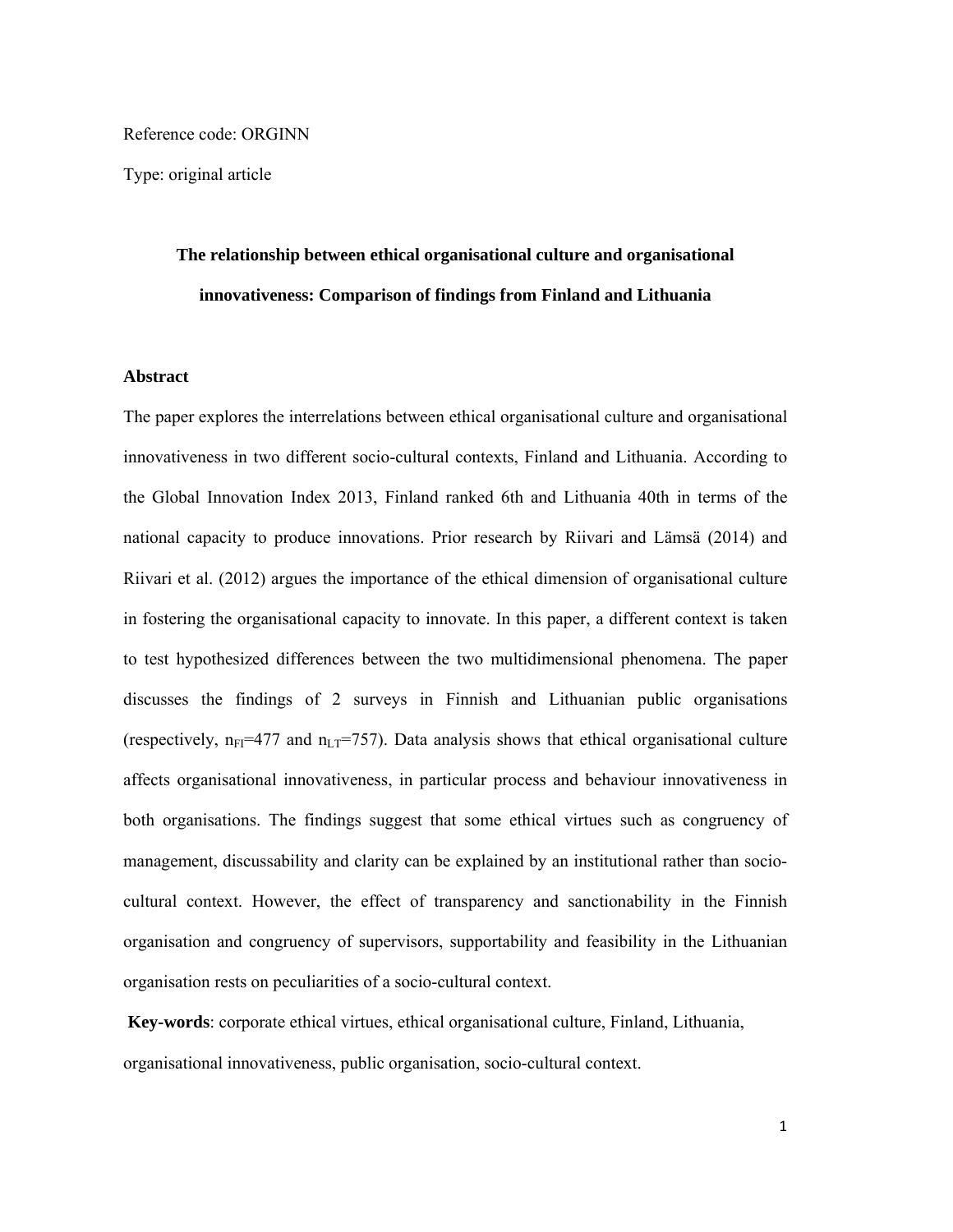### **Introduction**

Organisational innovativeness as an organisational capability to create new ideas and solutions, experiment, and engage in creative processes (Lumpkin and Dess, 1996) is considered a key element in innovation development (Wang and Ahmed, 2004; Yu et al., 2013), organisational performance (Cho and Pucik, 2005), and regional competitiveness (Broekel and Brenner, 2011). It urges researchers and organisations to identify the factors determining its development and growth. This applies not only to private companies but also to public organisations, which are under pressure to use tax-payers' money responsibly and satisfy public interests by providing innovative solutions to social and environmental problems. This pressure has resulted in reforms of the public sector, many related to the concept of New Public Management (*hereafter* – NPM, Hood, 1991), and demand deliberate changes and renewals in the processes and structures of public organisations to ensure better provision of services and products to society and optimal organisational performance (Politt and Bouckaert, 2011). These changes have resulted in attempts to adopt benchmarking, quality management, management by objectives and other management ideas as NPM innovations for public organisation management (Hansen, 2011) with various rates of success, leading us back to the question of the factors influencing innovativeness and innovations. Here we make a distinction between the two terms. We consider innovativeness as the capability to produce innovations, the number, character, developmental extent and implementation of which may at the same time vary (cf. Tajeddini et al., 2006).

A number of studies have argued that organisational culture is an important condition for organisational innovativeness (Martins and Terblanche, 2003; Mumford, 2000; Sarros et al., 2008; Valencia et al., 2010) and, as Büschgens et al. (2013, pp. 763-4) maintain, "[b]y now, it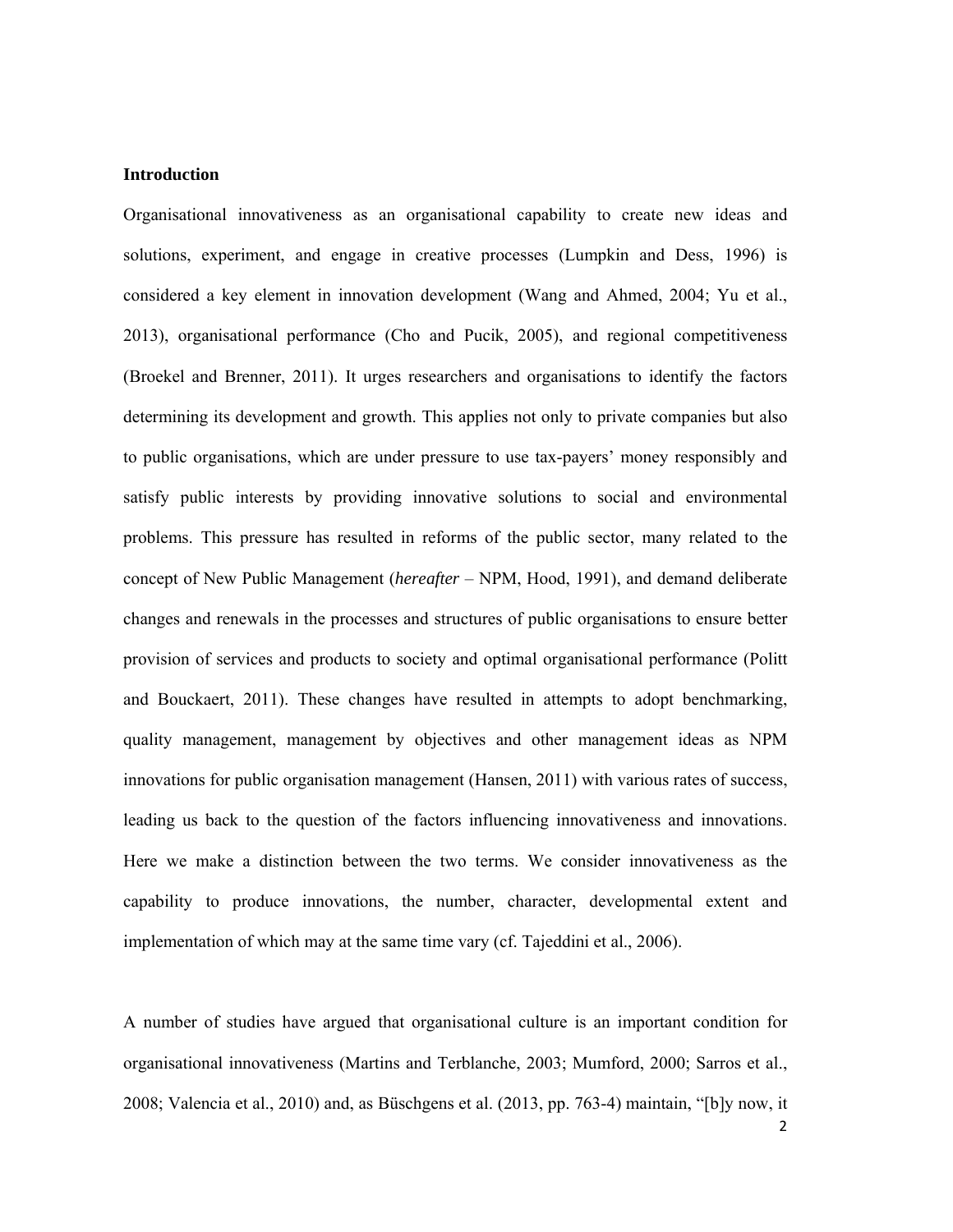is common sense that organisational culture is a key to innovation success". However, despite the recognition of organisational culture as a factor influencing organisational capability to innovate, there is still little agreement on the type of organisational culture that helps organisations to be innovative (Büschgens et al., 2013). Nevertheless, one aspect of organisational culture that scholars agree is important in this respect is the congruence of values among organisation's members. Prior research highlights organisational values of trust and empowerment, tolerance of error, organisational learning, open communication, participative decision-making and cooperation as determinants of organisational innovativeness (Büschgens et al., 2013; Hurley and Hult, 1998; Keith and Frese, 2011; Martins and Martins, 2002; Martins and Terblanche, 2003). They characterise an organisational context that motivates employees to engage in exploration and experimenting, knowledge sharing and creation and, thus, account for innovation development (Ellonen et al., 2008; Sankowska, 2013). However, the capability to innovate includes a risk-taking component, which may sometimes prompt individuals to think and act innovatively yet irresponsibly and unfairly to others, disregarding the long-term perspectives of organisational development and society (Baucus et al., 2008; Gino and Ariely, 2011). Therefore, urge for organisational innovativeness in public organisations has ethical implications (Jordan, 2013). The search for innovative solutions to optimise organisational performance and, for example, reduce public costs in administering systems, may have unintended consequences such as growing unemployment because employees were substituted by technologies or marginalising certain social groups such as low-income households which cannot afford access to technological innovations such as Internet-based public services. Therefore, an organisation's attentiveness to ethical values such as honesty, fairness, justice, integrity, (mutual) respect, equality and openness when practicing innovativeness is particularly important for gearing it towards the common good and securing public trust. In particular, the importance of the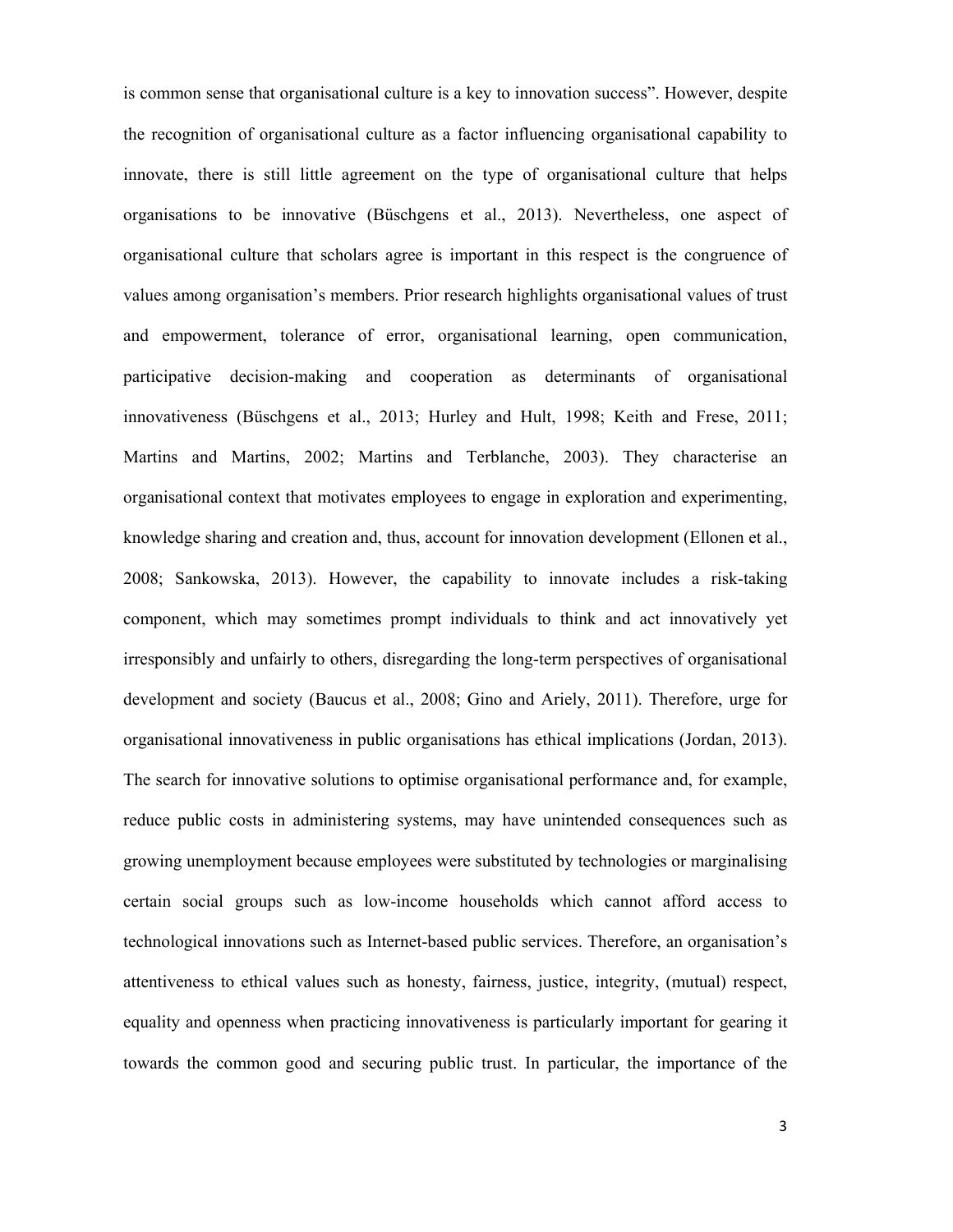ethical aspects for practising innovativeness grows in public organisations with mission to ensure equality and social welfare for its citizens.

Despite the apparent importance of the ethical dimension of organisational culture, little empirical research has been carried out on the interrelation between ethical organisational culture and organisational innovativeness both in the private and public sectors. This gap has been addressed in recent studies by Riivari et al. (2012), Riivari and Lämsä (2014), who have found a positive interrelation between ethical organisational culture and organisational innovativeness. Their studies were carried out in the Finnish society, which is strongly dominated by values of accountability, equality, trustworthiness, honesty and justice (Helkama and Seppälä, 2006; Kujala, 2004; 2010; Lämsä and Viljanen, 2014). However, there is no knowledge whether the same interrelation is valid in a different socio-cultural context such as Lithuania. Lithuania is a post-Soviet society where historically private interest, authenticity and the originality of the people were suppressed, while free-riding and opportunistic behaviour were widespread (Morgan, 1998), and following dual norms was the usual technique for survival (Ivanauskas, 2011). Hence, it is characterized by low trust, low organisational commitment, and an attitude to organisational values as declarative (Lämsä and Pučėtaitė, 2006; Pučėtaitė et al., 2010; Vasiljevienė, 2000; Žiliukaitė et al., 2006). Due to a lack of trust among society's members, a willingness to share ideas and cooperate on developing new services or improving processes may be limited in this context. These sociocultural differences may affect organisations' capability to innovate, which is also implied by the countries' ratings in the Global Innovation Index 2013, where Finland is ranked 6th and Lithuania 40th in terms of their capacity to produce innovations.

Furthermore, management of public sector organisations in the chosen societies may also be significantly different. According to Politt and Bouckaert (2011, p. 73), in Finland, public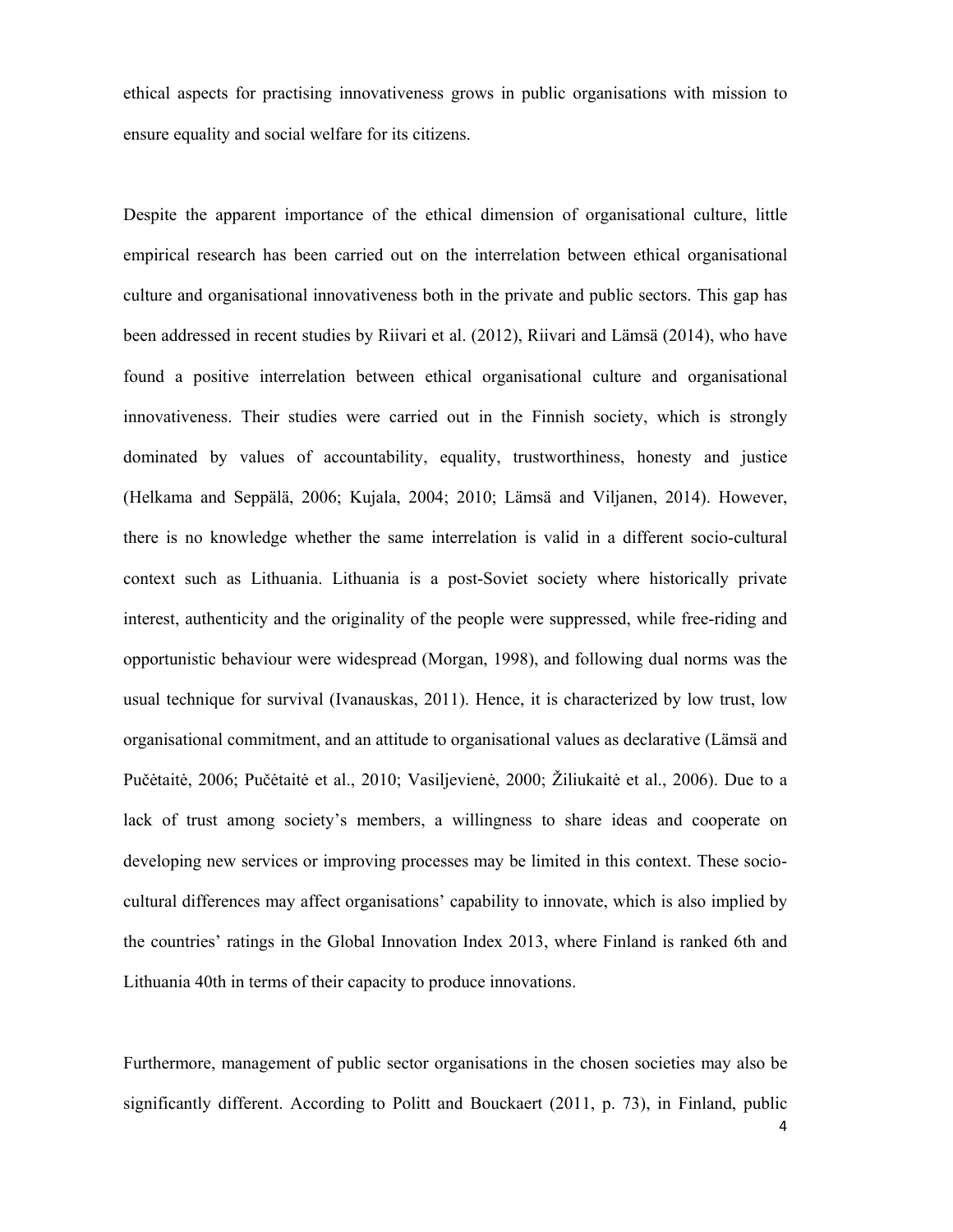organisations are managed by "consensual, often meso-corporatist styles of governance", and the services they provide are considered a source of social welfare (Oinas, 2005). In Lithuania many public organisations are still hierarchical and autocratic, although significant reforms were made before and after accession to the EU in 2004, in particular, by changing the general attitude to citizens towards seeing them as customers of public institutions. However, in public discourse there is a strong opinion that the public sector is wasteful, and the level of institutional trust in major public organisations has been low for decades (Hlepas, 2013; Kuokštis, 2012).

Therefore, in this paper we are interested in possible differences of the ethical virtues of organisational culture that account for particular types of organisational innovativeness in public organisations operating in two different socio-cultural contexts. In this way, we attempt to make two contributions to the academic literature in the field of factors influencing organisational innovativeness. Firstly, we investigate the impact of ethical organisational culture on organisational innovativeness and, secondly, we focus on particular organisational virtues that account for particular types of organisational innovativeness. To our knowledge, no studies to date have compared the relationship between the ethical culture of organisations and organisational innovativeness in different socio-cultural contexts. Consequently, we specifically extend existing knowledge of the relationship by making a comparison between Finland and Lithuania. Throughout this paper, we develop hypotheses and test them in two public sector organisations in Finland and Lithuania. The findings of this study lead to a discussion of how managers of public organisations can foster more favourable contexts for organisational innovativeness which enhances the common good.

#### **Conceptual background of the study and hypotheses**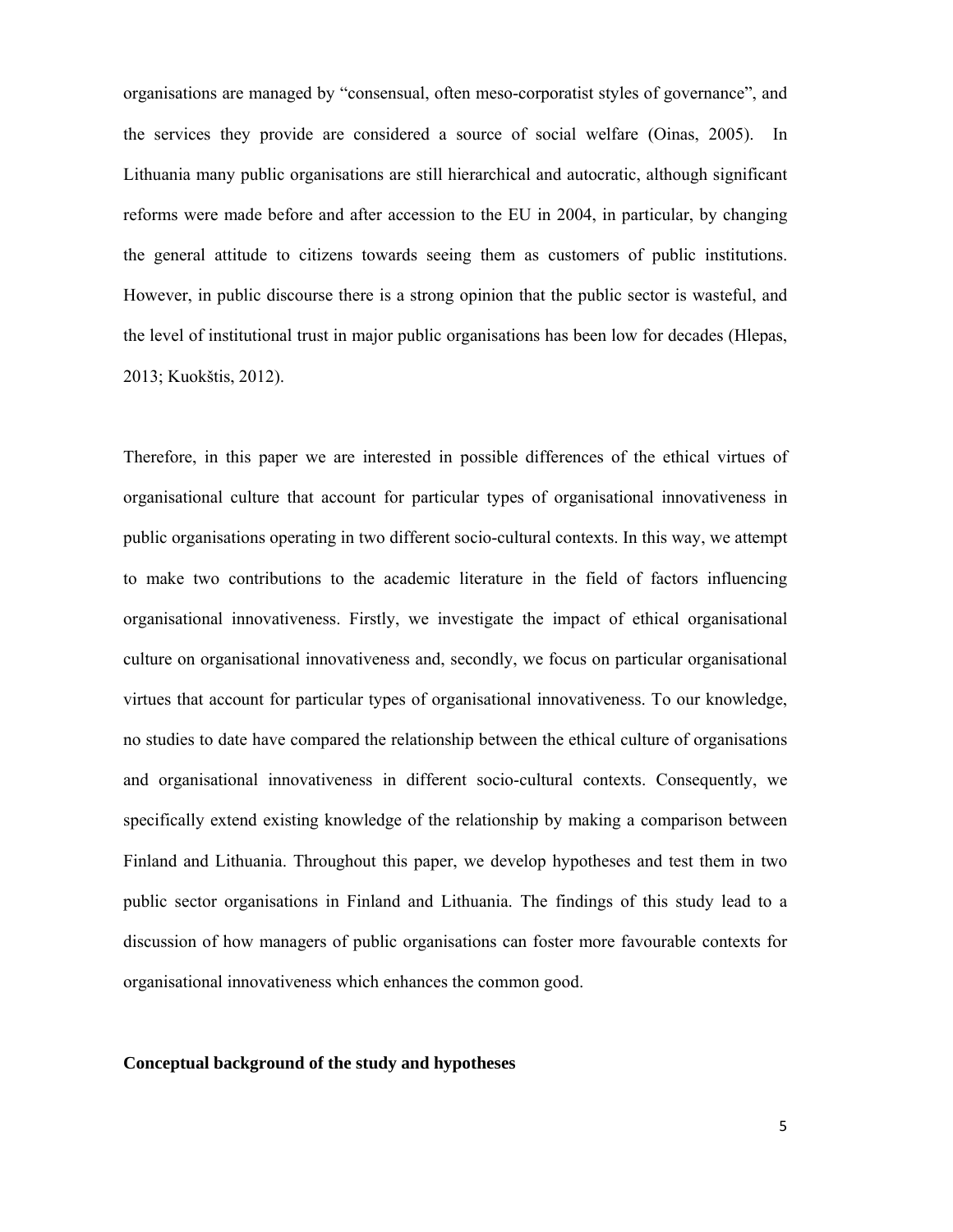Organisational culture is one of the most researched topics in organisation studies, approached using a variety of theories, methodologies, epistemologies and political orientations (Alvesson, 2011). On the one hand, it is regarded as a system of negotiated symbols, shared and learnt meanings and understandings, which are constructed through language and social interaction, and, on the other hand, as shared beliefs, values and norms which are measurable and manageable and linked to action effects (Alvesson, 2011, p. 14). In this paper, we take the latter view and define organisational culture as a combination of *formal* structures, systems, and organisational practices and *informal*, unspoken, taken-for-granted assumptions, norms and behavioural modes that may go unreflected in organisational life (Trevinõ et al., 1998; Schein, 1990). Following this logic, the formal component of ethical organisational culture is constituted by ethics management systems with particular tools such as ethics codes, ethics training and ethics auditing and so on, leadership and human resource management practices, and the informal component of assumptions, beliefs, values, behavioural norms, role models and stories that are ethically loaded (Huhtala et al., 2013; Kaptein, 2010; Trevinõ et al., 1998). We maintain that ethical organisational culture is characterised by the congruence of formal and informal components and promotes not only organisational goals but also the common good. From this perspective, organisational cultures, which only have formal elements such as ethics management tools but do not encompass ethical values in their daily operations, are not really ethical (cf. MacLean et al., 2015).

6 Despite the attention from scholars towards ethical organisational culture, empirical research on its interrelation with innovativeness is not common. Although studies on the association of organisational culture and innovation can be found (Prajogo and McDermott, 2011; Valencia et al., 2010; cf. Büschgens et al., 2013), most of them focus on the competing values framework by Quinn and Spreitzer (1991), overlooking its ethical dimension. In this study, we apply the Corporate Ethical Virtues (*hereafter* - CEV) model, a multidimensional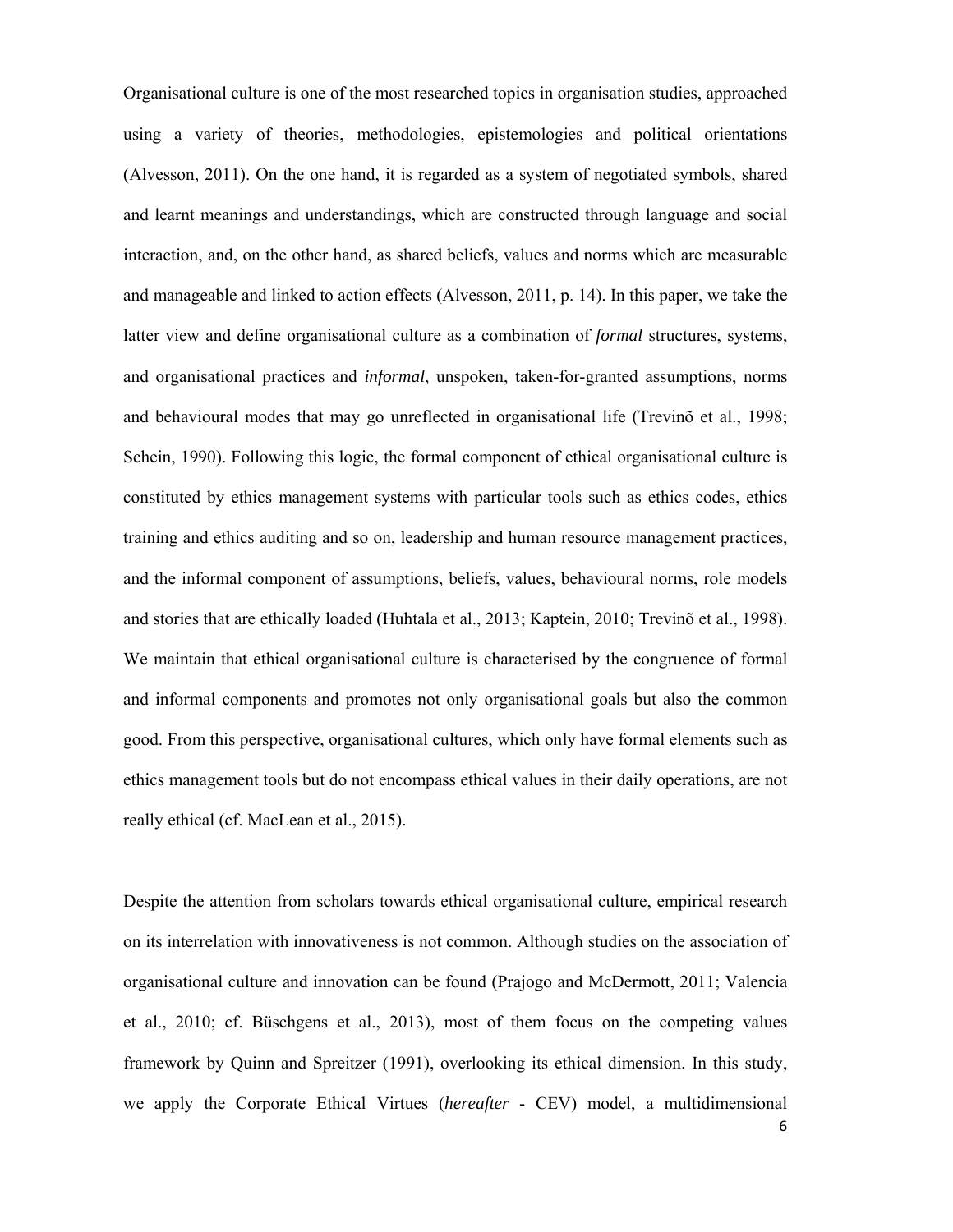construct and measurement of the ethical culture of an organisation (Kaptein, 2008). The model rests on a virtue-based theory of business ethics (Solomon, 2004) that has its roots in Aristotle's virtue ethics and considers certain characteristics or virtues as indicators of an ethical character. This theory views organisations as morally and socially responsible agents, and maintains that organisations as communities nourish individual virtues through corporate environments directed towards integrity or, in other words, moral excellence. In this way, an organisation creates a community of practice whose members develop and/or possess virtuous character traits by duly fulfilling their responsibilities and contributing to the common good (Solomon, 2004). Moreover, virtuous organisations possess the capability to produce benefits for multiple stakeholders intentionally rather than by accident.

Consequently, according to Kaptein (2008), the ethicality or virtuousness of an organisation can be determined by the extent to which the organisational culture stimulates the organisation's members to act ethically and prevents them from unethical behaviour. The CEV model consists of eight virtues: clarity, congruency of supervisors, congruency of management, feasibility, supportability, transparency, discussability and sanctionability. In an ethical organisation, these virtues are implemented and maintained both by organisational practices and individual decisions and actions. Clarity refers to an organisation's explicit expectations of its employees that they will act ethically. In practice, this virtue manifests itself through codes of conduct, the organisation's members following the rules with integrity, and concerns with the organisation's stakeholders. The congruency of supervisors and management refer to how supervisors and management act as role models for the employees. These virtues stand for integrity demonstrated by the organisation's leadership (Bauman, 2013). Ethical organisations are led by people who consider ethics as important and embody ethical values in their decisions and behaviour. Moreover, professional leaders are expected to follow professional norms and standards, which prioritise societal welfare over individual and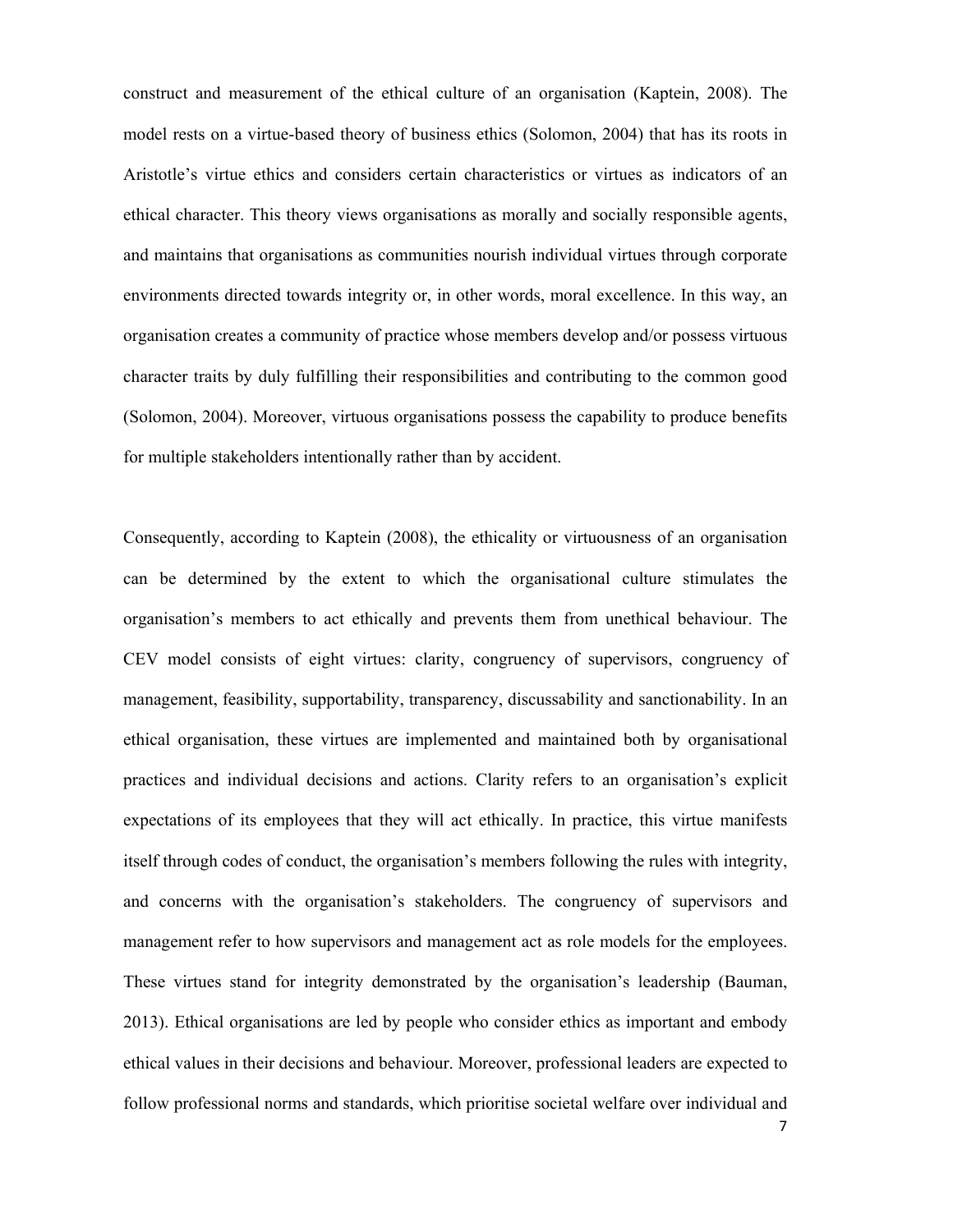organisational interests (Vasiljevienė, 2000). Feasibility is related to the resources allocated by an organisation so that its employees would be able to follow the normative expectations. This virtue is reflected in time, information, training and/or finance given by the organisation to enable its employees to act responsibly and in an environment that is free from coercion to compromise individual integrity or bypass clearly set rules. Supportability denotes organisational support and encouragement to follow the norms. In practice, this means reciprocal respect, trust and sincere striving for the common good in a community of practice. Transparency is the degree to which the consequences of ethical or unethical employee behaviour is perceived by the employees themselves and their colleagues. It means that the organisation has risk management and monitoring systems to ensure that detrimental behaviour does not go unnoticed. Discussability concerns opportunities for employees to be open and sincere when facing ethical issues and the possibility to discuss them. Ethical organisations are not naïve agents; therefore, ethics hotlines or round-table discussions that are meant to raise moral concerns may be integral elements of their character. They welcome constructive criticism and feedback-giving, and take mistakes as opportunities to learn rather than for punishing the guilty. Ethical organisations take responsibility for processes, which may have determined detrimental individual behaviour. The last virtue, sanctionability, relates to the degree employees perceive that unethical behaviour is punished and ethical behaviour rewarded in the organisation. In practice, sanctionability is reflected through criteria integrated in human resource management practices such as (annual) evaluation, promotion or dismissal. Ethical organisations promote those individuals who have a reputation for ethical behaviour, take disciplinary actions for unethical actions, set preventive mechanisms to eliminate the possibility of such repetitive behaviour and incite due expectations from the employees. In this way, they create a corporate mind-set that relates expectations of the good life by practising ethical virtues and developing the virtue of integrity that completes an organisation as an ethical agent.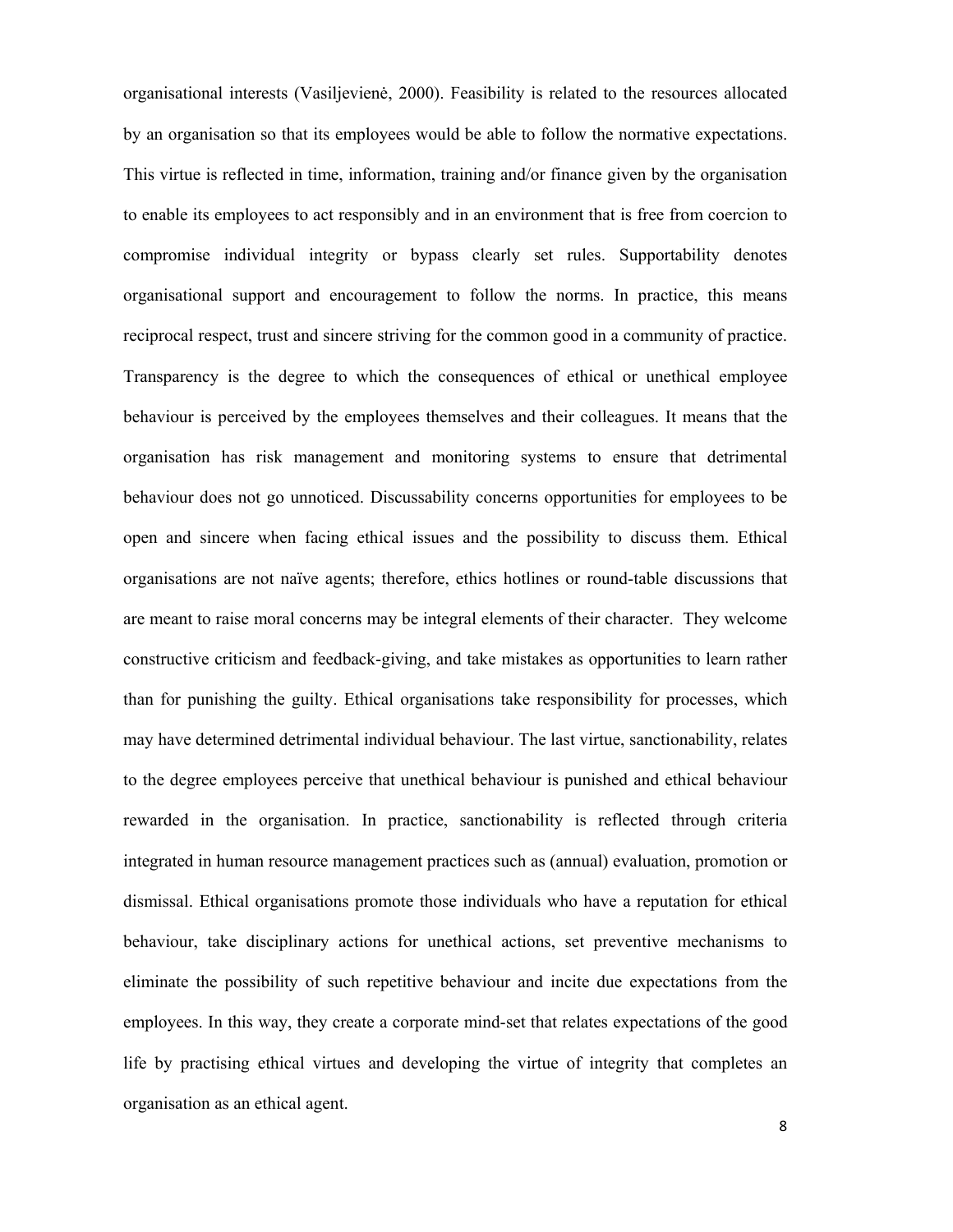The CEV model has an outspoken ethical dimension. For example, clarity is a precondition for an individual's security and the autonomy to make decisions with integrity; thereby, making it possible to assume responsibility for his or her actions. Congruency of supervisors and management are related to the value of integrity, which is a pre-condition for trust development in an organisation (Mayer et al., 1995). Feasibility demonstrates the organisation's respect for its employees and ensures their dignity at work: when an organisation provides its employees with the resources to fulfil their responsibilities, this indicates an appreciation of basic human dignity (Wieland, 2003). Supportability rests on interpersonal trust and reciprocity and strengthens the individual's identification with the organisational values, norms and rules (Kaptein, 2008). Transparency, discussability and sanctionability denote equality among employees disregarding their position and civic attitude towards violations of ethical norms. According to Kaptein (2008), the first three values embody the organisational capacity of self-regulation; feasibility and supportability constitute the self-providing capacity of organisation; and the last three virtues denote the self-correcting capacity. All these capacities are important for ensuring the ethical character of an organisation.

The other concept used in this study, organisational innovativeness, is also regarded as a multidimensional construct based on the conceptualisation and measurement presented by Wang and Ahmed (2004). Their model includes five dimensions of organisational innovativeness (*hereafter -* ON): product, market, process, behaviour and strategy. Product innovativeness relates to the newness of an organisation's products and services. Examples of product innovativeness include the organisational capability to initiate new programmes or develop technologies that enhance the service quality and quality of life for citizens. Market innovativeness concerns new approaches to reaching target audiences. Market innovativeness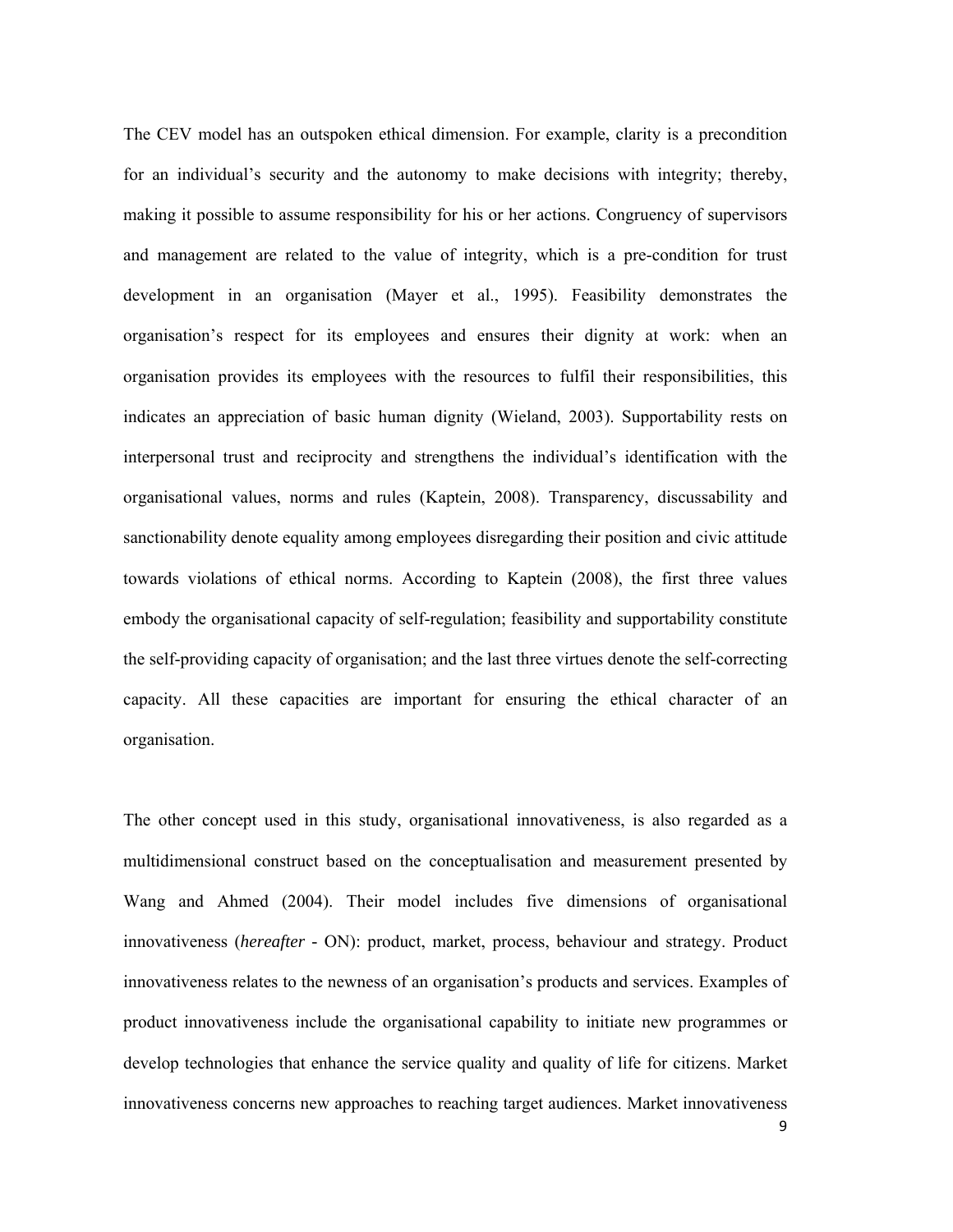is manifested, for example, by communication techniques that try to reach citizens living in severe poverty, the homeless, long-term unemployed, addicted and socially excluded citizens to offer respective services. Process innovativeness refers to novel production methods, management styles, and technologies that are applied to enhance production and management systems. This type of innovativeness includes the implementation of new management systems such as quality management, redesigning work processes, and introducing project management as a way of operating. Behaviour innovativeness denotes employee and management resourcefulness and interest in new ideas, and organisational encouragement to think and act originally and creatively. This can be seen in initiatives based on stakeholder engagement such as co-creation with stakeholders (e.g. often clients of the organisation) to improve services (Gouillart and Hallett, 2015). A set of behaviour innovativeness demonstrated by front-line employees could be, for example, finding innovative ways to correct problems or responding to customer complaints, which may grow into process innovativeness if instant (yet principle-oriented) reactions are combined into a system. Finally, strategy innovativeness is related to the organisation's capability to achieve goals, identify gaps in goals and resources, react in a timely manner to changes in the market and management's willingness to experiment and search for original approaches to problem solving, showing due appreciation to talented and innovative people. Examples of strategic innovativeness in the public sector include the introduction of green procurement, egovernment systems, crowdsourcing, digitalising archives and partnerships with private companies. Various types of organisational innovativeness may be intertwined. For example, the capability to engage in partnerships may result in co-creation initiatives, a more empathetic attitude to the socially excluded and respective arrangements of tasks and work practices to provide services tailored to their needs.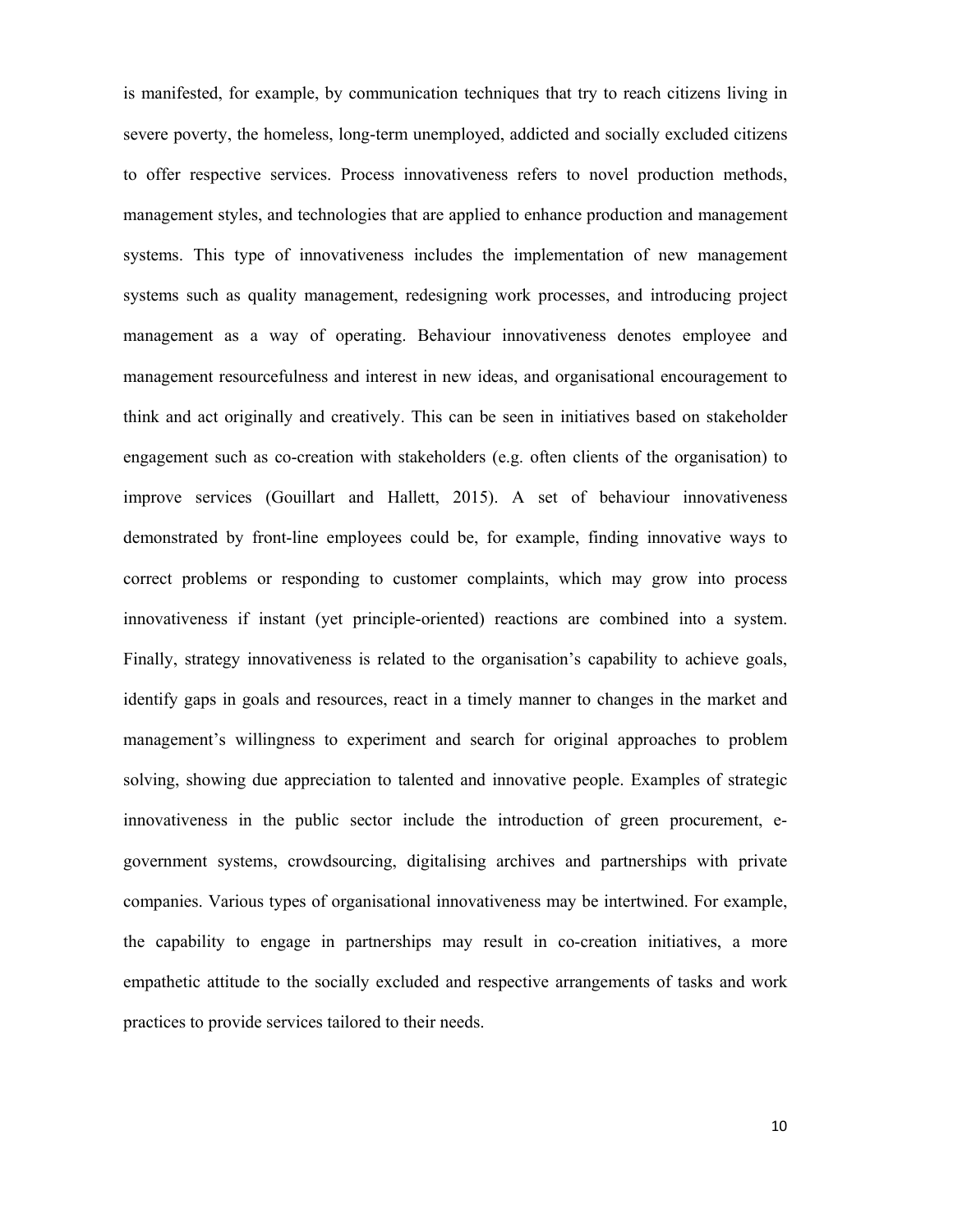Ethical organisational culture can stimulate organisational innovativeness in several ways; for example, by strengthening positive self-evaluation and the self-perception of employees, their identification with their social role and the organisation, fostering open communication, cooperation and productive behaviour. We expand on these interrelations in the following paragraphs.

In general, organisational culture accounts for how individuals internalise organisational values, as it exerts influence on employees through the processes of socialisation, coordination and control (Bandura, 1971; Büschgens et al., 2013). On the other hand, individual values can also have an effect on organisational values through group interactions and the legitimisation of new norms and values (Bandura, 1971; Tajfel, 1982). Social interactions in an organisational context construct group and role identities (Ashforth and Mael, 1989), which, in turn, affect personal identity. Among the numerous identities a person can have, values are the core that creates cohesiveness among them (Hitlin, 2003). If personal and organisational values are congruent, an employee's motivation to identify with a group, department or organisation she works for increases (Ellemers et al., 2013). This is achieved through person-organisation fit, which denotes congruence between the values and norms of individuals and organisations and which affects positive employee outcomes such as job satisfaction or organisational commitment (Chatman, 1989; O'Reilly et al., 1991).

11 When an organisation sets innovativeness as a goal and pursues it by following ethical values, which are congruent with employees' values, employees can experience positive moral emotions such as respect for and pride in the organisation and oneself because of the achievement and acting in accordance with responsibilities (Malti and Latzko, 2012). For example, a study by Huhtala et al. (2013) demonstrates that an organisational culture which is perceived as ethical directs managers' personal goals to more social and prestige-oriented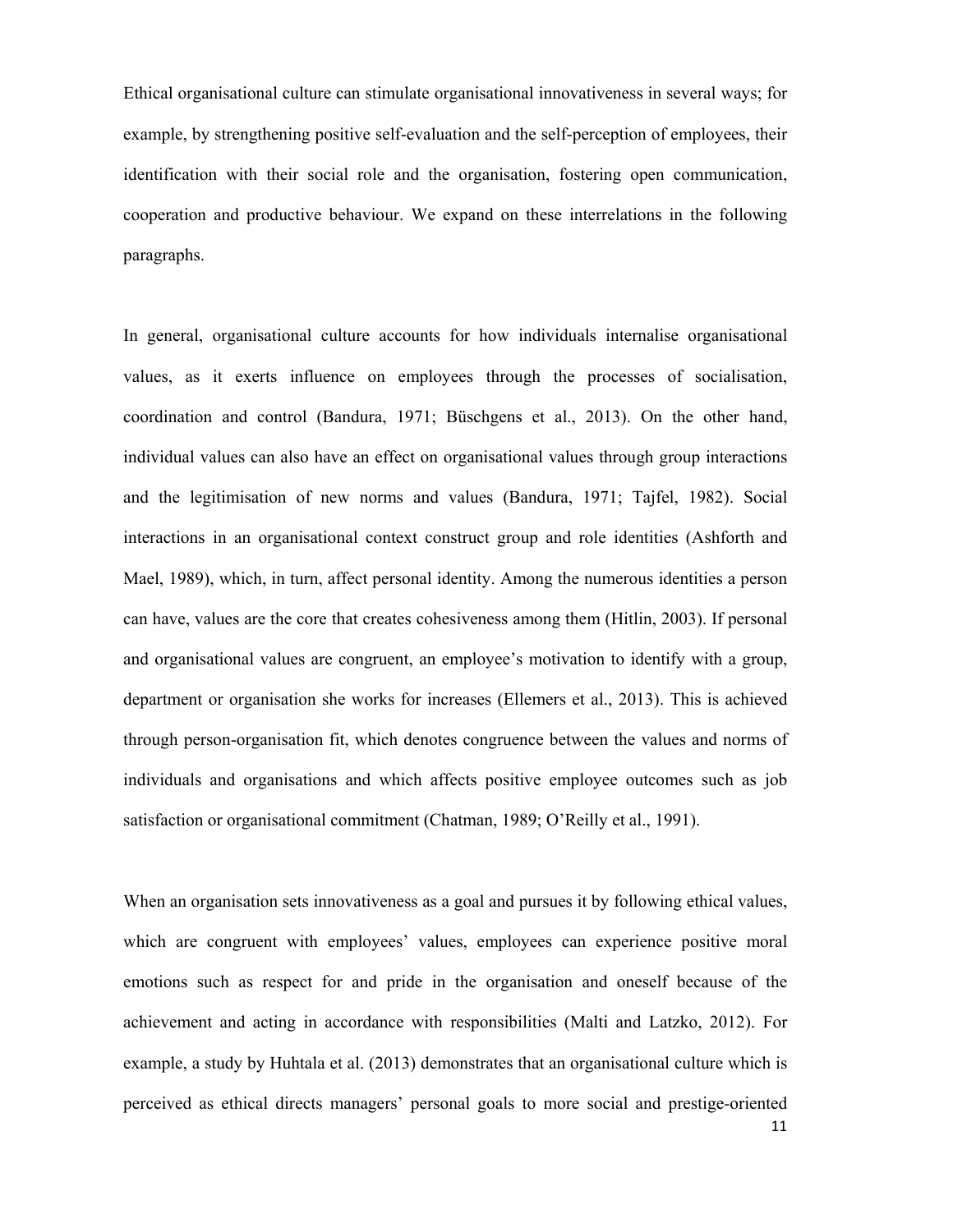goals, e.g. gaining recognition and appreciation from other members in the organisation and society at large. Experienced positive emotions motivate employees to apply their professional experience and knowledge for the best of the organisation and, thus, engage in creative processes that enhance organisational innovativeness.

Furthermore, congruence of personal and organisational values and positive self-perception account for the willingness in individuals to trust the organisation and its members, and this enhances cooperative behaviour. This context constitutes a favourable basis for communities of practice (Brown and Duguid, 1991) to emerge. Communities of practice are characterised by organisational learning and knowledge sharing (Easterby-Smith et al., 2000), which are essential for the capability to innovate. An ethical organisational culture strengthens the perception for the members of these communities of being safe, recognized, and appreciated for their work and contribution in the organisation, which can affect their creativity, knowledge sharing and ability to work with others and on their own (Park, 2005), leading to the capacity of organisational innovativeness. Hence, we formulate the first hypothesis as follows:

#### *H1: Ethical organisational culture determines organisational innovativeness.*

12 Although prior research on the role of ethical organisational culture in promoting organisational innovativeness both in public and private sectors is scarce, some assumptions on the effect of ethical values on certain types of organisational innovativeness can be drawn. For example, a study by Fernandez and Moldogaziev (2013a; 2013b) provides empirical support to the association between employee empowerment and innovativeness. The researchers conceptualise employee empowerment as a multidimensional construct consisting of four managerial practices such as 1) providing information about goals and performance results, 2) offering rewards based on performance, 3) giving training to ensure job-related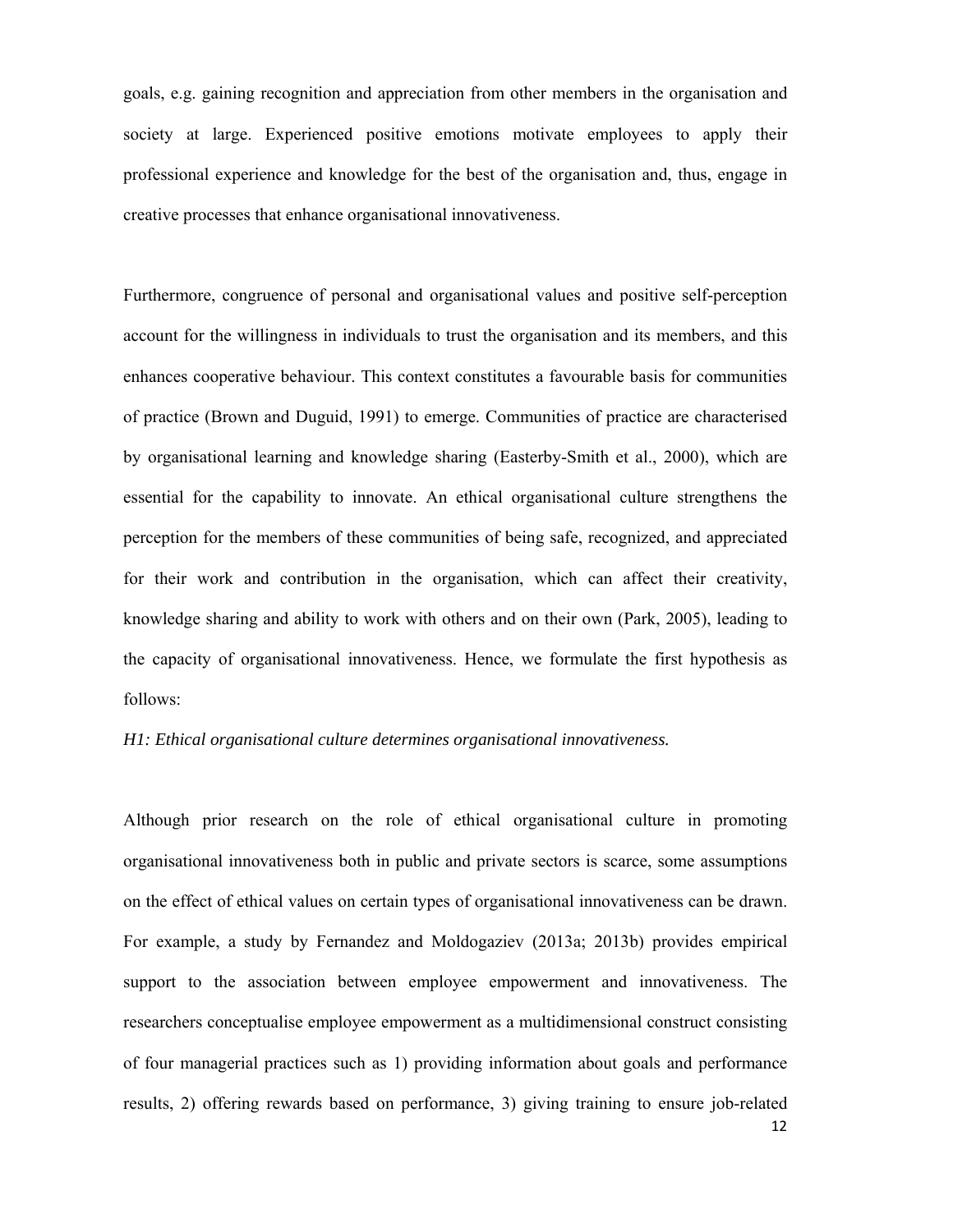knowledge and skills, and 4) granting discretion to change work processes. These practices imply ethical virtues, some of them related to the CEV model. For example, the first one would not be possible without clarity, transparency and discussability, the second involves sanctionability, and the third and fourth rest on the virtues of feasibility and supportability. The study focused on frontline employees in public sector organisations and provides arguments that their empowerment affects product, behaviour, and process innovativeness because empowered employees can flexibly and promptly change and improve processes and capture the changing needs of clients. In particular, granting discretion to employees was found to significantly account for the initiation of innovation as it provided the autonomy to act in an innovative way. Hence, it can be assumed that in our study the virtues of clarity, transparency, discussability, feasibility or supportability will influence product, behaviour and process innovativeness.

This assumption is also supported by Brettel et al. (2015). Their study used the Competing Values Framework to study the relationship between organisational culture and innovativeness as a part of the construct of entrepreneurial orientation. Their findings imply that group organisation culture, which is characterised by interpersonal cohesion, mutual trust, inclusion, and loyalty – the values that are represented by supportability, discussability, and transparency in the CEV model – will affect the behaviour and process dimensions of organisational innovativeness.

Prior research on the role of leadership on organisational innovativeness lends support to our assumption that the virtues of congruency of management and supervisors can affect various dimensions of organisational innovativeness. According to Hansen (2011), the bureaucratic and symbolic power that the organisation's management usually possess has a crucial influence on the process of innovation: they can scan the external environment for new ideas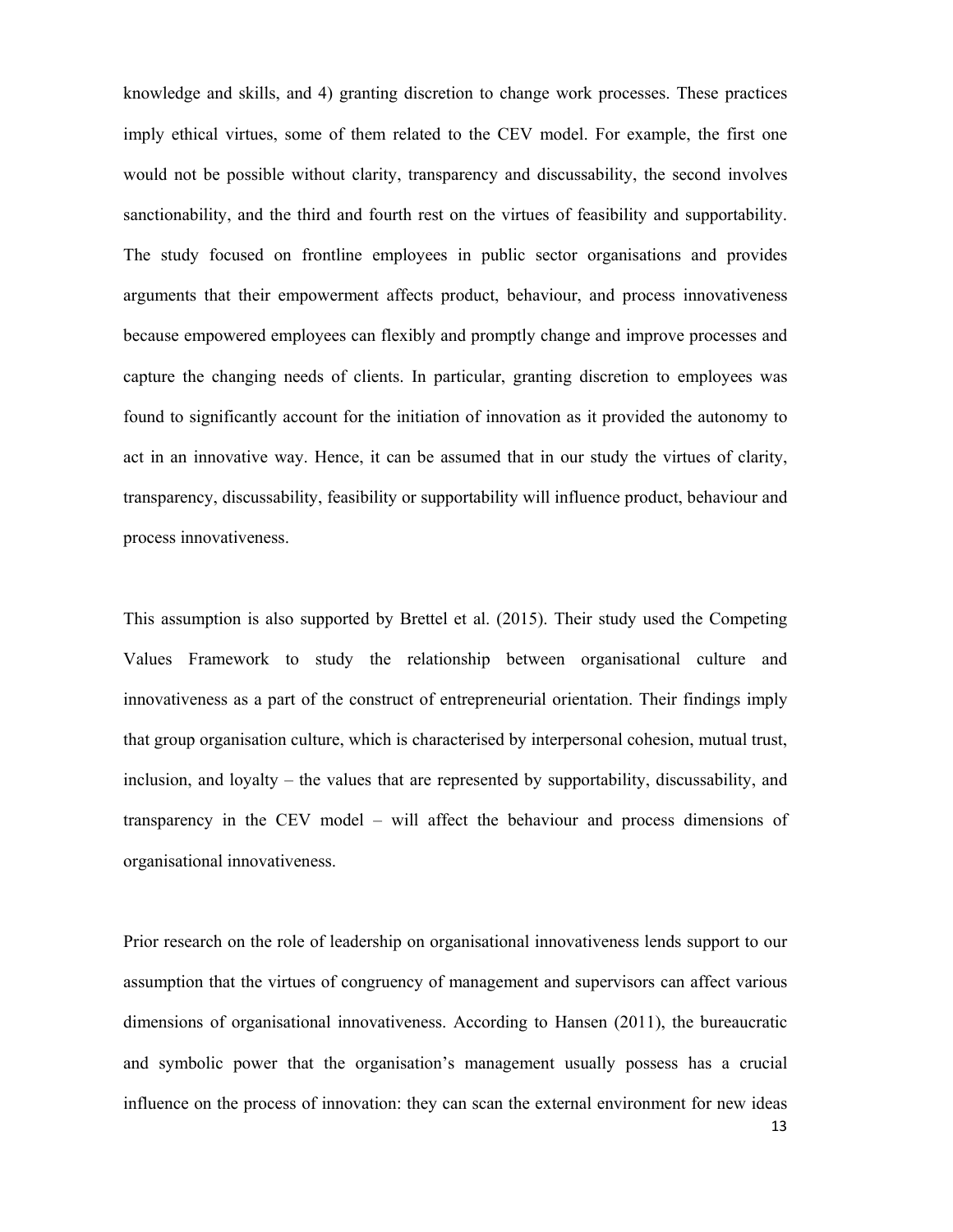and bring them to the organisation to consider and decide to adopt them, thus, resulting in new strategic, market and product innovativeness. Moreover, they can encourage employees to be innovative by displaying role model behaviour, fostering a culture of learning and dialogue by giving feedback and asking for advice from specialists, hence, encouraging process and behaviour innovativeness. Empirical research on the interrelations between different virtues of the CEV model and dimensions of organisational innovativeness in Finland has yielded positive results (Riivari et al., 2012; Riivari and Lämsä, 2014). These authors demonstrate that congruency of management affects organisational innovativeness and, in particular, behaviour, process and strategy innovativeness. Therefore, it can be assumed that congruency of management and supervisors may have an effect on a range of types of organisational innovativeness.

On the other hand, as noted by Büschgens et al. (2013), high reliability in organisations such as airlines, hospitals, schools, tax inspections and so on, require stable and consistent processes as well as clearly defined rules and responsibilities to guarantee an environment of safety for the customers and enable its employees to act professionally. As most of these organisations belong to the public sector, it can be assumed that in a public organisation the virtue of clarity will affect process innovativeness but may hinder behaviour innovativeness. Based on the effects of different virtues on the types of organisational innovativeness, we formulate the following hypothesis:

*H2: In public organisations, ethical organisational culture will have a stronger impact on process and behaviour innovativeness than on product, strategy or market innovativeness*.

The studies by Riivari et al. (2012), and Riivari and Lämsä (2014) have shown that discussability and congruency of management can have an effect on organisational innovativeness, and in particular on process, behaviour and strategy innovativeness. Yet,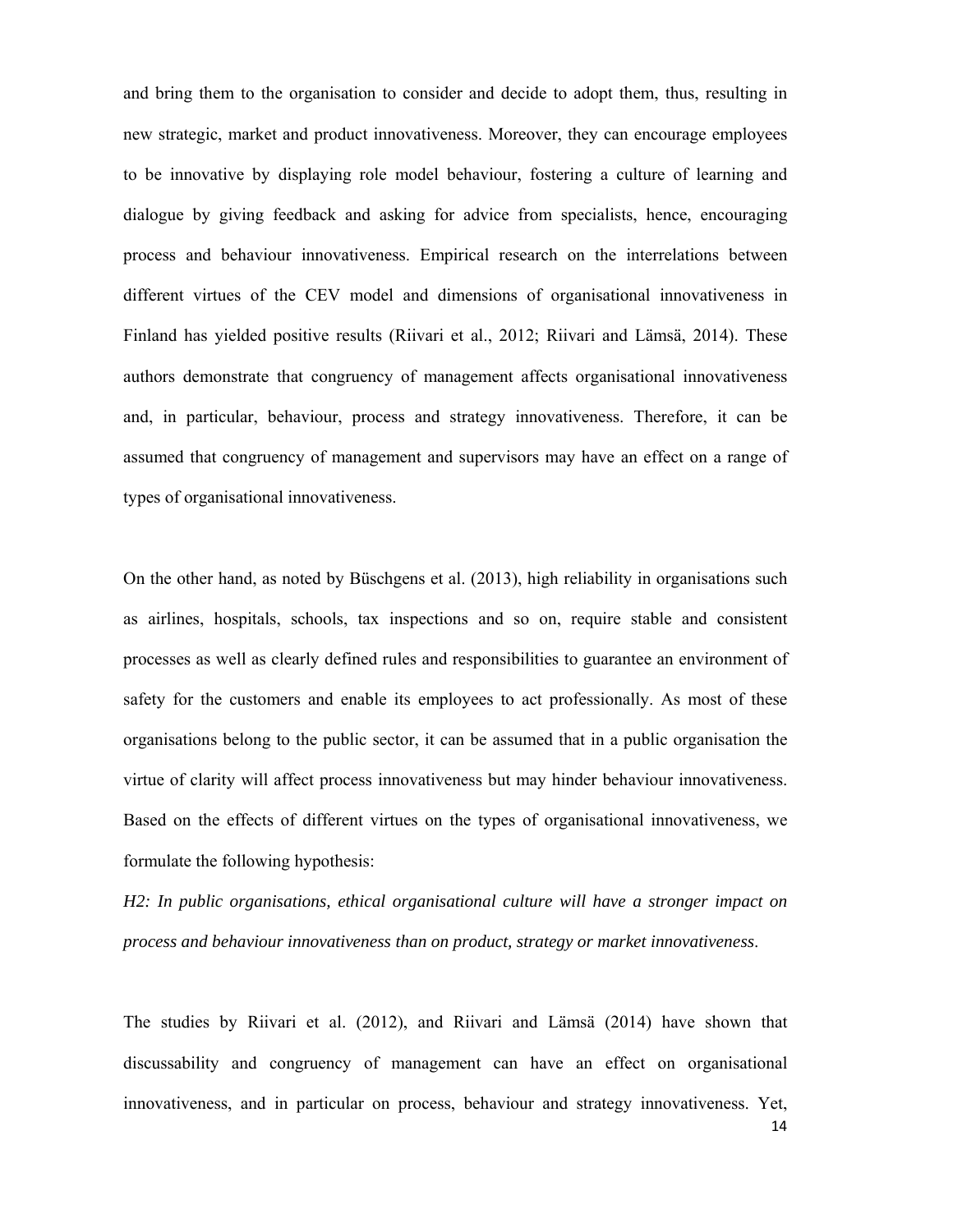organisational virtues are dependent on a socio-cultural context and the values upheld by a particular society. Therefore, the effect of organisational virtues on innovativeness can also vary in a different socio-cultural context. For example, one of the countries in this study – Finland – has a well-developed infrastructure for innovation, including an outstanding education system, which could account for the country's rank at 6 out of 142 countries in the Global Innovation Index 2013 (Cornell University et al., 2013). The other country in this study – Lithuania – has a much weaker infrastructure for innovation development: only in the second decade after it regained its independence in 1990 did businesses and the government start making strategic investments in innovation. As a result, in the Global Innovation Index 2013 Lithuania was ranked 40th (Cornell University et al., 2013). Clearly, the innovation context itself is one of the major differences between the two countries and may determine higher levels of organisational innovativeness in Finland compared to Lithuania.

15 From the viewpoint of societal values, Finns put strong emphasis on honesty, openness and integrity in private and business life, and society can be described as high-trust both from an institutional and interpersonal viewpoint (Kujala, 2010). These values create a socio-cultural context that appreciates 'diversity, authenticity, tolerance and inclusiveness' (Oliveira and Breda-Vázquez, 2012, p. 523) and, in this way, may facilitate innovativeness development in organisations. Besides, Finland is rather a transparent and corruption-free country, ranking 3rd out of 177 countries in the Corruption Perceptions Index 2013 (Transparency International, 2013). In Lithuania, the rudiments of social networks and *blat* (Rehn and Taalas 2004), kickbacks to high officials and flattering them with small gifts that were typical of soviet life under continual deficit can still be found in many organisations, in particular, in the public sector. This could explain the country's ranking at 43 in the Corruption Perceptions Index 2013 (Transparency International, 2013). Moreover, due to suppressed individualism, dual norms, and social games during the soviet era (Ryan, 2006; Sztompka, 1999; Ungvari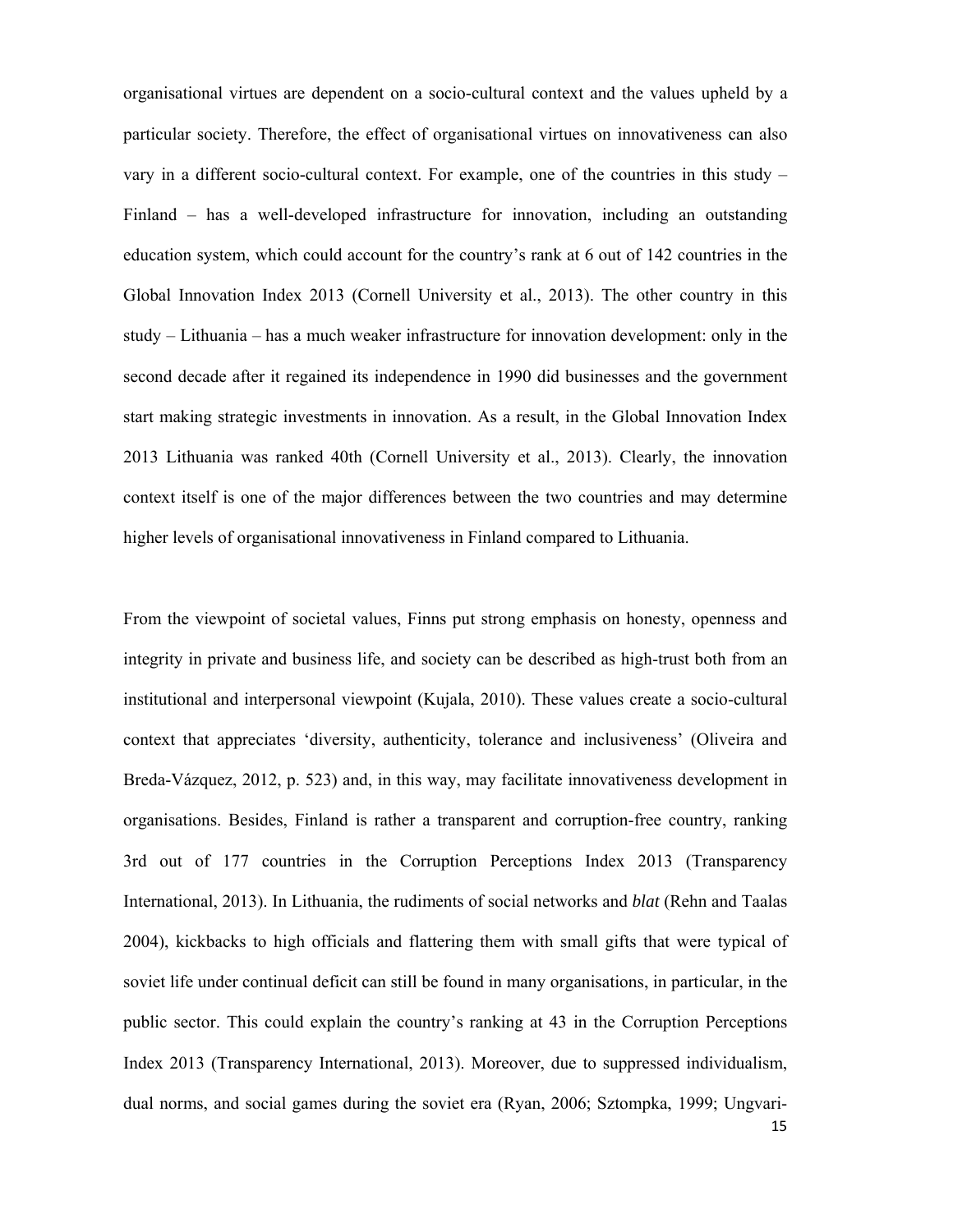Zrinyi, 2001), to this day employees can still be rather reserved in expressing their true and sincere thoughts and intentions, and lack tolerance of certain social and ethnic groups (Pilinkaitė-Sotirovič and Žibas, 2011; Žiliukaitė et al., 2006), which may inhibit cooperation or eliminate people from organisations with a tendency towards original thought. Hence, weak values of transparency, openness and participation in this socio-cultural context may be problematic in the organisational setting and result in a weak(er) contribution to organisational innovativeness.

Furthermore, the socio-cultural context determines how people are managed in organisations (Kanungo and Jaeger, 1990; Pučėtaitė and Lämsa, 2008). For example, employees in Nordic countries such as Finland expect inclusion in decision-making, autonomy and evaluation on the grounds of performance criteria (House et al., 2004). In post-Soviet societies such as Lithuania, employees expect leadership behaviour to demonstrate confidence, decisiveness, assertiveness, and group protective behaviour (House et al., 2004; Pučėtaitė and Lämsä, 2008). As the image of the prosecution of citizens that were critical of the state is still fresh people's collective memory, conformism with the leader's opinion may also be outspoken. From the viewpoint of ethical virtues, it can be assumed that discussability, transparency and feasibility will be less practiced in Lithuania than in Finland, and therefore, their effect on organisational innovativeness and its types will be weaker. The importance of the leader in post-Soviet organisations may also mean that congruency of management and supervisors will have a much stronger effect on innovativeness than in Nordic organisations where participative methods are much more practiced. Due to its societal past, when relationships with significant others determined exceptions to the rule or preferential treatment (Ivanauskas, 2011), the virtue of sanctionability may be less practiced in Lithuanian organisations. Therefore, its effect on, for example, behaviour innovativeness that is most strongly related to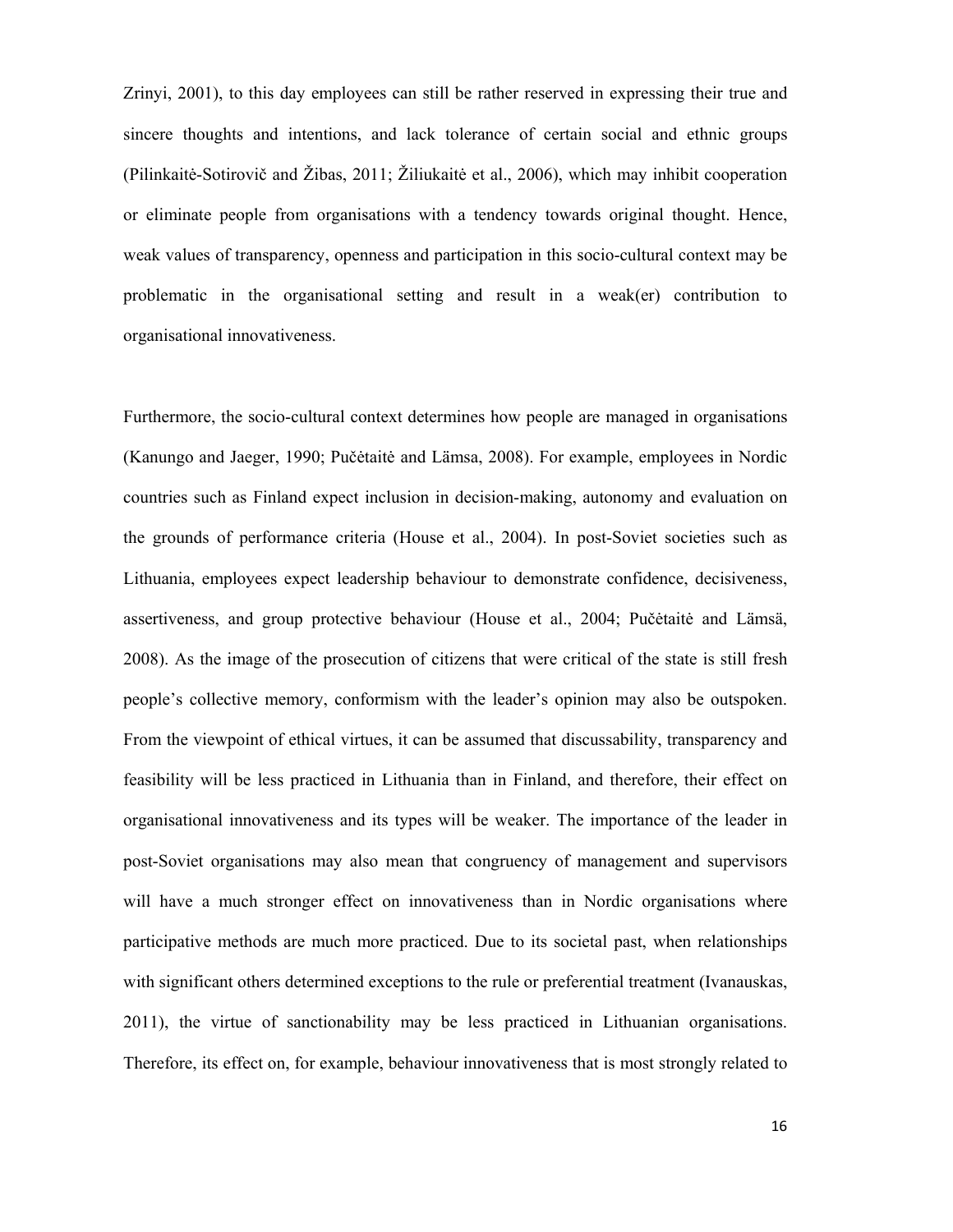individual innovativeness and, possibly, account for departures from the norms, may be weaker in Lithuanian organisations.

On the other hand, public organisations are usually regulated through extensive legislation and formal rules. Therefore, an ethical virtue such as clarity may be strong and affect innovativeness similarly in Finland and Lithuania. Public sector reforms often introduce process innovations such as quality or environmental management systems, in some cases ethics codes as well; therefore, there is a reason to assume that clarity will be institutionalised through those systems. Hence, we formulate the final hypothesis as follows:

*H3: The impact of ethical virtues on the types of organisational innovativeness will be different in Finnish and Lithuanian public organisations.* 

Figure 1 visualises the dimensions of ethical organisational culture and organisational innovativeness, and depicts the hypothesized relationship between the two constructs. Two types of organisational innovativeness (i.e. process and behaviour) are highlighted as those that may be most affected by CEV.

-----

Insert Figure 1 here

-----

#### **Research setting**

17 Using a standardized questionnaire, the empirical data were collected from public organisations in Finland (N<sub>FI</sub>=715, n<sub>FI</sub>=477, a response rate of 67%) in 2011 and Lithuania  $(N_{\text{LT}}=1221, n_{\text{LT}}=757, a$  response rate of 62%) in 2013. At the time of the research the Lithuanian organisation was certified by the quality management standard ISO 9001 and had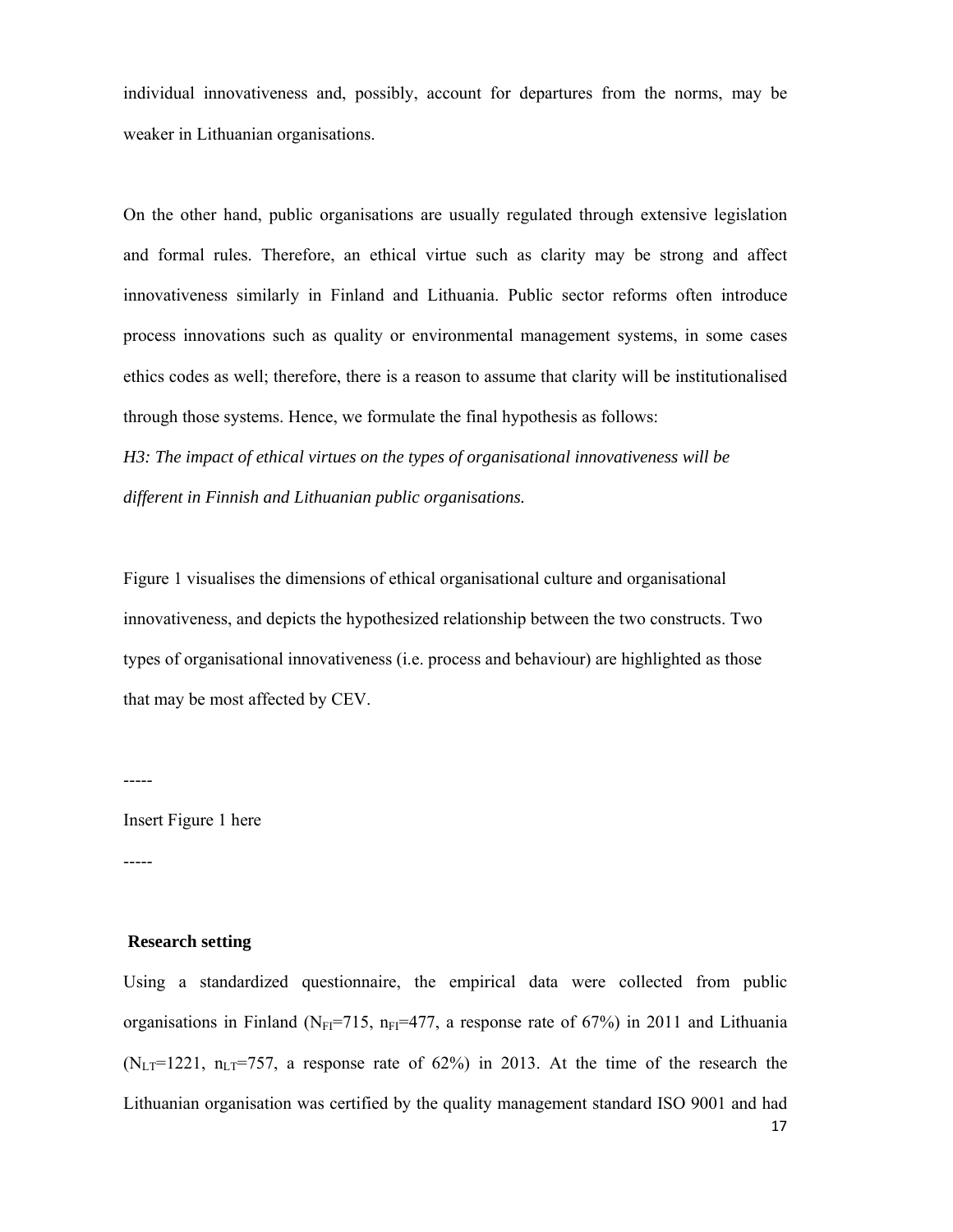an ethics code. Meanwhile, the Finnish organisation did not have any of these. However, the Finnish organisation had formulated responsibility as one of the principles in its organisational strategy.

The response rates from both organisations were above 50%, which makes the samples representative of the two organisations. The main characteristics of the samples from Finland and Lithuania are presented in Table 1.

-----

#### Insert Table 1 here

-----

Both samples are dominated by women, 60% in the Finnish sample and 80% in the Lithuanian. Most of the respondents in both samples are specialists (over 80%) and have a higher education with an academic degree (78% in the Finnish sample and 92% in the Lithuanian one). Most respondents in the Finnish and Lithuanian samples are rather familiar with the organisational practices and culture, as the average number of years in the given organisation is respectively 13 and 14 years (std. dev. 10 and 8 years respectively). The age of the respondents was measured differently in the Finnish and Lithuanian samples: the former marked the date of birth, and the latter chose one of the year ranges (e.g. 21-30, 31-40 etc.). The mean of the Finnish respondents' age was 48 (std. dev. 11), and the largest age group (45%) in the Lithuanian sample was above 51-years, followed by 41–50 (29%). Hence, both samples are dominated by middle-aged respondents.

18 The questionnaire in Finland was available as an e-survey to all employees (Riivari and Lämsä, 2014). The questionnaire in Lithuania was distributed as an e-survey after having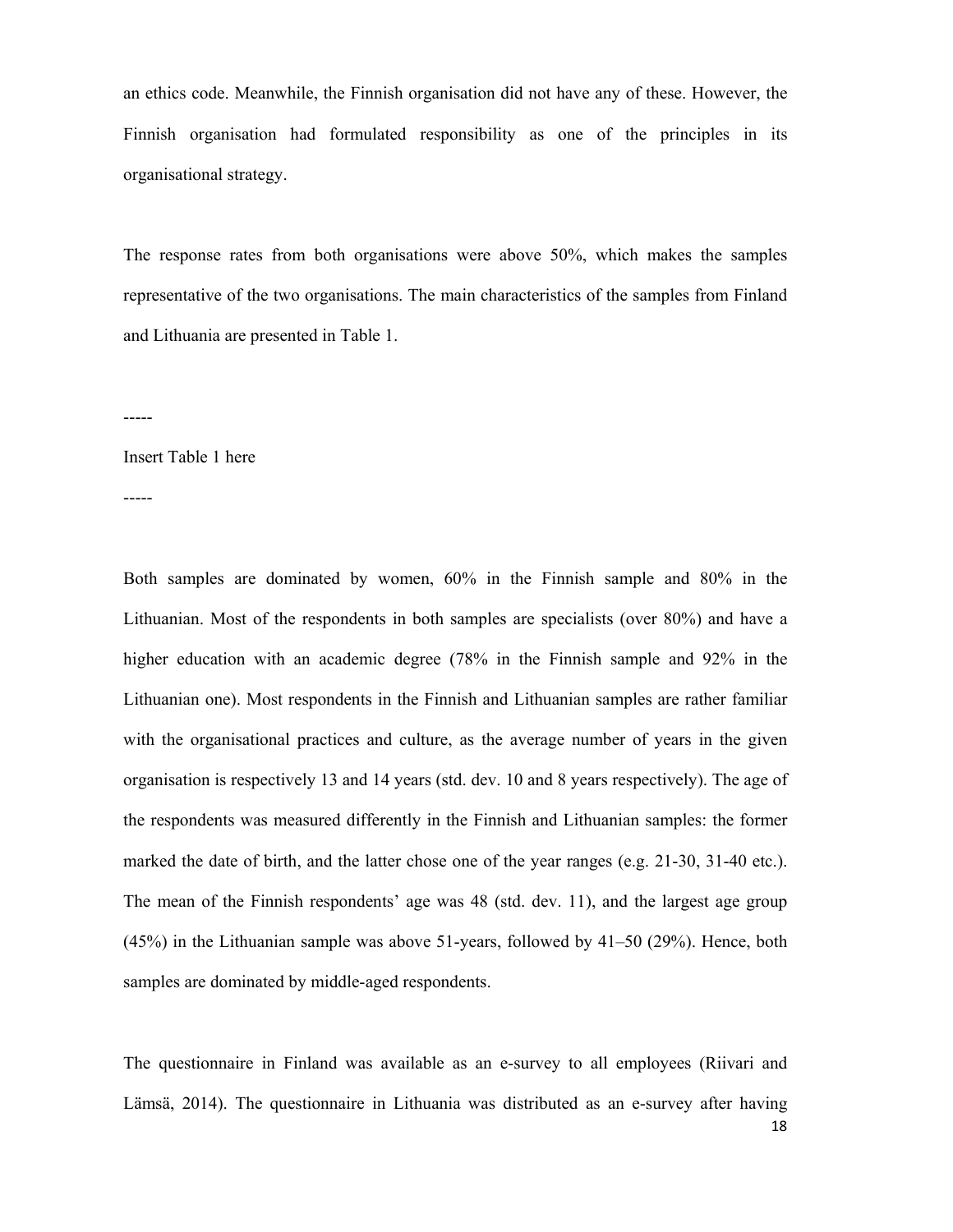contacted the top management and posting the link to the communication department for its further dissemination to the employees.

The questionnaire consisted of three thematic scales. Ethical organisational culture was measured using the CEV questionnaire (Kaptein, 2008), which consists of 58 statements encompassing 8 virtues (i.e. clarity, congruency of supervisors, congruency of management, feasibility, supportability, transparency, discussability, and sanctionability). The items were evaluated using Likert scale from 1 to 6, 1 denoting "strongly disagree" and 6 "strongly agree". Organisational innovativeness was measured using the 20-item questionnaire by Wang and Ahmed (2004), which consists of 5 thematic blocks related to product, market, behaviour, process and strategy innovativeness. A 7-point Likert scale was used with 1 meaning "strongly disagree" and 7 "strongly agree". Participants in the Lithuanian sample could also select "I do not know" as their answer; this was coded as missing data and eliminated from further analysis. This, in part, explains the smaller sample of answers in the Lithuanian study. Some items were originally negatively worded and were reversed for analysis in the overall data. The third block of questions included the background characteristics of the respondents.

19 Statistical analysis of the data was accomplished using the SPSS 22.0 software for Windows. The data were analysed in two samples (i.e. Finnish and Lithuanian) and two groups of variables: a group consisting of five variables measuring different types (i.e. product, market, strategy, process, and behaviour) of ON, and the other group consisting of eight variables measuring ethical organisational culture or CEV (for detailed descriptions of this set of variables see Kaptein, 2008; Riivari and Lämsä, 2014; Riivari et al., 2012). We used two samples instead of one as the organisations represented two different societies and their cultures could be considerably different. Therefore, using one sample to test the research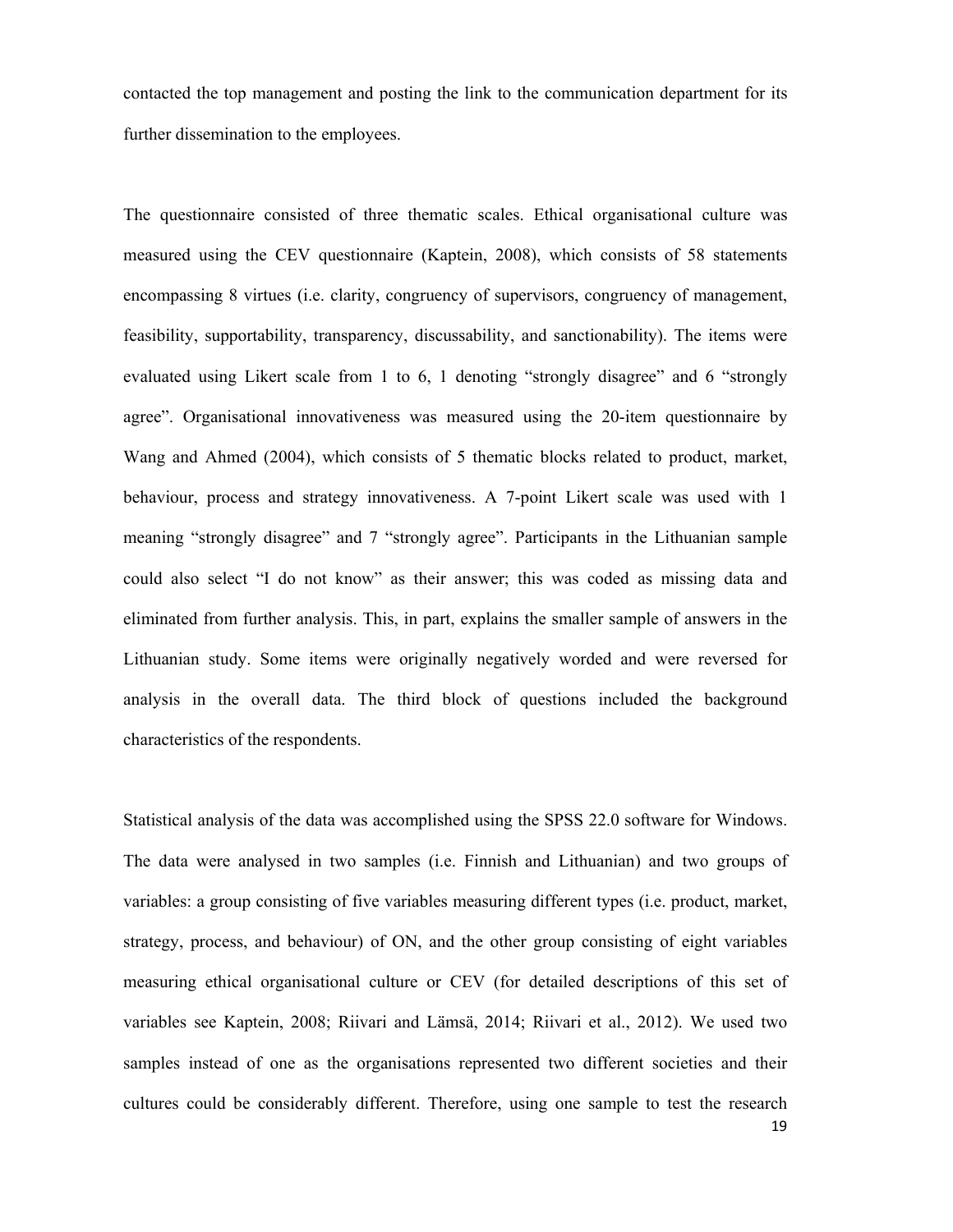framework would not have allowed to make proper statistical generalisation. Another advantage of using two samples rather than one for statistical analysis allowed us to make interpretations how socio-cultural contexts affect two organisations which are similar from the viewpoints of work content and structures but may practice different values and therefore have two different characters (i.e. cultures), which is suggested by the virtue theory. Besides, when developing hypothesis 3 we argued that the relationships between particular virtues and types of organisational innovativeness are different and did not question how socio-cultural background (e.g. nationality) of the respondents will affect the relationships in focus.

The data were analysed in several steps. First, for an initial exploratory comparison of the Finnish and Lithuanian samples, descriptive characteristics were calculated (i.e. min and max values, mean, std. deviation). At this point, a short comment about some differences of the Finnish data analysed in this paper and the one published in the Journal of Business Ethics (Riivari and Lämsä, 2014) has to be made. In the mentioned paper, the variables of discussability and sanctionability were calculated as averages, which were arithmetically rounded for the statistical analysis. In this paper, the exact data are used in the analysis, which explains the differences in the descriptive indicators and the results of the regression analysis.

Second, ordinary partial correlations (Pearson's r coefficients) between different types of CEV and ON were calculated for the Finnish and Lithuanian samples with gender as a control variable. Gender was controlled for, as prior research indicates that women are more sensitive to ethical dimensions in social phenomena and problem-solving (Donoho et al., 2012). Third, the effects of the virtues of CEV on different forms of organisational innovativeness were tested using a series of linear regressions (stepwise method). Based on that, different interpretative models were developed with a range from 1 to 4. The paper discusses the models with the highest explanatory power (adj.  $R^2$ ).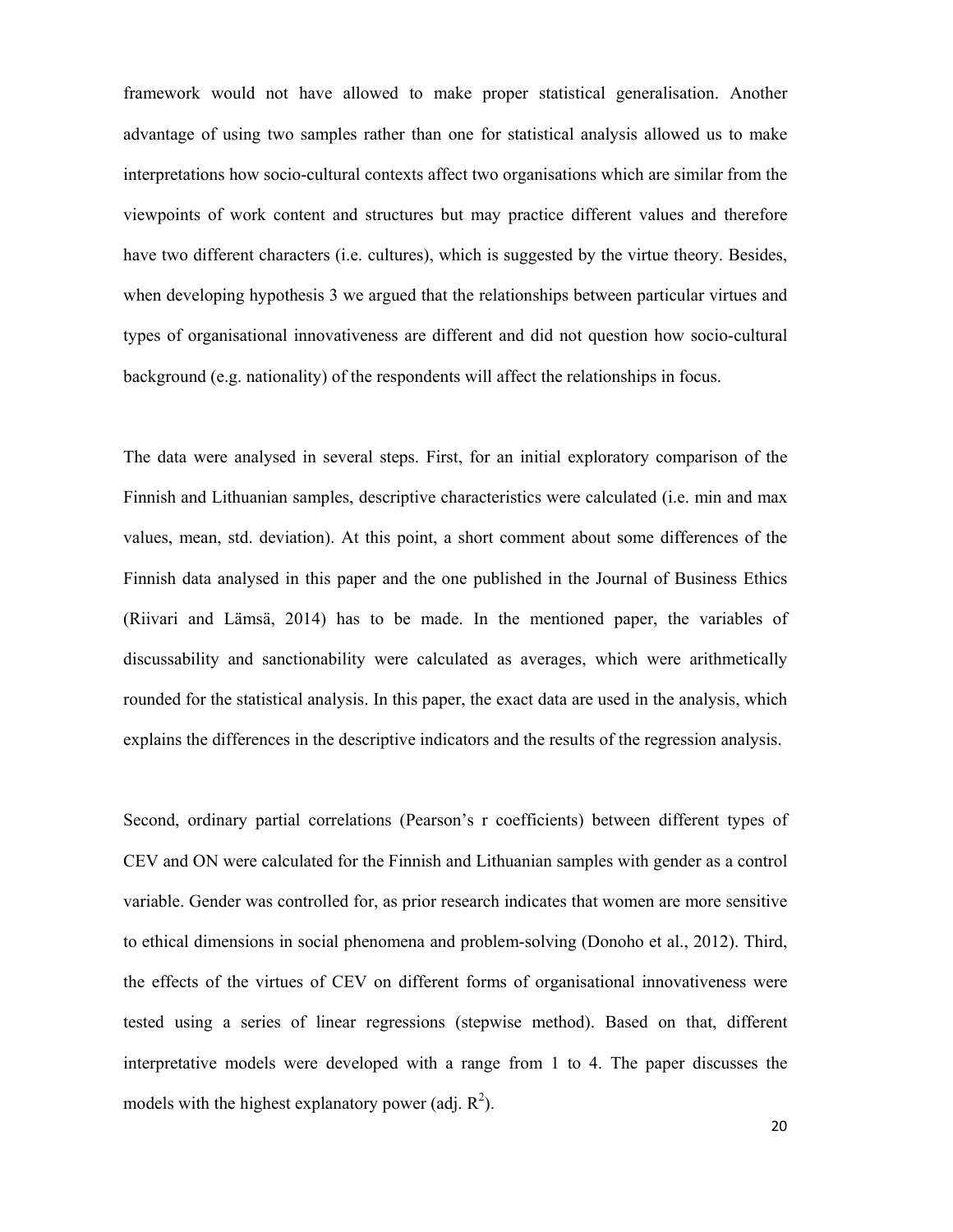#### **Findings**

The findings of the descriptive data analysis are presented in Table 2. Cronbach's alphas for CEV and ON as multidimensional variables in the Finnish and Lithuanian samples are, respectively, 0.97 and 0.98 (CEV) and 0.86 and 0.90 (ON), which suggests high reliability and internal consistency of the scales in both samples. The means of the respondents' evaluations for the CEV and ON in the Finnish organisation are 4.3 and 3.9 respectively (std. dev. 0.634 and 0.702 respectively). The mean of CEV in the Lithuanian sample is almost the same, 4.5 (std. dev. 0.827), and the mean of ON is higher by 1 point, 4.9 (std. dev. 0.927). The results of the independent samples T-test reveal that the average evaluations of all CEV and ON dimensions are statistically significantly different in the Finnish and Lithuanian samples.

From the overall perspective, the Lithuanian respondents evaluated dimensions of both CEV and ON higher than the Finnish ones except for the virtue of feasibility, which was almost the same in both organisations. A greater difference was found in the means of market innovativeness and strategy innovativeness, which were higher by 1.5 and 1 point respectively in the Lithuanian organisation.

----------

Insert Table 2 here

---------

21 At this point, the number of responses to the survey questions in the Lithuanian sample should be commented upon. The largest number of missing answers is in the evaluations of organisational innovativeness: more than half of the respondents avoided a definite answer in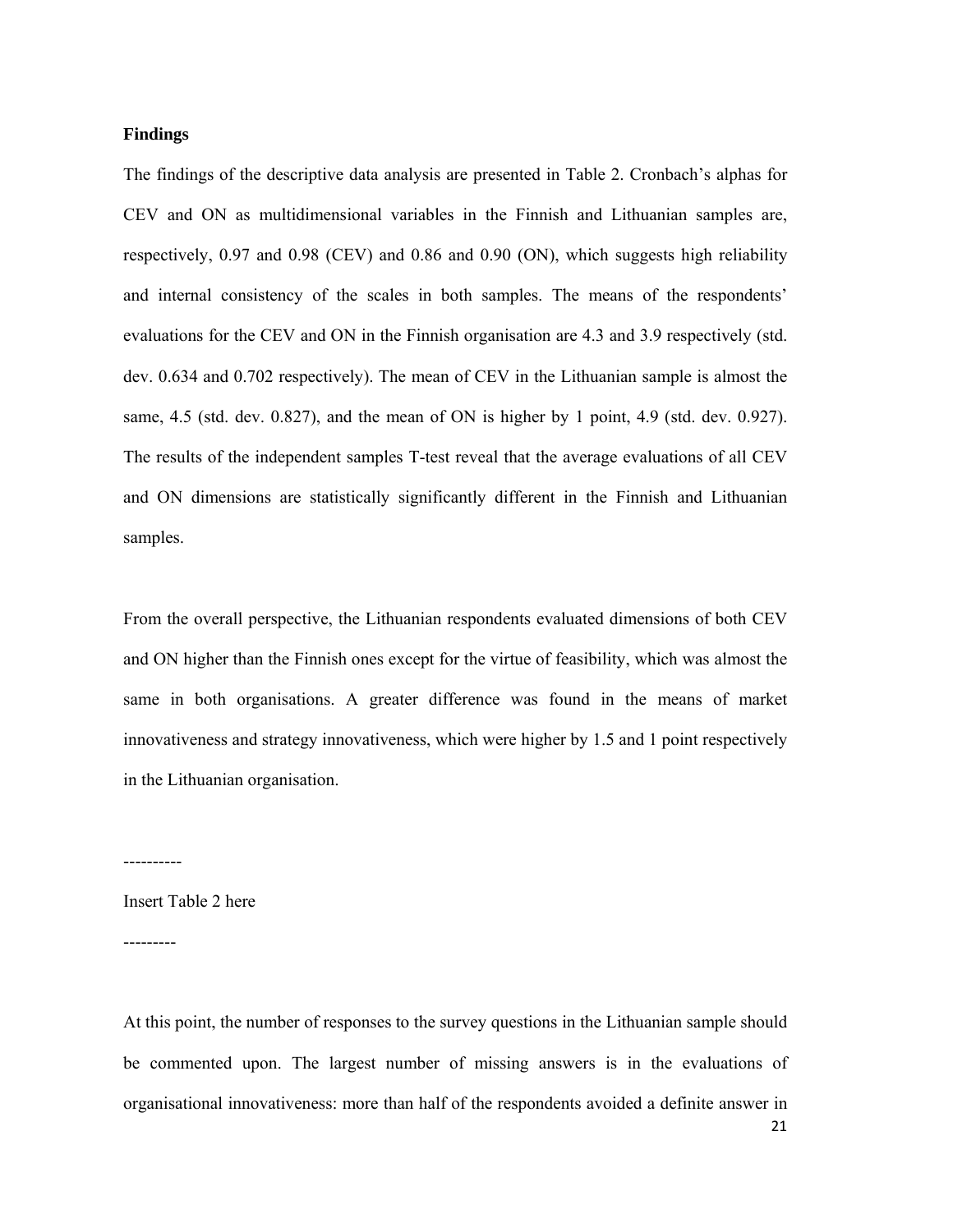respect to strategy innovativeness. The behaviour dimension, which had the least number of missing categories, was not evaluated by more than 30% of the respondents. The dimensions from the CEV model, which were not evaluated by more than half of the respondents, were transparency and sanctionability. The results indicate that the respondents either avoided a direct answer or simply did not have enough knowledge of organisational practices related to CEV or ON. This could explain a significantly higher mean in the evaluations of strategy innovativeness in the Lithuanian sample: presumably, those who answered had more knowledge about organisational practices related to strategy. However, the factual response rate to the definite variables does not explain other differences but is rather indicative of the extent of the respondents' knowledge or reflection on certain value-laden organisational practices.

22 In the Finnish sample, the virtues that score highest are clarity (mean 4.9, std. dev. 0.652), congruency of supervisors and feasibility (means 4.8, respective std. dev. 0.918 and 0.782). In the Lithuanian sample, as in the Finnish sample, clarity and congruency of supervisors (mean 5.2, respective std. dev. 0.839 and 1.091) score highest, closely followed by congruency of management (mean 5.1, std. dev. 1.123). Hence, at perception level, the self-correcting capacity of an organisation is most missing in both organisations. From the perspective of ON, process innovativeness is among the dimensions that score the highest in both Finnish and Lithuanian organisations (respectively, means 4.5 and 5.0, std. dev. 0.904 and 1.211). Product innovativeness has the second highest mean in the Finnish (4.3, std. dev. 0.704) and the third in the Lithuanian sample (4.9, std. dev. 0.936). The results of the paired samples Ttest demonstrate that only the average evaluation of product and behaviour dimensions of ON in both samples have no statistically significant difference. In the case of CEV, most dimensions were evaluated as statistically significantly different in both samples. However, in the Finnish sample, there is no difference between the average evaluations of congruency of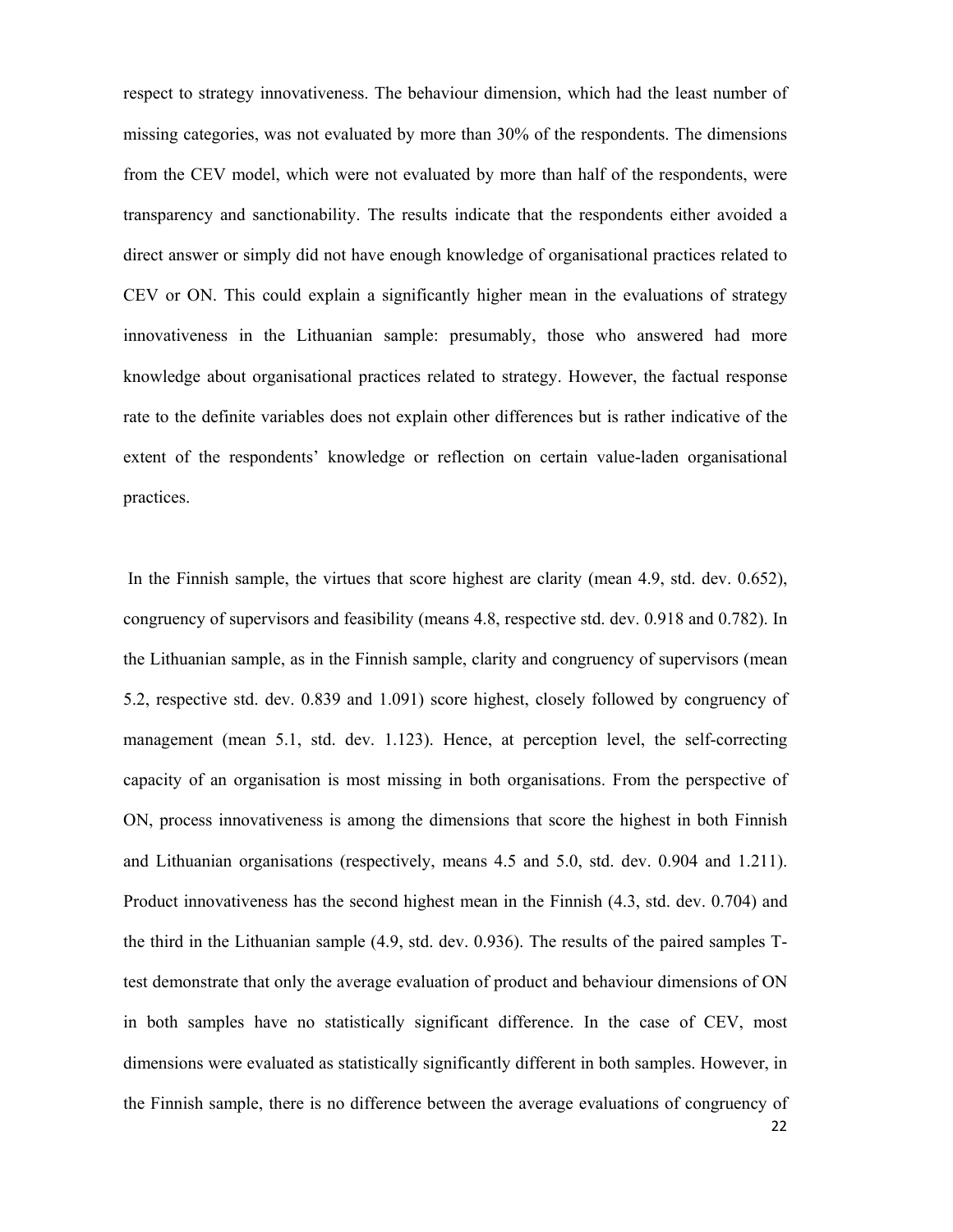supervisors and feasibility, supportability and transparency; in the Lithuanian sample, congruency of supervisors and clarity, feasibility and supportability, feasibility and discussability, feasibility and sanctionability, transparency and sanctionability received the same average evaluations  $(p>0.05)$ .

The partial correlation analysis with gender as a control variable yielded statistically significant positive results among all types of CEV and ON in both the Finnish and the Lithuanian samples (Table 3), except for the interrelations between the following pairs: market innovativeness on the one hand and congruency of supervisors and feasibility on the other hand, product innovativeness – feasibility in the Finnish sample and product, market and behaviour innovativeness on the one hand, and feasibility on the other hand in the Lithuanian sample. As indicated by the numbers, perceptions of the interrelations between the types of organisational innovativeness and the virtue of feasibility are least affected by gender.

----------

---------

Insert Table 3 here

The regression analysis between CEV and ON as multidimensional variables yielded statistically significant results, which support H1. The adjusted  $R^2$  in the analysed relationship is higher in the Lithuanian sample than in the Finnish one, respectively,  $0.4$  and  $0.3$  ( $p<0.01$ ,  $\beta$ ) coefficients 0.629 and 0.544), suggesting that CEV has more explanatory power for ON in the Lithuanian organisation.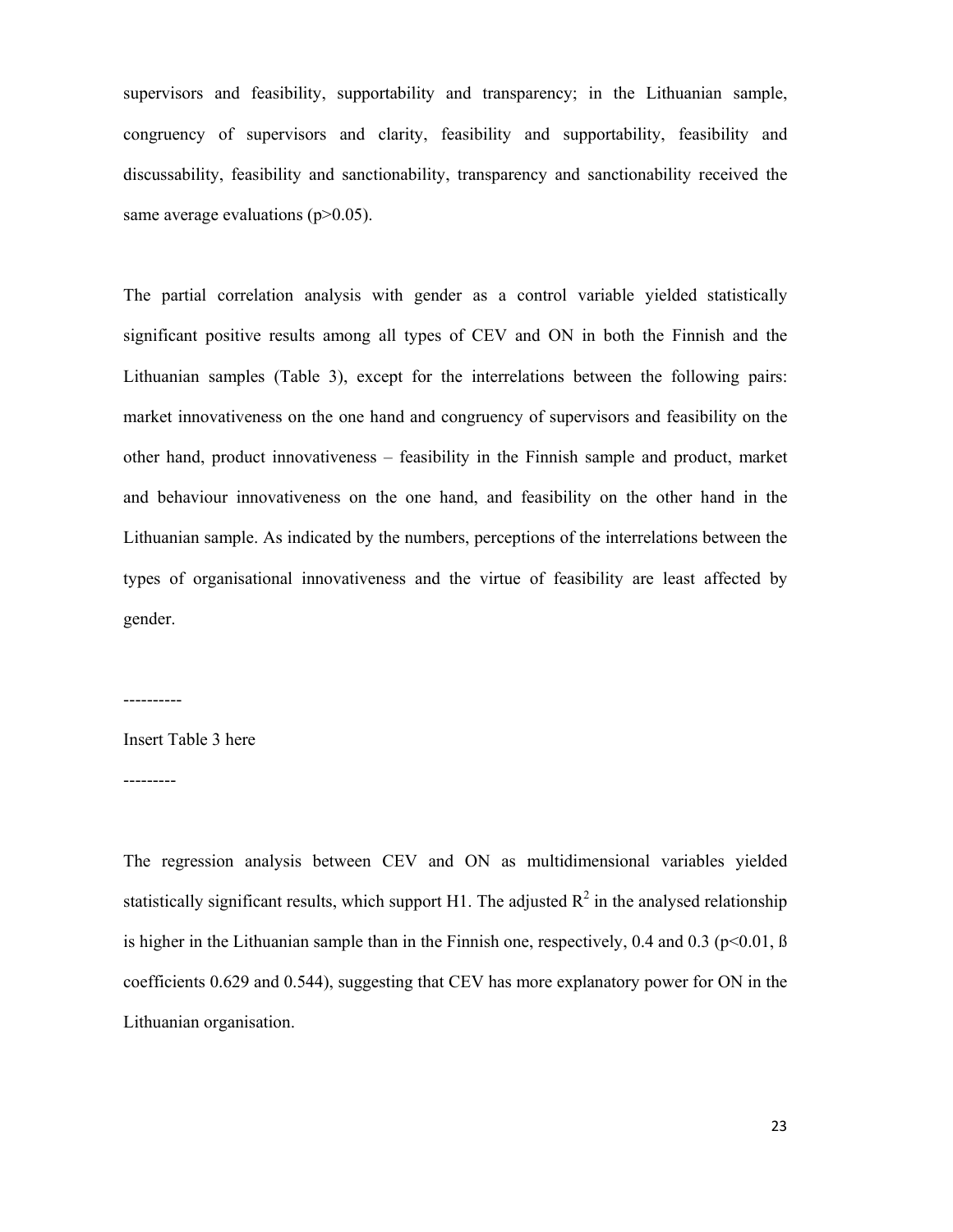Considering the effect of different values on ON as a multi-dimensional variable, the triad of congruency of management, sanctionability and transparency explain 32% of ON (Table 4) in the Finnish sample, and the four virtues of congruency of management, clarity, congruency of supervisors and supportability explain 49% of ON in the Lithuanian sample. Notably, however, coefficient beta between congruency of supervisors and ON in the given sample is negative, which indicates that the supervisor's behaviour may diminish organisational innovativeness. The same effect can be observed in the relationship between feasibility and behaviour innovativeness, i.e. the beta coefficient is negative there as well  $(-0.13, p<0.05)$ . These findings indicate a different set of organisational capacities that impact upon ON in the Finnish and Lithuanian organisations. In the Finnish sample, the virtues that affect ON represent self-regulating and self-correcting capacities, and in the Lithuanian sample, the explanatory virtues are primarily related to the capacity to self-regulate.

----

Insert Table 4 here

------

Further regression analysis between different types of ON as dependent variables and virtues of the CEV model as determinants demonstrates that process and behaviour innovativeness are most strongly affected by ethical virtues both in the Finnish and the Lithuanian samples (respectively, adj.  $R^2_{\text{FIN}}$  0.33 and 0.37 and adj.  $R^2_{\text{LT}}$  0.34 and 0.42, p<0.001). Ethical virtues have almost no effect on product and market innovativeness in the Finnish sample (respectively, adj.  $\mathbb{R}^2$  0.07 and 0.04, p<0.001), but do affect them in the Lithuanian sample (respectively, adj.  $R^2$  0.24 and 0.23, p<0.001). However, the effect on these types of ON is weaker compared to the effect of CEV on process and behaviour innovativeness. These findings support H2.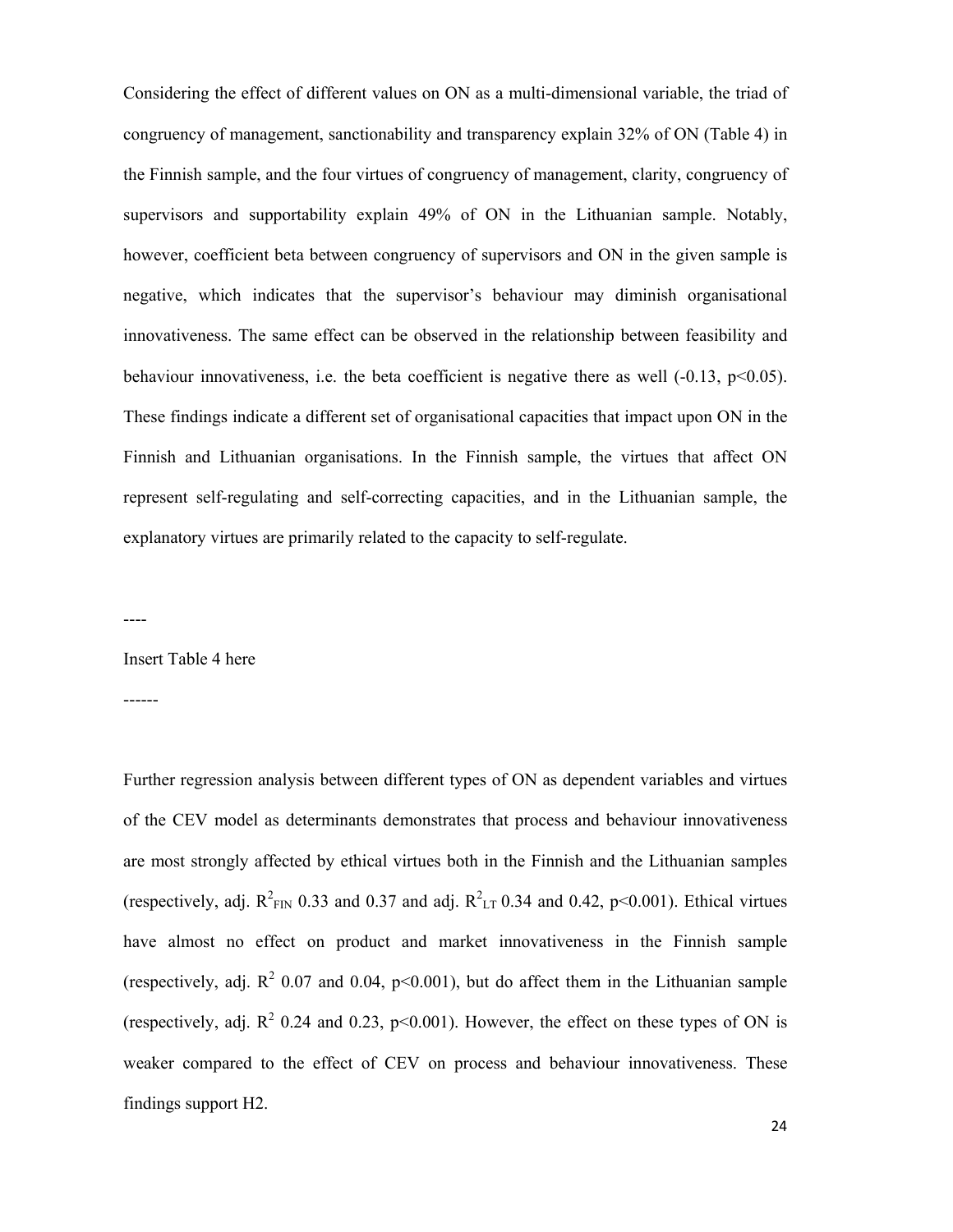Considering the effect of ethical virtues on certain types of innovativeness, some virtues repeatedly occur in several models, yet their combination with other virtues differs. For example, in the Finnish sample, the virtue of congruency of management has an influence on process, behaviour and strategy innovativeness; transparency, on product, market and strategy innovativeness; discussability, on process and behaviour innovativeness; and clarity, on product and process innovativeness. In the Lithuanian sample, clarity affects all types of innovativeness except behaviour; discussability affects product, process and behaviour; congruency of management affects behaviour and strategy; and supportability affects market and behaviour innovativeness. The discussed impact of ethical virtues on the types of ON are illustrated in Figure 2.

----

## Insert Figure 2 here

------

In general, the ethical virtues that impact on different types of ON vary between the two countries. For example, behaviour innovativeness in the Finnish sample is affected by sanctionability, congruency of management, discussability and congruency of supervisors (respectively, betas 0.19,  $p<0.01$ ; 0.21,  $p<0.001$ ; 0.19,  $p<0.01$  and 0.11,  $p<0.05$ ), while by congruency of management, discussability, supportability and feasibility (respectively, betas 0.29, p<0.001; 0.20, p<0.5; 0.26, p<0.01 and -0.13, p<0.05) in the Lithuanian sample. Although two ethical virtues are identical, their weight is different. In the Finnish sample, employee behaviour is regulated by the knowledge of sanctions for improper behaviour, which implies that the systems in the organisation are built on fairness and justice. In the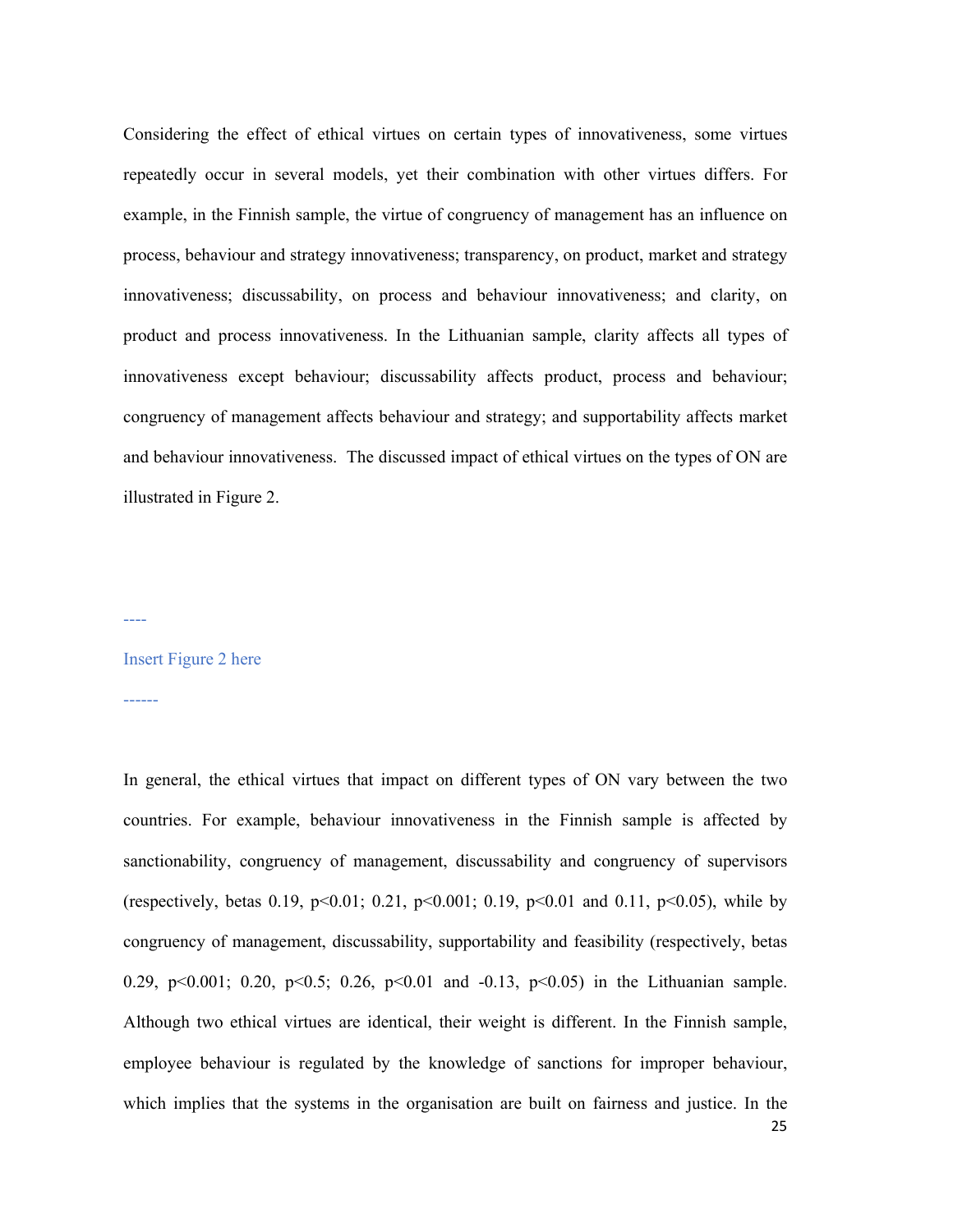Lithuanian sample, organisational capability to engage in creative processes is affected by the role models and examples set by the management. Process innovativeness is affected by discussability and clarity in both samples, yet in addition, congruency of management plays a role in the Finnish sample. Congruency of management matters in strategy innovativeness in both samples, yet its effect is the strongest in combination with transparency in the Finnish, and clarity and feasibility in the Lithuanian sample. These results lend support for H3.

#### **Discussion and conclusions**

In this study we explored the interrelations among dimensions of ethical organisational culture and organisational innovativeness in two public organisations operating in two socioculturally different contexts, i.e. Finland and Lithuania. Our findings supported all three hypotheses: ethical organisational culture has an effect on organisational innovativeness, process and behaviour innovativeness are most strongly affected by ethical organisational culture, and ethical virtues influencing organisational innovativeness to some extent vary in Finnish and Lithuanian public organisations.

26 In this respect, our study lends cross-cultural support to the research in Finland on the impact of ethical organisational culture on organisational innovativeness (Riivari and Lämsä, 2014; Riivari et al., 2012). Moreover, it indicates the crucial importance of congruency of management, discussability and clarity for enhancing a public organisation's capability to innovate, in particular, at behaviour and process levels in both socio-cultural contexts. In particular, this result is important with respect to the virtue of clarity that implies the presence of documented rules or detailed procedures, which can be a hindrance to organisational creativity as suggested by Amabile et al. (1996). Yet, in the public sector, clarity induces innovativeness through the knowledge of ethical principles and values, which one expects to be followed by all employees of a particular organisation or even sector. Hence, clarity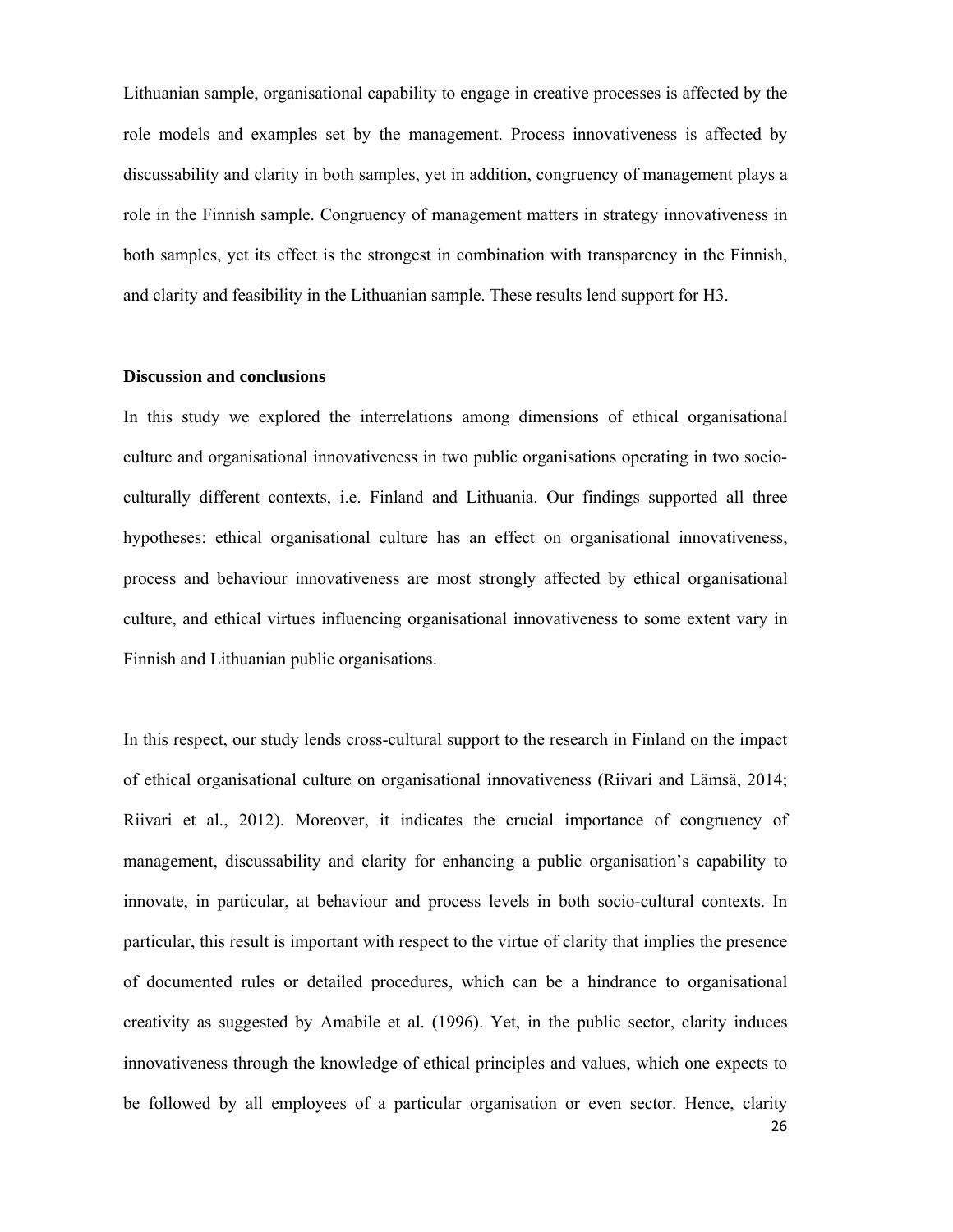creates the basis for creativity and improvising in an ethically secure environment and ensures the individual's autonomy to practice her expertise, providing high-quality services to citizens at the same time. This finding is in line with suggestions made by Fernandez and Moldogaziev (2013a; 2013b) and points out the need for clearly defined rules and consistent reliance on them in a public sector organisation. Therefore, our study contributes to the academic discourse on the effectiveness of codes of ethics (Kaptein and Schwartz, 2008), indicating that they serve as an instrument for ensuring security (Vasiljevienė, 2000), selfregulation (Cavanagh, 2004) and stimulating the capability to innovate. Admittedly, in the long run, the problem of over-bureaucratization may arise; therefore, reflection of rules, procedures and processes from the perspective of their functionality should be a regular practice in organisations that are committed to high quality public service.

In addition, the findings provide evidence that opportunities to discuss ethical issues provided by ethics management tools such as ethics training can also enhance organisational innovativeness. Becoming familiar with co-employees' moral attitudes and questioning one's own beliefs and behaviour from an ethical perspective facilitates the process of becoming 'moral acquaintances', which is a pre-requisite for trust development (Lämsä and Pučėtaitė, 2006). Consequently, trust enhances the chances of knowledge sharing and cooperation, which is essential to organisational capability to innovate. Finally, the integrity of managers and their support for ethics management systems also strengthens organisational innovativeness by creating consistency and security for the employees, who open up their potential for creativity in regard to organisational goals. If these goals are compatible with the common good, ethical virtues may be helpful in ensuring a culture that fosters innovativeness and overcomes the risk that creative employees may tend to innovate disregarding the common good as noted by Gino and Ariely (2011). In this respect, an ethical organisational culture has the potential to become a factor for responsible innovativeness and innovations.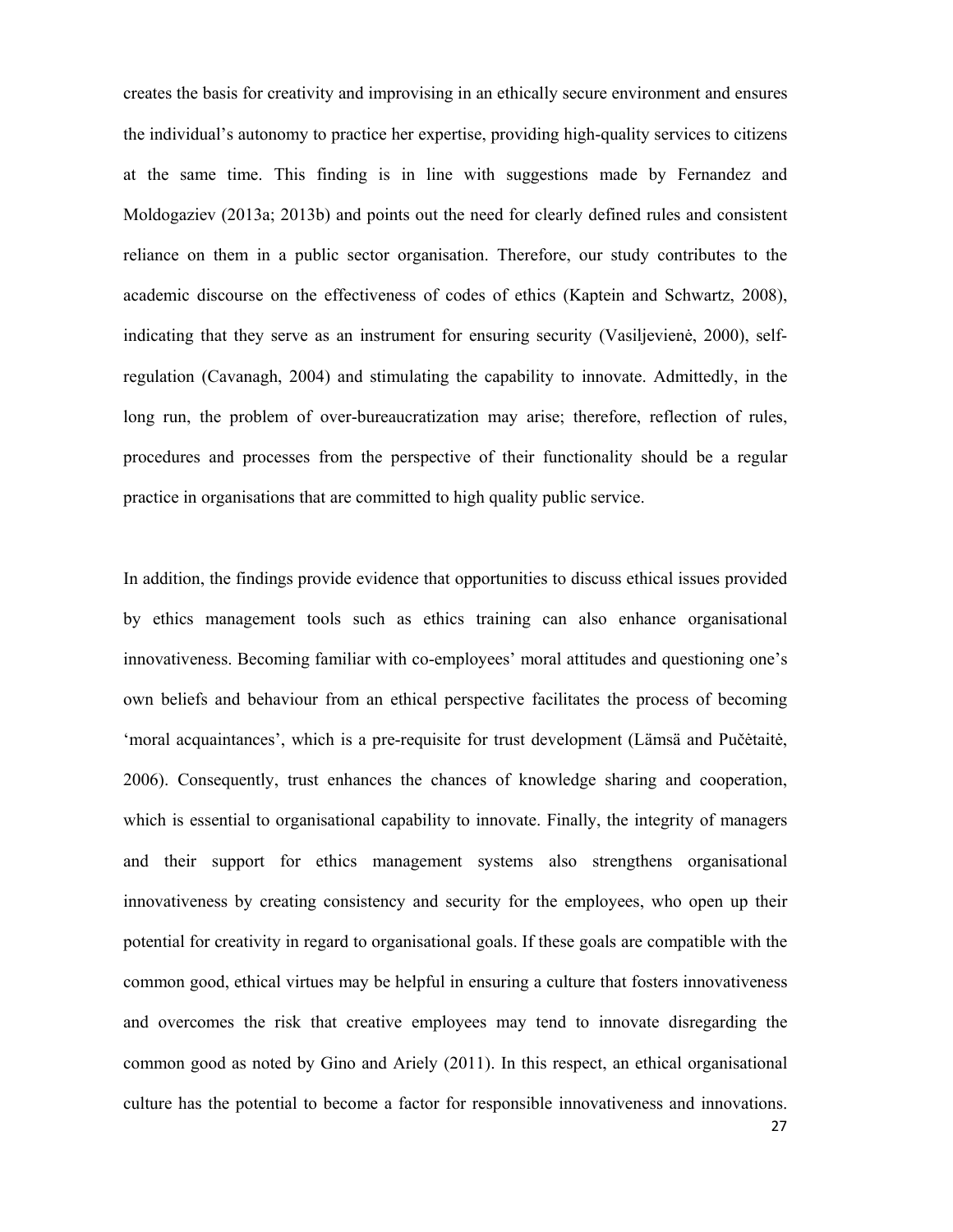The latter academic discourse is comparatively new but scholars in this field highlight economic, social and environmental impacts of innovation as a process and an outcome (Blok and Lemmens, 2015; Halme and Korpela, 2014). Thus, ethical organisational culture is a set of collective characteristics that ensures responsible processes for innovative outcomes which promote the common good.

Considering the ethical virtues that determined organisational innovativeness and its particular types, we have to acknowledge that some findings opposed our initial assumptions. For example, we expected that congruency of management would be a much more important virtue in the post-Soviet (i.e. Lithuanian) context, and democratic values such as discussability would be more important in the Nordic context. Our findings indicated that these virtues are important in both contexts, suggesting that the effect of clarity, discussability and congruency of management on organisational innovativeness may be determined by the institutional rather than the socio-cultural context.

28 Another characteristic that is typical of both studied organisations is the considerably weak effect of ethical organisational culture on product and market innovativeness in the public sector. This can be explained by the fact that products or services in public organisations are highly standardized and routinized; therefore, innovative processes or individual actions when providing services are the only fields where innovativeness can be manifested. Moreover, most large public organisations globally are rather hierarchical, and hierarchical structures and cultures were found to inhibit product innovativeness (Valencia et al., 2010). Besides, there are usually no or very few competitors for certain public sector organisations, despite global efforts to decentralize and privatize the public sector. In this case, the low dependence of market innovativeness on ethical organisational culture could be explained by the lack of marketing programmes in the organisation. Strategy innovativeness may also be little affected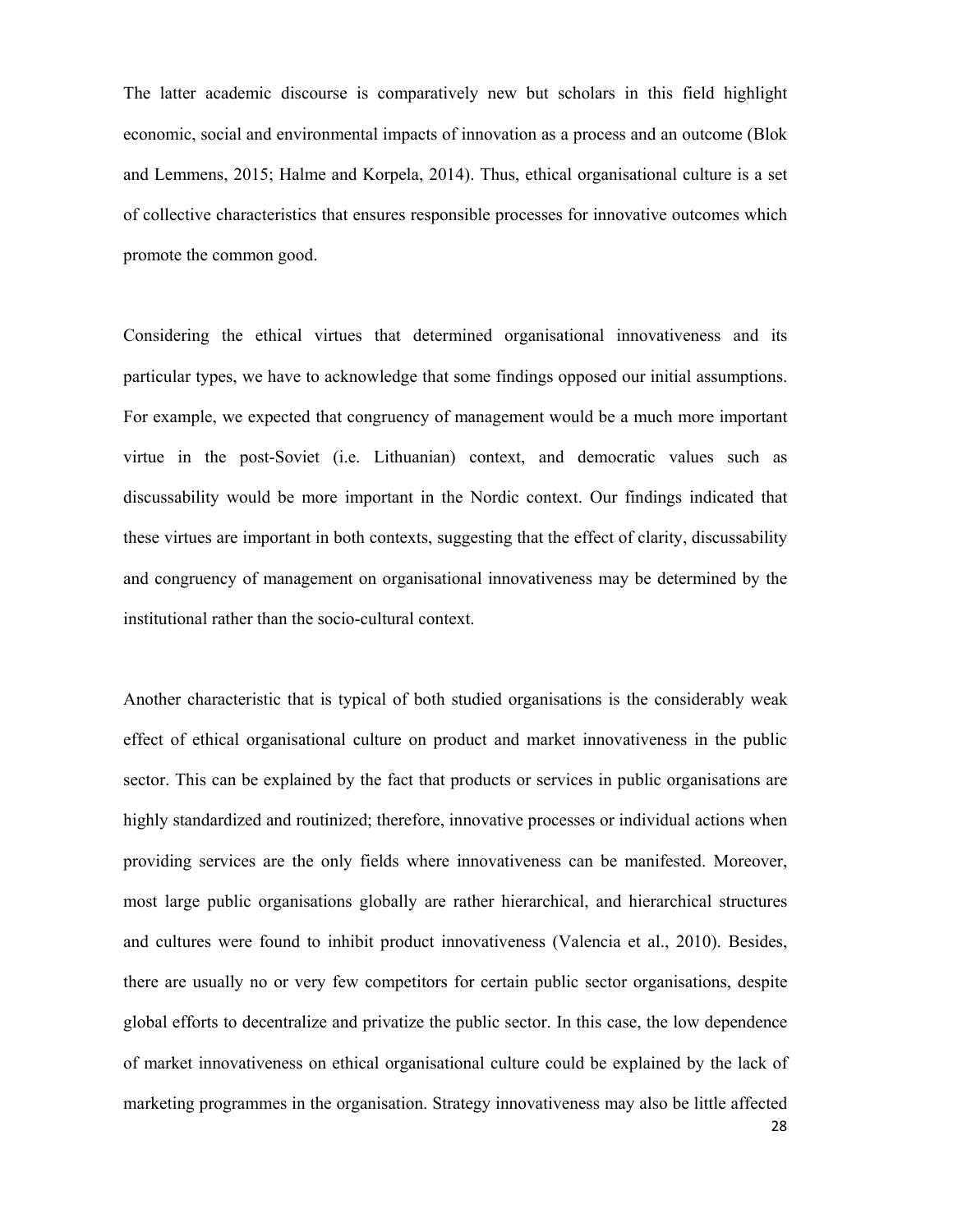by organisational-level factors if the strategy for a public organisation is formulated by the government.

On the other hand, the study highlights differences in the importance of ethical virtues for organisational innovativeness. For example, transparency and sanctionability were established as determinants of several types of organisational innovativeness in the Finnish organisation while these did not play any role in the Lithuanian organisation. The importance of sanctionability, which emerged as a result of the regression analysis in the Finnish organisation, implies that the employees' capacity to think and act creatively, for example, in problem solving, or to engage in new activities, is encouraged by the knowledge that ethically proper behaviour will be rewarded and improper punished. A perception of justice ensures safety and security in the organisation and may incite benevolence to reciprocate the organisation, for example, by sharing tacit knowledge and applying one's skills to the benefit of the organisation.

The results from a post-Soviet society organisation imply the importance of relational aspects in fostering organisational innovativeness. For example, supportability is exceptionally active in respect to innovativeness in the Lithuanian organisation and has no effect in the Finnish organisation. In particular, behaviour innovativeness is motivated by collegial support, trust, and relationship quality, which may also be an indication of groupthink. Therefore, considering the society's past, this dependence raises organisational risks that exceptions to rules or regulations could be made if people in decision-making positions start abusing their power and engaging in "cover-up" behaviour with their supervisors or colleagues relying on relationships with them. This risk is diminished by well-perceived virtues constituting capacity for self-regulating; however, the lack of sanctionability and transparency in the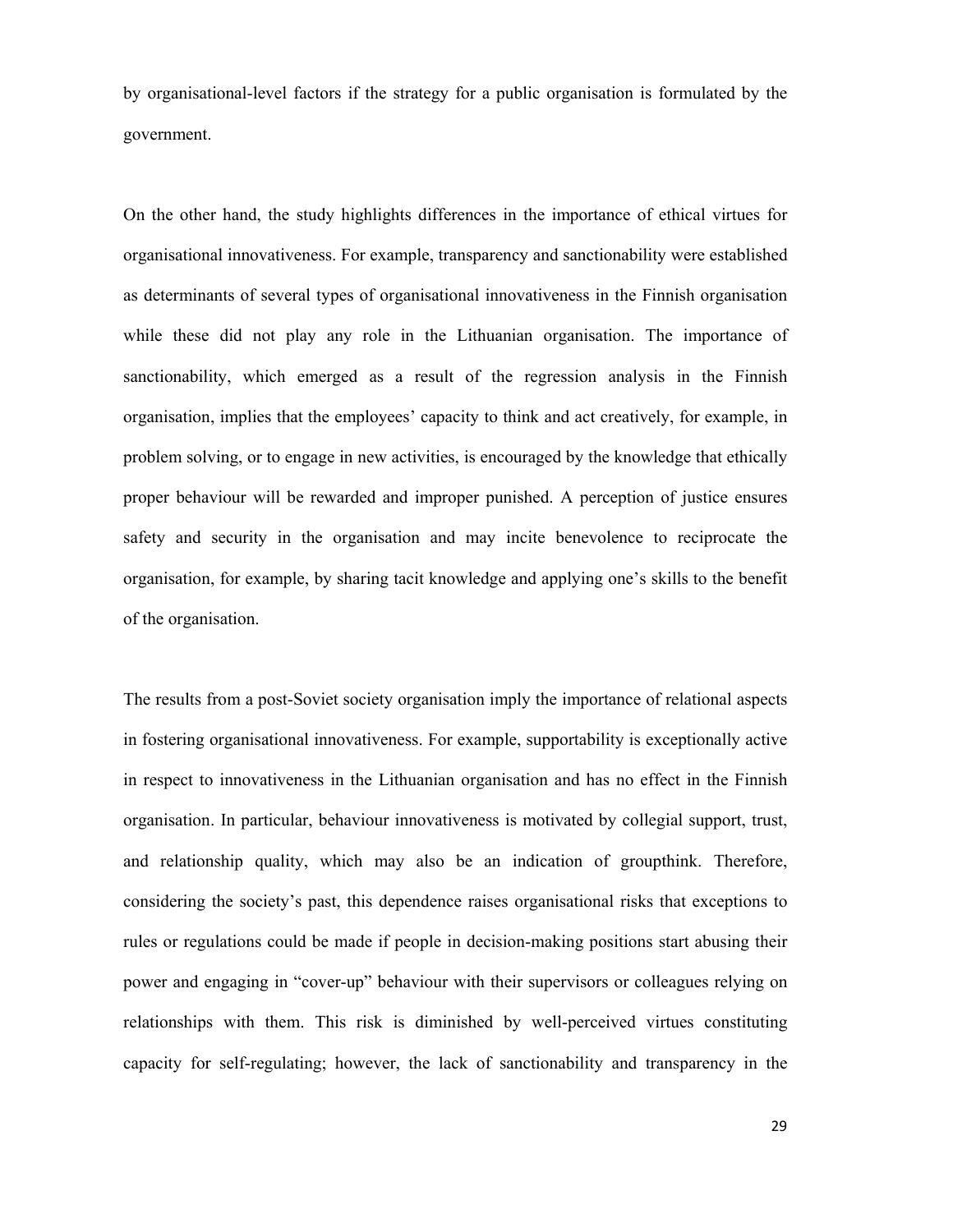culture may account for cases of harmful innovativeness that undermines public trust in institutions.

Moreover, in the Lithuanian organisation congruency of supervisors and feasibility had negative impact on organisational innovativeness. These results have strong socio-cultural implications. First, the negative impact of congruency of supervisors could be a result of socialisation in a post-Soviet context. For a long time, the leader was considered responsible and accountable for all outcomes in organisations. Even when more participative principles and team-working practices were introduced in Lithuanian organisations after the shift from the planned to market economy, employees tended to comply with the leader's opinions and suggestions (Seilius, 1999). Hence, considering the age of the respondents and the socialisation time in the given organisation it can be assumed that in this public sector organisation employees tend to ascribe themselves a role of task performers rather than ideagenerators if the supervisor is innovation-oriented. On the other hand, congruency of supervisors in public organisations operating in the post-Soviet context often manifests through compliance with the letter rather than the spirit of the law because of the low level of trust in the society. Compliance with rules may be understood as a guarantee of legitimacy and accountability of decisions and risk management, undermining the negative (possibly, unintended) consequences of discretion. However, too rigid a compliance with the rules and procedures may also undermine organisational innovativeness. This aspect explains positive effect of congruency of supervisors in the Finnish organisation as it operates in a high-trust societal context which gives more freedom to practise discretion (cf. MacCarthaigh, 2011). In such societies, citizens believe that public servants and institutions will rely on ethical principles and professional norms and congruency of supervisors may be perceived as compliance with principles rather than rules.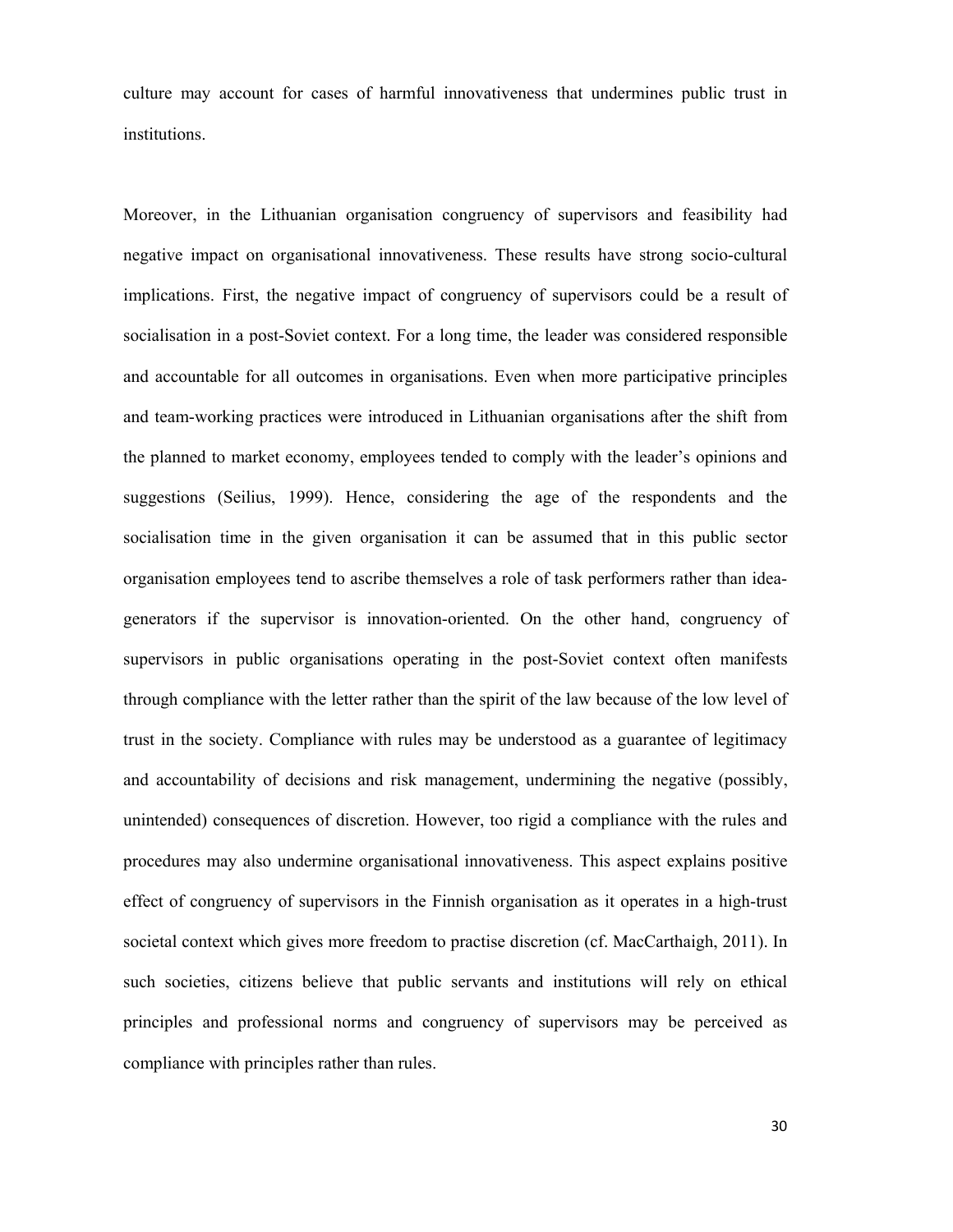The negative effect of feasibility on behaviour innovativeness could be explained by a psychological effect. Although employee empowerment with resources is important to innovation development, in some cases sufficiency of resources may act against innovativeness as the comfort zone is large enough and there are no motivators to induce changes in the "usual" attitudes and behaviour which produce break-through results (Gibbert et al., 2007). Hence, as many public organisations in new democracies have to deal with the scarcity of resources, this constraint may act positively on the skills of individuals to cope with their job tasks and result in employing innovative problem-solving methods as suggested by Gintner et al. (1989). Considering the ethical issues present in this socio-cultural context, the management in these organisations have to implement proper monitoring practices and strengthen the virtues of clarity and discussability to ensure that the organisation not only serves individual clients or solves urgent problems but also promotes the common good. In this way, it would diminish the possibility of unethical innovative behaviour that is characteristic of creative employees (cf. Gino and Ariely, 2011).

31 Our study has some limitations. As anonymity and confidentiality was promised to the organisations, a deeper analysis of other contextual factors affecting organisational innovativeness in particular organisations (e.g. in the form of a case study) was not possible. Therefore, we acknowledge that the findings obtained from the two organisations are not generalizable to all public sector organisations. To increase our knowledge about the effects of ethical organisational culture on organisational innovativeness, a sample should be increased to include more public organisations from each country or/and the results have to be compared to data from the private sector. It is very likely that the virtues and their effect on innovativeness will differ. Findings from a considerably different socio-cultural context or from other organisations in Nordic and post-Soviet societies could also provide data for more generalizable conclusions. Using mixed methods (Riivari, 2015), i.e. carrying out a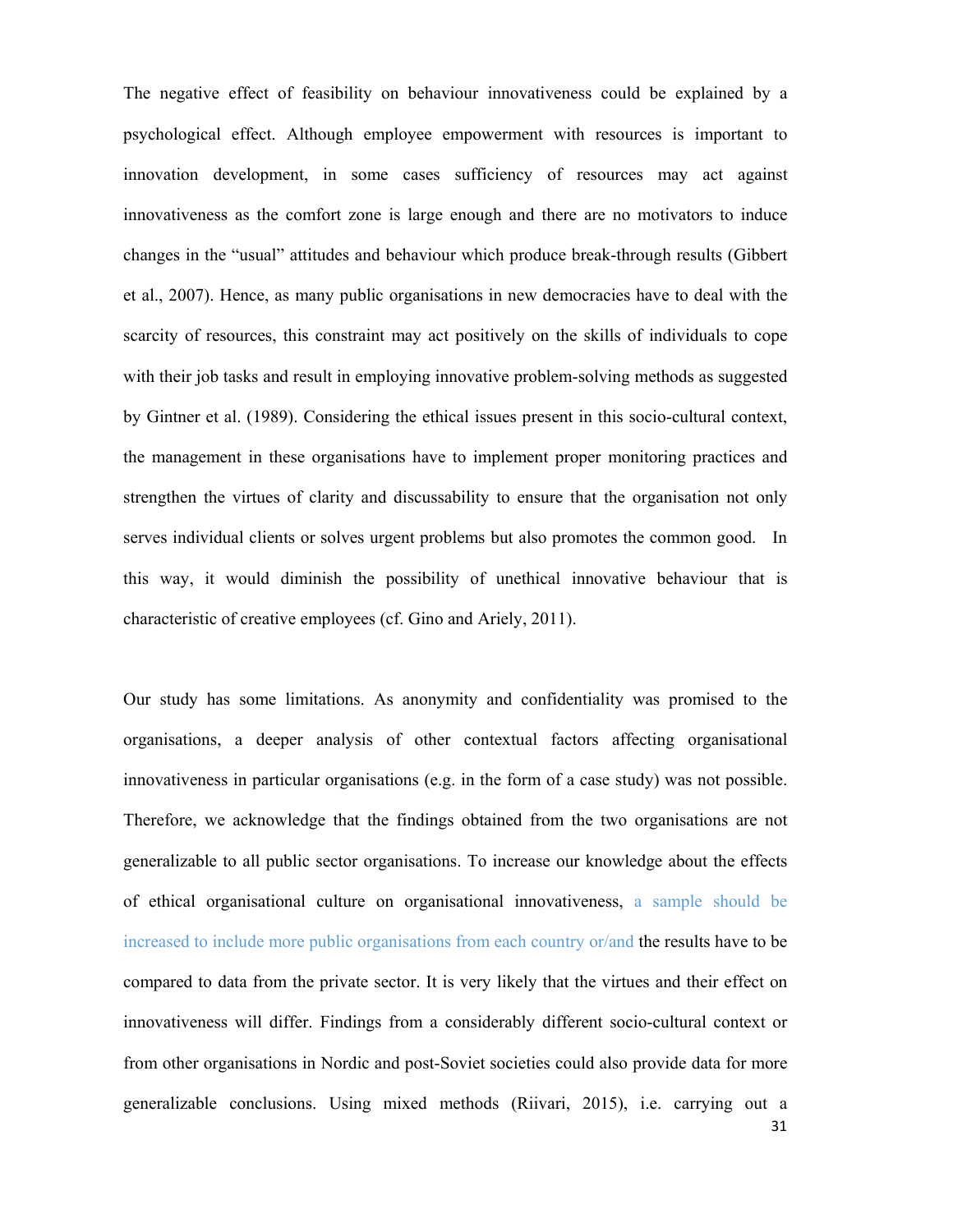quantitative study with qualitative methods such as interviews with managers of organisations, document analysis or participant observation, could also contribute to more generalisable results.

## **Acknowledgement**

The research in Lithuania was funded by the European Social Fund under the Global Grant measure (project No. VP1-3.1-ŠMM-07-K-03-042).

#### **References**

- 1. Alvesson, M. (2011). Organizational culture: Meaning, discourse, identity. In N. Ashkanasy, C. P. M. Wilderom and Peterson, M. F. (eds.), The handbook of organizational culture and climate*,* 2nd edition, (pp. 11-28). Sage Publications, Los Angeles, London etc.
- 2. Amabile, T.M., Conti, R., Coon, H., Lazenby, J. and Herron, M. (1996). Assessing the work environment for creativity. Academy of Management Journal 39(5), 1154–1184.
- 3. Ashforth, B.E. and Mael, F. (1989). Social identity theory and the organization. Academy of Management Review 14(1), 20–39.
- 4. Bandura, A. (1971). Social learning theory. General Learning Press, New York, NY.
- 5. Baucus, M.S., Norton, W.I., Baucus, D.A. and Human, S.H. (2008). Fostering creativity and innovation without encouraging unethical behavior. Journal of Business Ethics 81(1), 97–115.
- 6. Bauman, D.C. (2013). Leadership and the three faces of integrity. The Leadership Quarterly 24, 414–426.
- 7. Blok, V. and Lemmens, P. (2015). The emerging concept of responsible innovation. Three reasons why it is questionable and calls for a radical transformation of the concept of innovation. In B.-J. Koops, J. van den Hoven, H. Romijn, T. Swierstra and Oosterlaken, I. Responsible Innovation 2: Concepts, Approaches and Applications (pp. 19-35). Springer, Dordrecht.
- 8. Brettel, M., Chomik, C. and Flatten, C. (2015). How organizational culture influences innovativeness, proactiveness, and risk-taking: fostering entrepreneurial orientation in SMEs. Journal of Small Business Management 53(4), 868–885.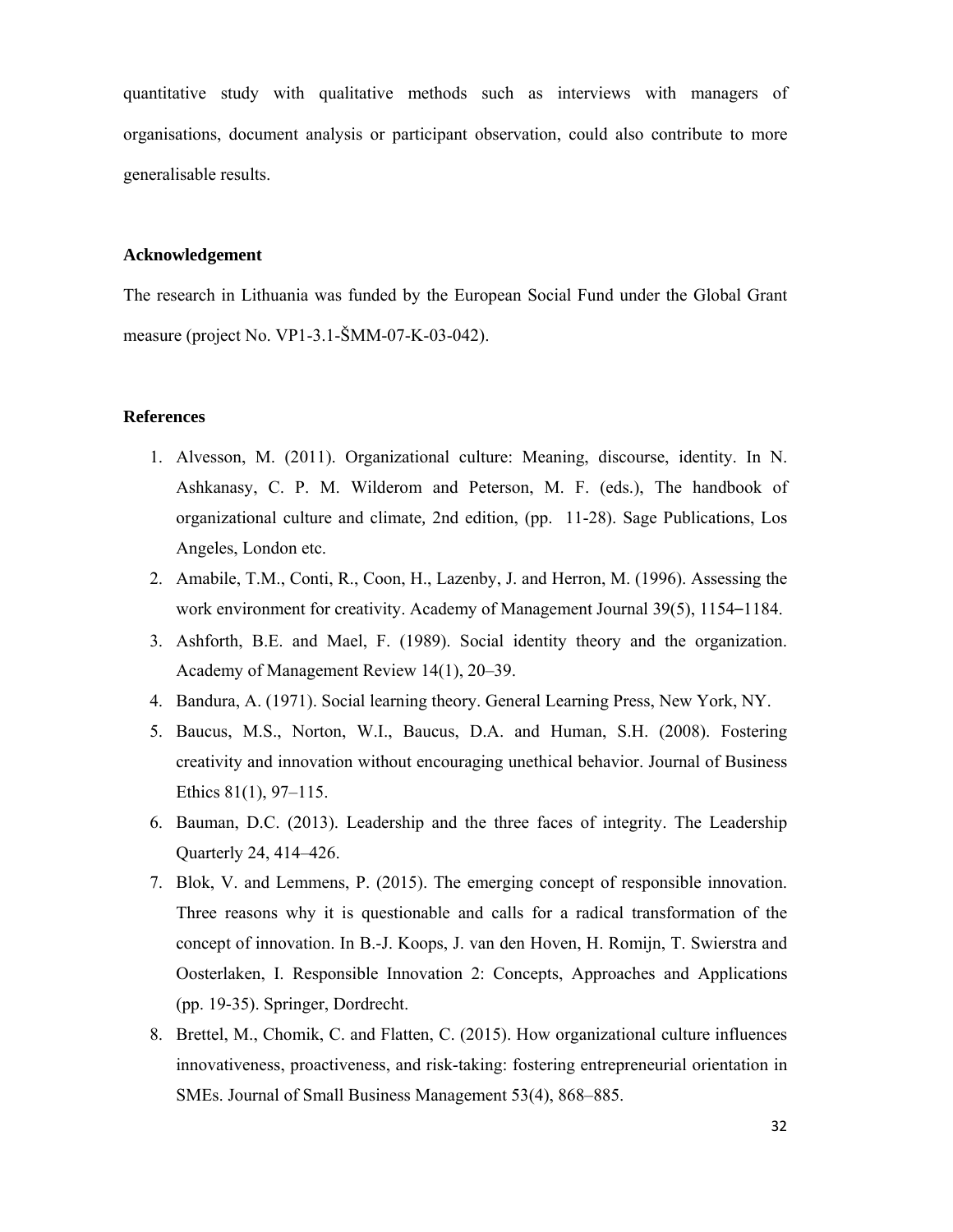- 9. Broekel, T. and Brenner, T. (2011). Regional factors and innovativeness: an empirical analysis of four German industries. Annals of Regional Science 47, 169–194.
- 10. Brown, J.S. and Duguid, P. (1991). Organizational learning and communities of practice: Toward a unified view of working, learning and innovation. Organization Science 2(1), 40–57.
- 11. Büschgens, T., Bausch, A. and Balkin, D.B. (2013). Organizational culture and innovation: a meta-analytic review. Journal of Product Innovation Management 30(4), 763–781.
- 12. Cavanagh, G.F. (2004). Global business ethics: regulation, code, or self-restraint. Business Ethics Quarterly 14(4), 625-642.
- 13. Chatman, J. (1989). Improving interactional organisational research: A model of person-organization fit. Academy of Management Review 14(1), 333–349.
- 14. Cho, H.-J. and Pucik, V. (2005). Relationship between innovativeness, quality, growth, profitability, and market value. Strategic Management Journal 26, 555–575.
- 15. Cornell University, INSEAD and WIPO (2013). *The Global Innovation Index 2013: The Local Dynamics of Innovation*. Geneva, Ithaca, and Fontainebleau.
- 16. Donoho, C., Heinze, T. and Kondo, C. (2012). Gender differences in personal selling ethics evaluations: Do they exist and what does their existence mean for teaching sales ethics? Journal of Marketing Education 34(1), 55–66.
- 17. Easterby-Smith, M., Crossan, M., Nicolini, D. (2000). Organizational learning: Debates past, present and future. Journal of Management Studies 37 (6): 783–796.
- 18. Ellemers, N., Sleebos, E., Stam, D. and de Gilder, D. (2013). Feeling included and valued: How perceived respect affects positive team identity and willingness to invest in the team. British Journal of Management 24, 21–37.
- 19. Ellonen, R., Blomqvist K. and Puumalainen, K. (2008). The role of trust in organisational innovativeness. European Journal of Innovation 11(2), 160–181.
- 20. Fernandez, S. and Moldogaziev, T. (2013a). Employee empowerment, employee attitudes, and performance: Testing a causal model. Public Administration Management 73(3), 490–506.
- 21. Fernandez, S. and Moldogaziev, T. (2013b). Using employee empowerment to encourage innovative behavior in the public sector. Journal of Public Administration Research and Theory 23, 155-187.
- 22. Gibbert, M., Hoegl, M. and Välikangas, L. (2007). In praise of resource constraints. MIT Sloan Management Review 48(3), 15–17.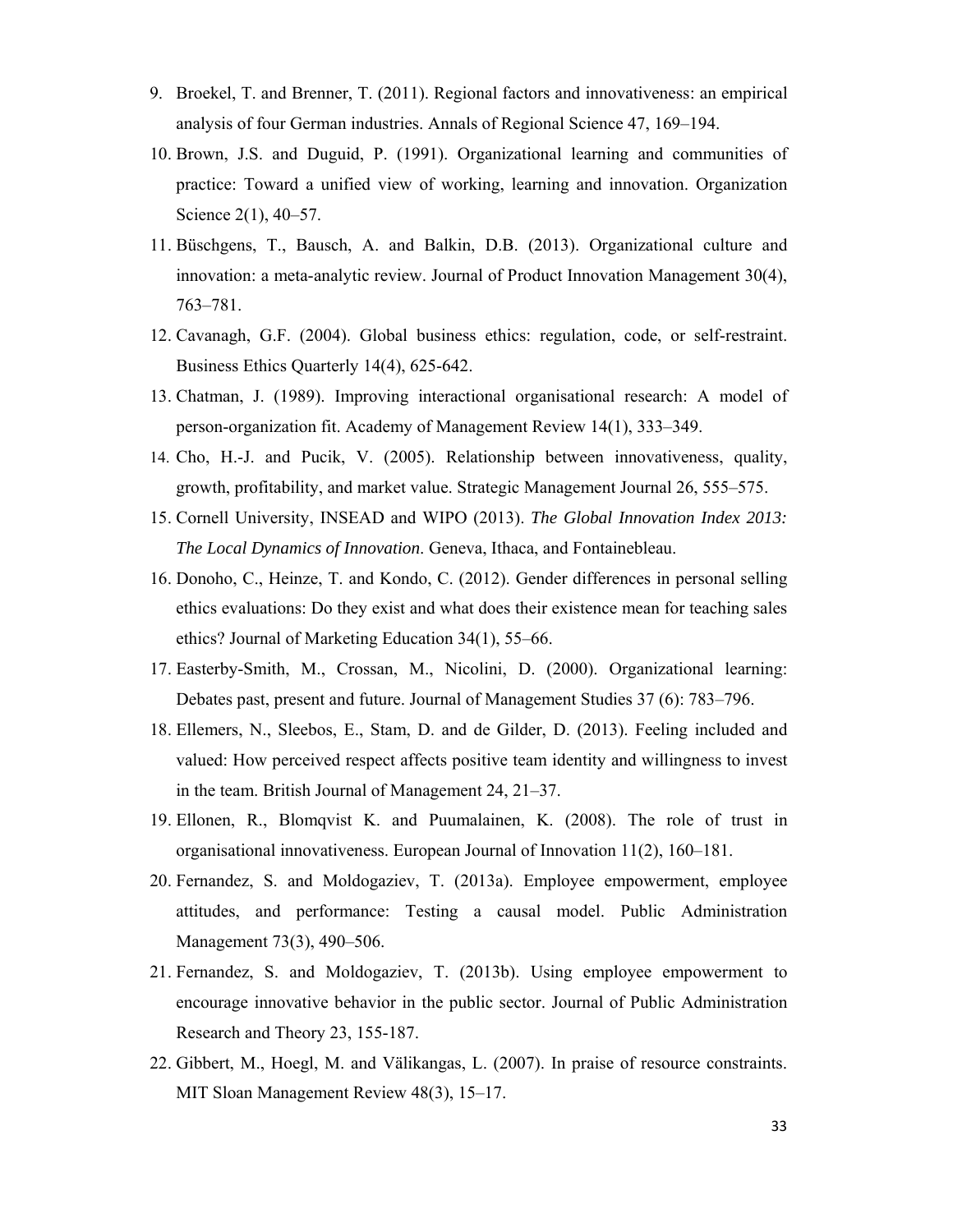- 23. Gino, F. and Ariely, D. (2011). The dark side of creativity: Original thinkers can be more dishonest. Journal of Personality and Social Psychology 102 (3), 445–459.
- 24. Gintner, G. G., West, J. D., & Zarski, J. J. (1989). Learned resourcefulness and situation specific coping with stress. *Journal of Psychology*, *123*(3), 295–304.
- 25. Gouillart, F. and Hallett, T. (2015). Co-creation in government. Stanford Social Innovation Review, Spring 2015, 40–47.
- 26. Halme M. and Korpela M. (2014). Responsible innovation toward sustainable development in small and medium-sized enterprises: A resource perspective. Business Strategy and the Environment 23, 547–566, doi: 10.1002/bse.1801
- 27. Hansen, M.B. (2011). Antecedents of organizational innovation: The diffusion of new public management into Danish local government. Public Administration 89(2), 285– 306.
- 28. Helkama, K. and Seppälä, T. (2006). Arvojen muutos Suomessa 1980−2000 [Value change in Finland 1980−2000]. In R. Heiskala and E. Raekallio (eds.), Uusi jako: Kuinka Suomesta tuli kilpailukykyinen yhteiskunta [The new division: How Finland became a competitive society], (pp. 131−155). Gaudeamus, Helsinki.
- 29. Hitlin, S. (2003). Values as the core of personal identity: Drawing links between two theories of self. Social Psychology Quarterly 66(2), 118−137.
- 30. Hlepas, N. (2013). Quality of life and local governance. SEARCH Working paper WP5/21, available at  $\langle \text{http://www.ub.edu/searchproject/wp-}$ content/uploads/2013/09/WP05.21.pdf>, accessed on August 6, 2014.
- 31. Hood, C. (1991). A public management for all seasons. Public Administration 69(1), 3−19.
- 32. House, R.J., Hanges, P.J., Javidan, M., Dorfman, P.W. and Gupta, V. (eds.) (2004). Culture, leadership, and organizations: The GLOBE study of 62 societies. Sage Publications, Thousand Oaks.
- 33. Huhtala, M., Feldt, T., Hyvönen, K. and Mauno, S. (2013). Ethical organizational culture as a context for managers' personal work goals. Journal of Business Ethics 114, 265−282.
- 34. Hurley, R.F. and Hult, T.G.R. (1998). Innovation, market orientation, and organizational learning: an integration and empirical examination. Journal of Marketing 62, 42−54.
- 35. Ivanauskas, V. (2011). Lietuviškoji nomenklatūra biurokratinėje sistemoje: Tarp stagnacijos ir dinamikos (1968-1988) [Lithuanian nomenclature in bureaucratic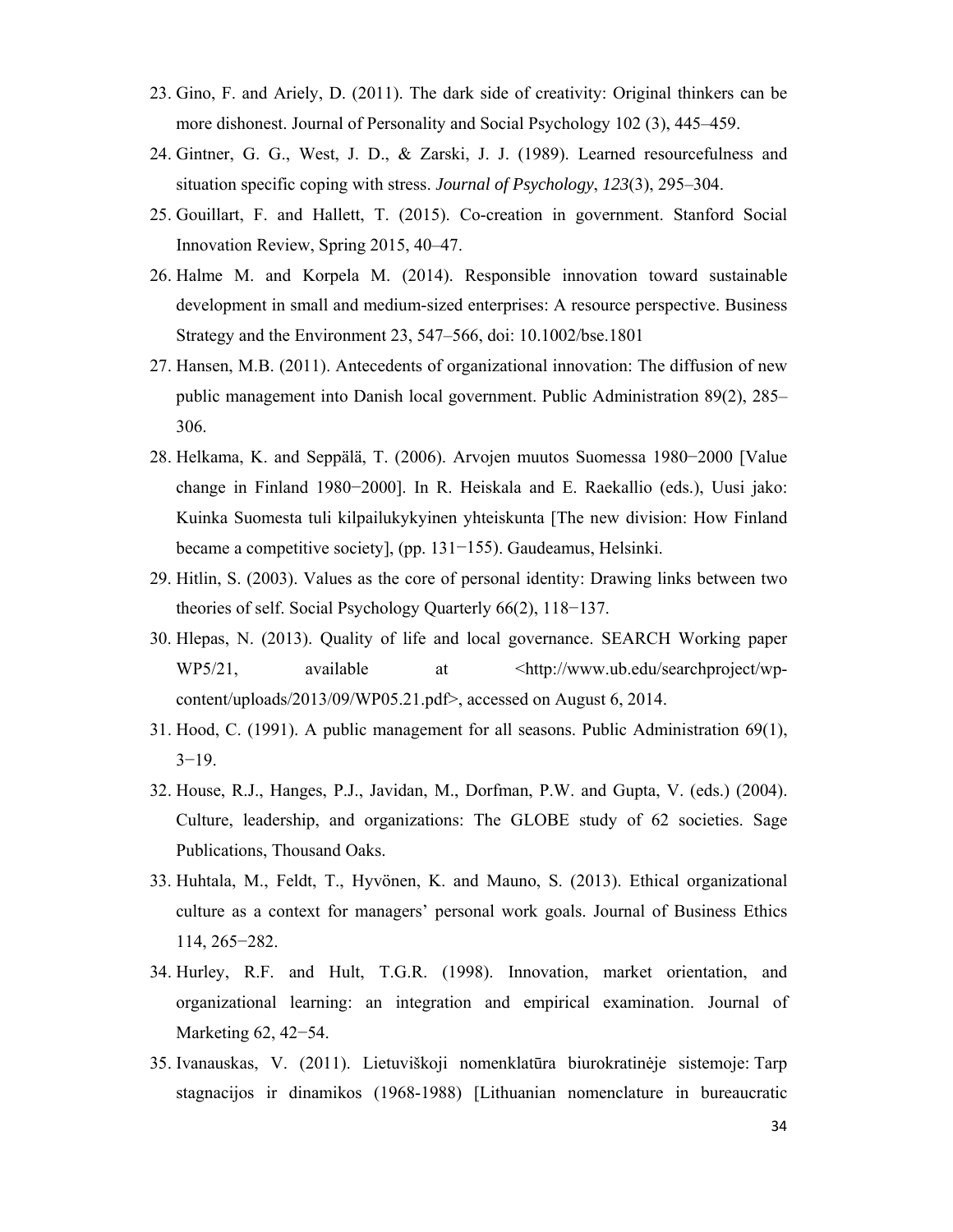system: Between stagnation and dynamics (1968-1988)]. Lietuvos istorijos instituto leidykla, Vilnius.

- 36. Jordan, S.R. The innovation imperative: An analysis of the ethics of the imperative to innovate in public sector service delivery. Public Management Review 16(1), 67-89.
- 37. Kanungo, R.N. and Jaeger, A.M. (1990). Introduction: The need for indigenous management in developing countries. In A.M. Jaeger and Kanungo, R.N. (eds.), Management in developing countries, (pp. 1–23)*.* Routledge, London.
- 38. Kaptein, M. (2008). Developing and testing a measure for the ethical culture of organizations: the corporate ethics virtue model. Journal of Organisational Behaviour 29, 923–947.
- 39. Kaptein, M. (2010). The ethics of organizations: a longitudinal study of the U.S. working population. *Journal of Business Ethics*, 92(4), 601–618.
- 40. Kaptein, M. and Schwartz, M.S. (2008). The effectiveness of business codes: a critical examination of existing studies and the development of an integrated research model. Journal of Business Ethics 77, 111-127.
- 41. Keith, N. and Frese, M. (2011). Enhancing form performance and innovativeness through error management culture. In N.M. Ashkanasy, C.P.M. Wilderom and M.F. Peterson (eds.), The handbook of organizational culture and climate*,* 2nd edition, (pp. 137–157). Sage, Los Angeles, London etc.
- 42. Kujala, J. (2004). Managers' moral perceptions: change in Finland during the 1990s. Business Ethics: A European Review 13(2/3), 143−165.
- 43. Kujala, J. (2010). Corporate responsibility perceptions in change: Finnish managers' views on stakeholder issues from 1994 to 2004. Business Ethics: European Review 19(1): 14−34.
- 44. Kuokštis, V. (2012). Trust and taxes: Estonian and Lithuanian fiscal performance during the crisis, APSA 2012 Annual Meeting Paper, available at <http://ssrn.com/abstract=2104562>, accessed on June 2, 2014.
- 45. Lämsä, A.-M. and Pučėtaitė, R. (2006). Development of organizational trust among employees from a contextual perspective. Business Ethics: a European Review 15(2): 130−141.
- 46. Lämsä, A.-M. and Viljanen, S. (2014). Finland: Positive union engagement with CSR. In L. Preuss, M. Gold and Rees, C. (eds.), Corporate social responsibility and trade unions: Perspectives across Europe*.* Routledge, in press.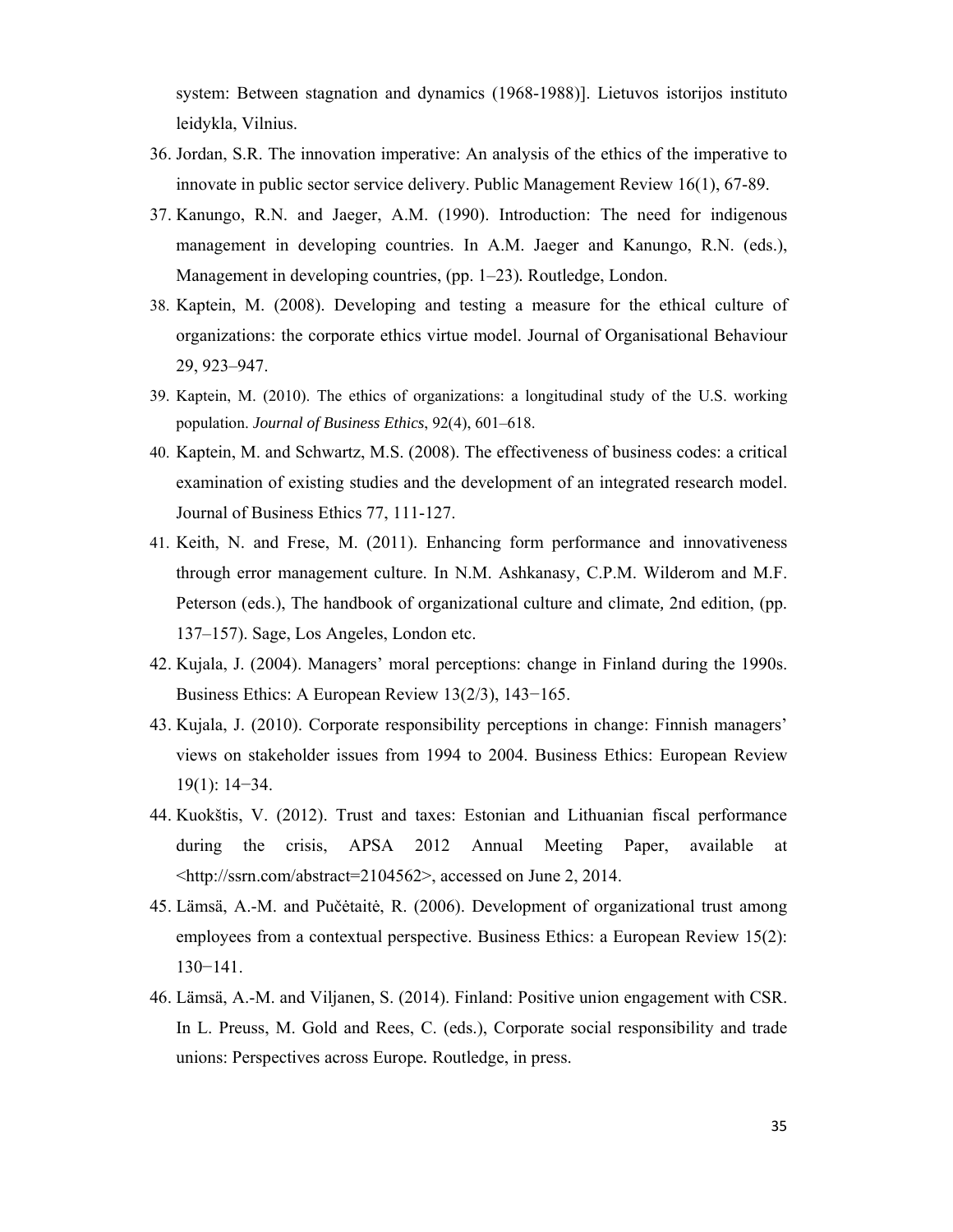- 47. Lumpkin, G.T. and Dess, G.G. (1996). Clarifying the entrepreneurial orientation construct and linking it to performance. Academy of Management Review 21, 135– 172.
- 48. MacCarthaigh, M. (2011). Discretion. In B. Baddie, D. Berg-Schlosser and Morlino, L. International Encyclopedia of Political Science (pp. 677-679). Sage Publications, Thousand Oaks.
- 49. MacLean, T., Litzky, B. E., and Holderness Jr, D. K. (2015). When organizations don't walk their talk: A cross-level examination of how decoupling formal ethics programs affects organizational members. Journal of Business Ethics 128, 351-368.
- 50. Malti, T. and Latzko, B. (2012). Moral emotions. In V. Ramachadran (ed.), Encyclopedia of Human Behaviour*,* 2nd edition, (pp. 644–649). Elsevier, Maryland Heights.
- 51. Martins, E. and Martins, N. (2002). An organizational culture model to promote creativity and innovation. Journal of Industrial Psychology 28(4), 58–65.
- 52. Martins, E.C. and Terblanche, F. (2003). Building organizational culture that stimulates creativity and innovation. European Journal of Innovation Management 6(1), 64–74.
- 53. Mayer, R., Davis, J. and Schoorman, D. (1995). An integrative model of organizational trust. Academy of Management Review 20, 709–734.
- 54. Morgan, E. (1998). Navigating cross-cultural ethics: What global managers do right to keep from going wrong. Butterworth-Heinemann, Woburn, USA.
- 55. Mumford, M.D. (2000). Managing creative people: strategies and tactics for innovation. Human Resource Management Review 10(3), 313-351.
- 56. O'Reilly III, C., Chatman, J., Caldwell, D. F. (1991). People and organizational culture: a profile comparison approach to assessing person-organization fit. Academy of Management Journal 34(3), 487–516.
- 57. Oinas, P. (2005). Finland: A success story? European Planning Studies 13(8), 1227−1244.
- 58. Oliveira, C. and Breda-Vázquez, I. (2012). Creativity and social innovation: what can urban policies learn from sectoral experiences? International Journal of Urban and Regional Research 36(3), 522-538.
- 59. Park, J. (2005). Fostering creativity and productivity through emotional literacy: The organizational context. Development and Learning in Organizations 19(4), 5–7.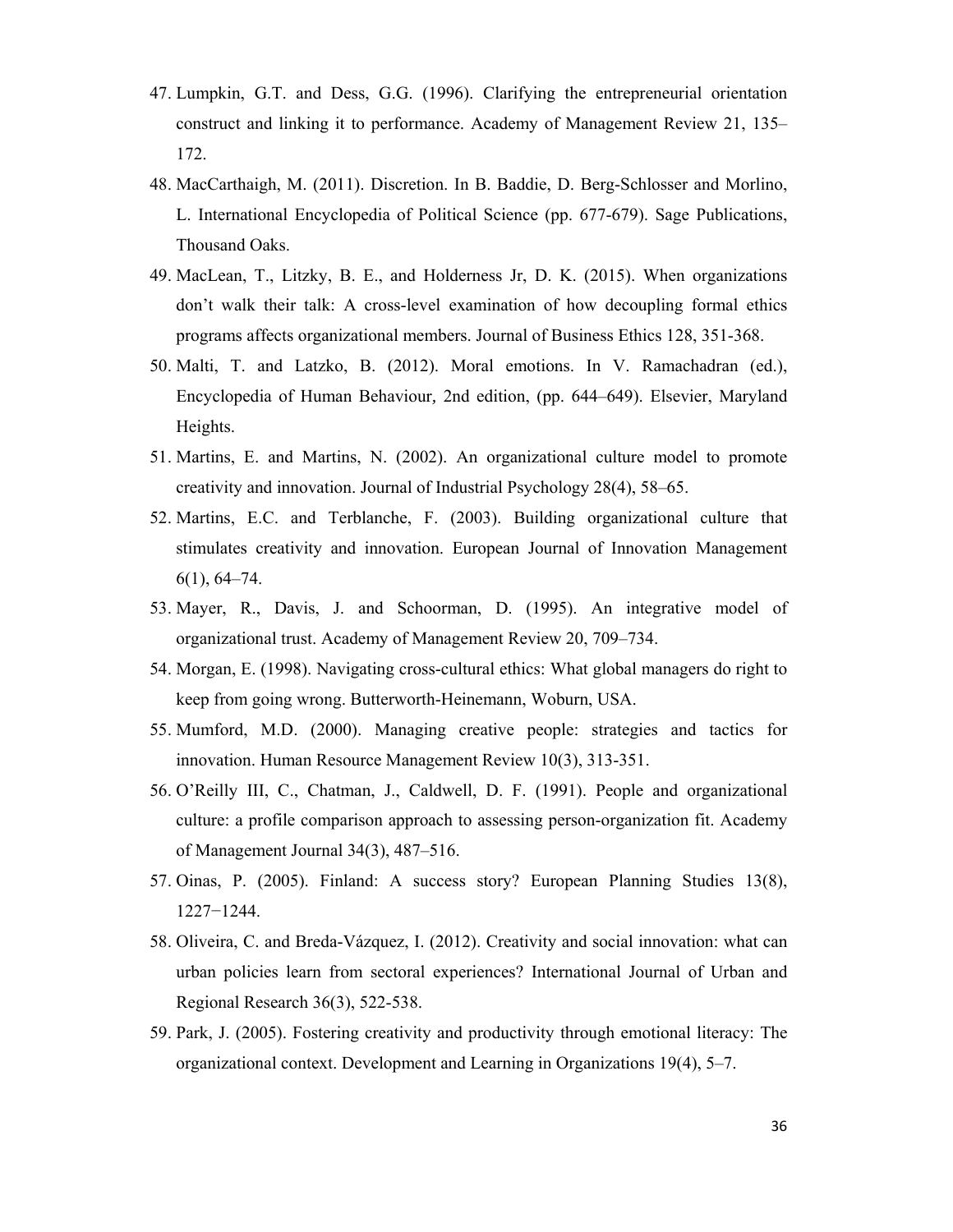- 60. Pilinkaitė-Sotirovič, V. and Žibas, K. (2011). Etninės ir socialinės grupės Lietuvoje: visuomenės nuostatos ir jų kaita [Ethnic and social groups in Lithuania: Societal attitudes and their changes]. Etninės studijos 1-2, 136–155.
- 61. Politt, C. and Bouckaert, G. (2011). Public management reform: A comparative analysis, 3rd edition. Oxford University Press, Oxford.
- 62. Prajogo, D. I. and McDermott, C.M. (2011). The relationship between multidimensional organizational culture and performance. International Journal of Operations & Production Management 31(7), 712–735.
- 63. Pučėtaitė, R. and Lämsä, A.-M. (2008). Developing organizational trust through advancement of employees' work ethics in a post-socialist context. Journal of Business Ethics 82, 325–337.
- 64. Pučėtaitė, R., Lämsä, A.-M. and Novelskaitė, A. (2010). Organizations which have the strongest potential for high-level organizational trust in a low-trust societal context. Transformations in Business and Economics 9(2), 318–334.
- 65. Quinn, R.E. and Spreitzer, G.M. (1991). The psychometrics of the competing values culture instrument and an analysis of the impact of organizational culture on quality of life. Research in Organizational Change and Development 5, 15–42.
- 66. Rehn, A. and Taalas, S. (2004). "Znakomstva i svyazi" (Acquaintances and connections) – Blat, the Soviet Union, and mundane entrepreneurship. Entrepreneurship & Regional Development 16, 235–250.
- 67. Riivari, E. (2015). Mixing methods in organizational ethics and organizational innovativeness research: Three approaches to mixed methods analysis. In Pučėtaitė, R., Novelskaitė, A. and Pušinaitė, R. (eds.) Organizacijų etika, novatoriškumas ir darniosios inovacijos [Organisational ethics, innovativeness and sustainable innovations], (pp. 193-207). Academic publishing, Vilnius.
- 68. Riivari, E., and Lämsä, A. M. (2014). Does it pay to be ethical? Examining the relationship between organisations' ethical culture and innovativeness. Journal of Business Ethics, 124(1), 1-17.
- 69. Riivari, E., Lämsä, A.-M., Kujala, J. and Heiskanen, E. (2012). The ethical culture of organisations and organisational innovativeness. European Journal of Innovation Management 15(3), 310–331.
- 70. Ryan, L.V. (2006). Current ethical issues in Polish HRM. Journal of Business Ethics 66, 273–290.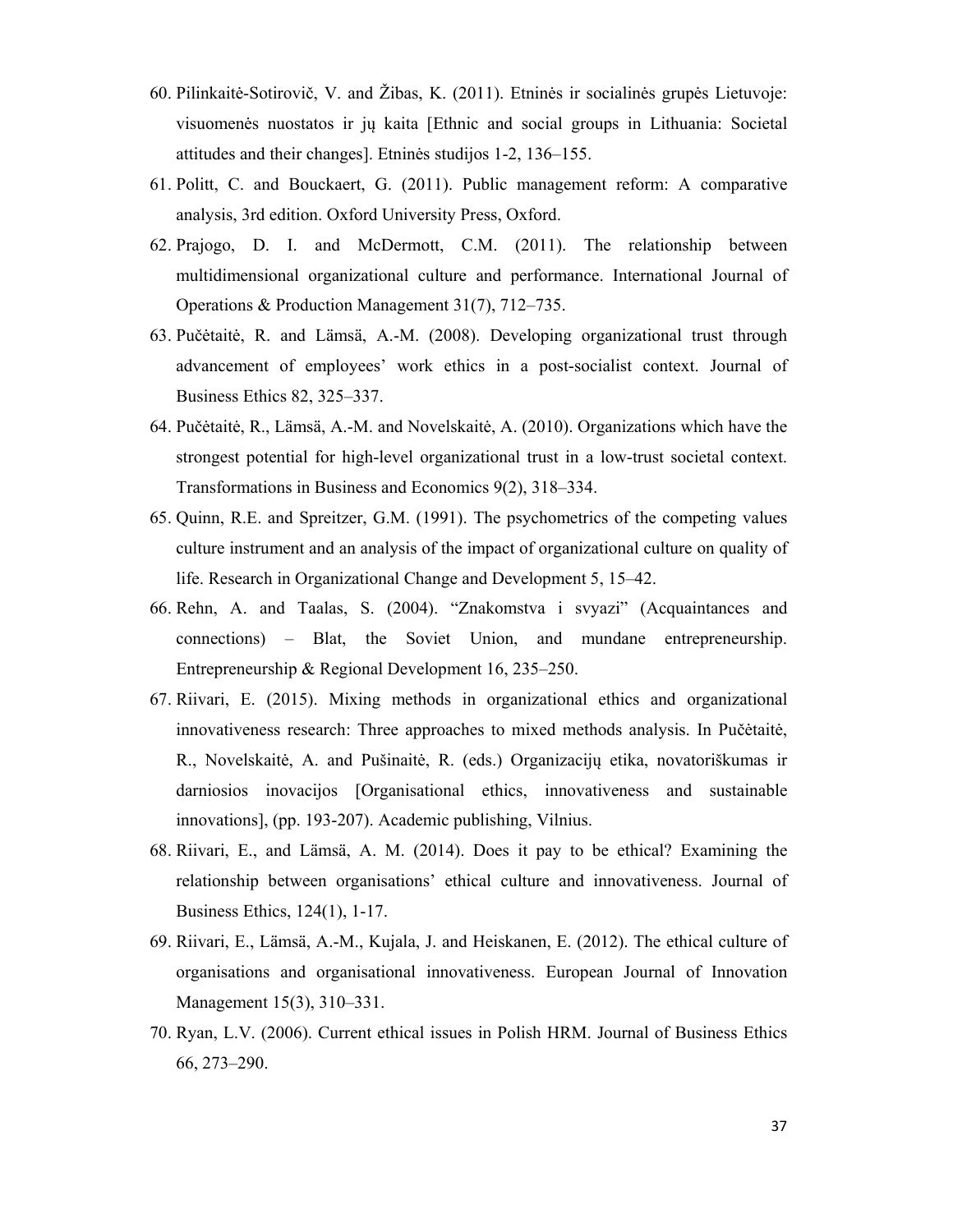- 71. Sankowska, A. (2013). Relationships between organizational trust, knowledge transfer, knowledge creation, and firm's innovativeness. Learning Organization 20(1), 85–100.
- 72. Sarros, J.C., Cooper, B.K. and Santora, J.C. (2008). Building a climate for innovation through transformational leadership and organizational culture. Journal of Leadership and Organizational Studies 15(2), 145–158.
- 73. Schein, E.H. (1990). Organizational culture. American Psychologist 45(2), 109–119.
- 74. Seilius, A. (1999). Kolektyvinis valdymas: teorija ir praktika [Collective management: theory and practice]. Organizacijų vadyba: sisteminiai tyrimai 12, 189–211.
- 75. Solomon, R.C. (2004). Aristotle, ethics and business organizations. Organization Studies 25, 1021–1043.
- 76. Sztompka, P. (1999). Trust: A sociological theory. Cambridge University Press, Cambridge.
- 77. Tajeddini, K., Trueman, M. and Larsen, G. (2006). Examining the effect of market orientation on innovativeness. Journal of Marketing Management 22 (5-6), 529-551.
- 78. Tajfel, H. (1982). Social psychology of intergroup relations. Annual Review of Psychology 33, 1–39.
- 79. Transparency International. (2013). Corruption perception index 2013*.* Berlin. Available at <http://cpi.transparency.org/cpi2013/results/#myAnchor2>, accessed on June 2, 2014.
- 80. Trevinõ, L.K., Butterfield, K.D. and McCabe, D.L. (1998). The ethical context in organizations: Influences on employee attitudes and behaviors. Business Ethics Quarterly 8 (3), 447–476.
- 81. Ungvari-Zrinyi, I. (2001). Moralinės kultūros tendencijos postkomunistinėse visuomenėse [Moral culture in post-communist countries]. In N. Vasiljevienė (ed.), Dalykinė etika [Business ethics], (pp. 229–247). Vilnius University, Kaunas.
- 82. Valencia, J.C.N., Valle, R.S. and Jiménez, D.J. (2010). Organizational culture as determinant of product innovation. European Journal of Innovation Management 13(4), 466–480.
- 83. Vasiljevienė, N. (2000). Verslo etika ir elgesio kodeksai [Business ethics and codes of conduct]. VU KHF, Kaunas.
- 84. Wang, C. L. and Ahmed, P. K. (2004). The development and validation of the organizational innovativeness construct using confirmatory factor analysis. European Journal of Innovation Management 7, 303–313.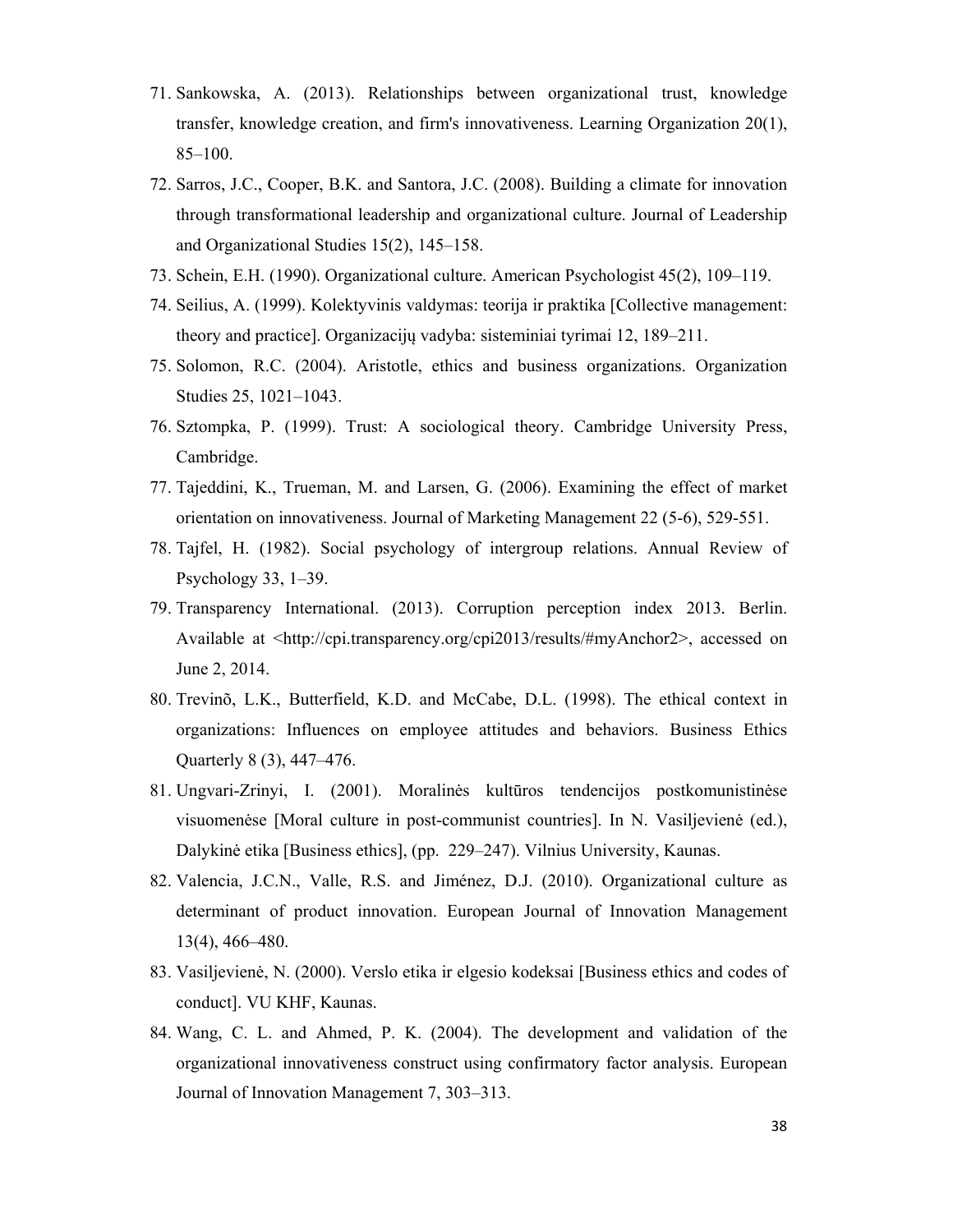- 85. Wieland, J. (2003). ValuesManagementSystemZfW: A new standard for values driven management. In J. Wieland, (ed.) Standards and audits for ethics management systems: The European perspective, (pp. 3-23). Springer, Berlin.
- 86. Yu, Y., Dong, X.-Y., Shen, K.N., Khalifa, M. and Hao, J.-X. (2013). Strategies, technologies, and organizational learning for developing organizational innovativeness in emerging economies. Journal of Business Research 66, 2507–2514.
- 87. Žiliukaitė, R., Ramonaitė, A., Nevinskaitė, L., Beresnevičiūtė V. and Vinogradnaitė I. (2006). Neatrasta galia: Lietuvos pilietinės visuomenės žemėlapis [Undiscovered power: Map of the Civil Society in Lithuania]. Versus Aureus, Vilnius.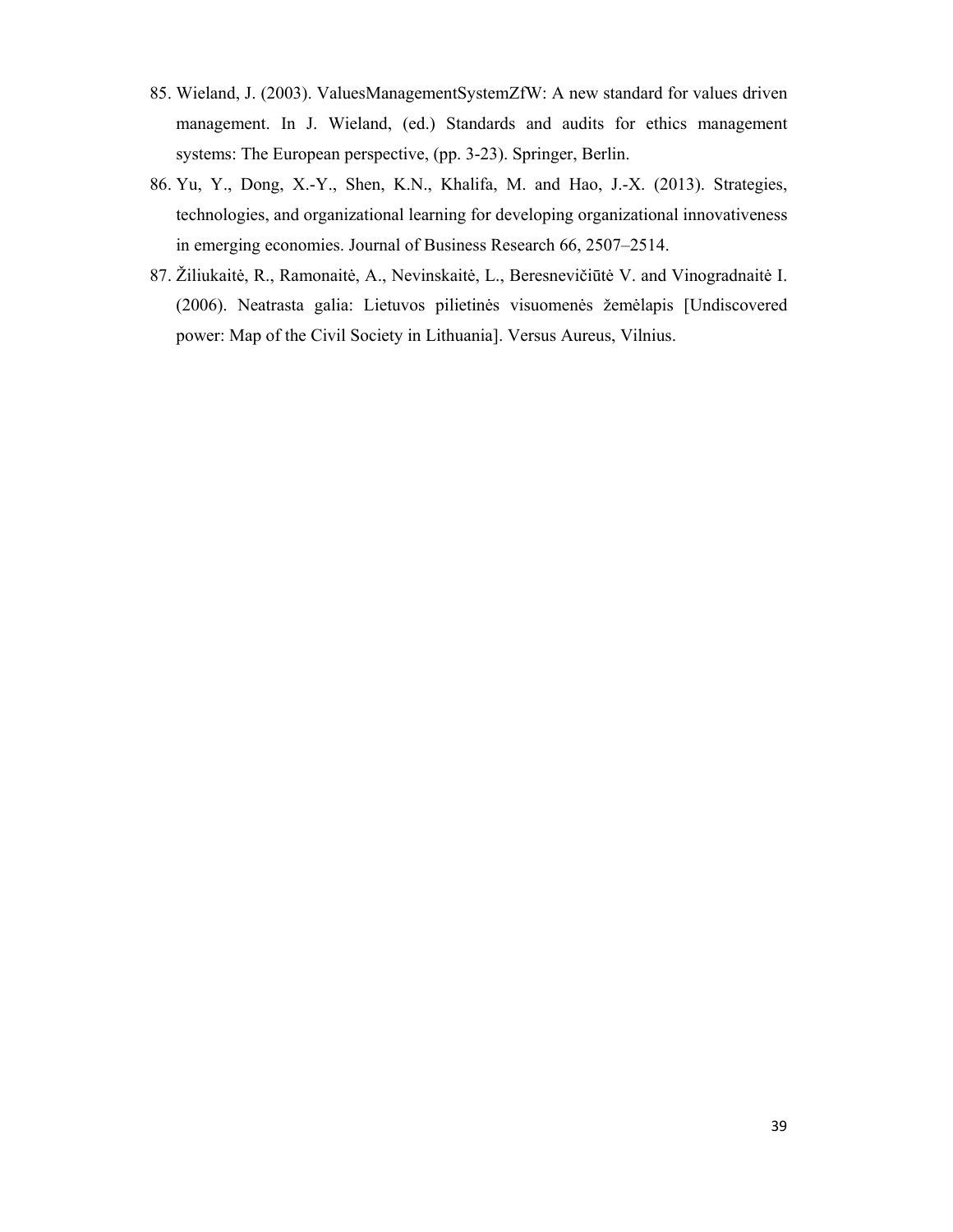

Figure 1. The relationship between ethical organisational culture and organisational innovativeness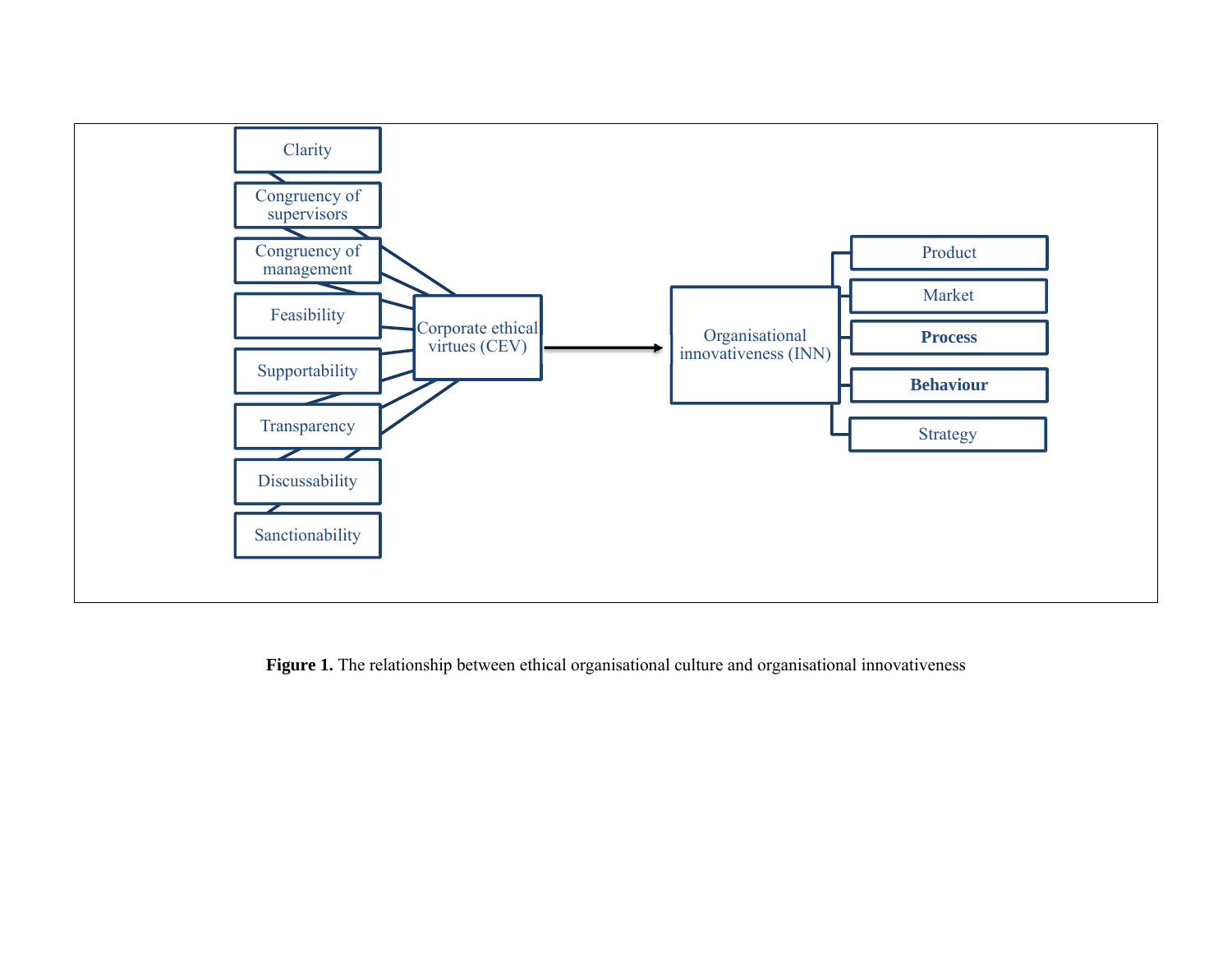

**Figure 2**. Results of regression analysis in the Lithuanian and Finnish public organisations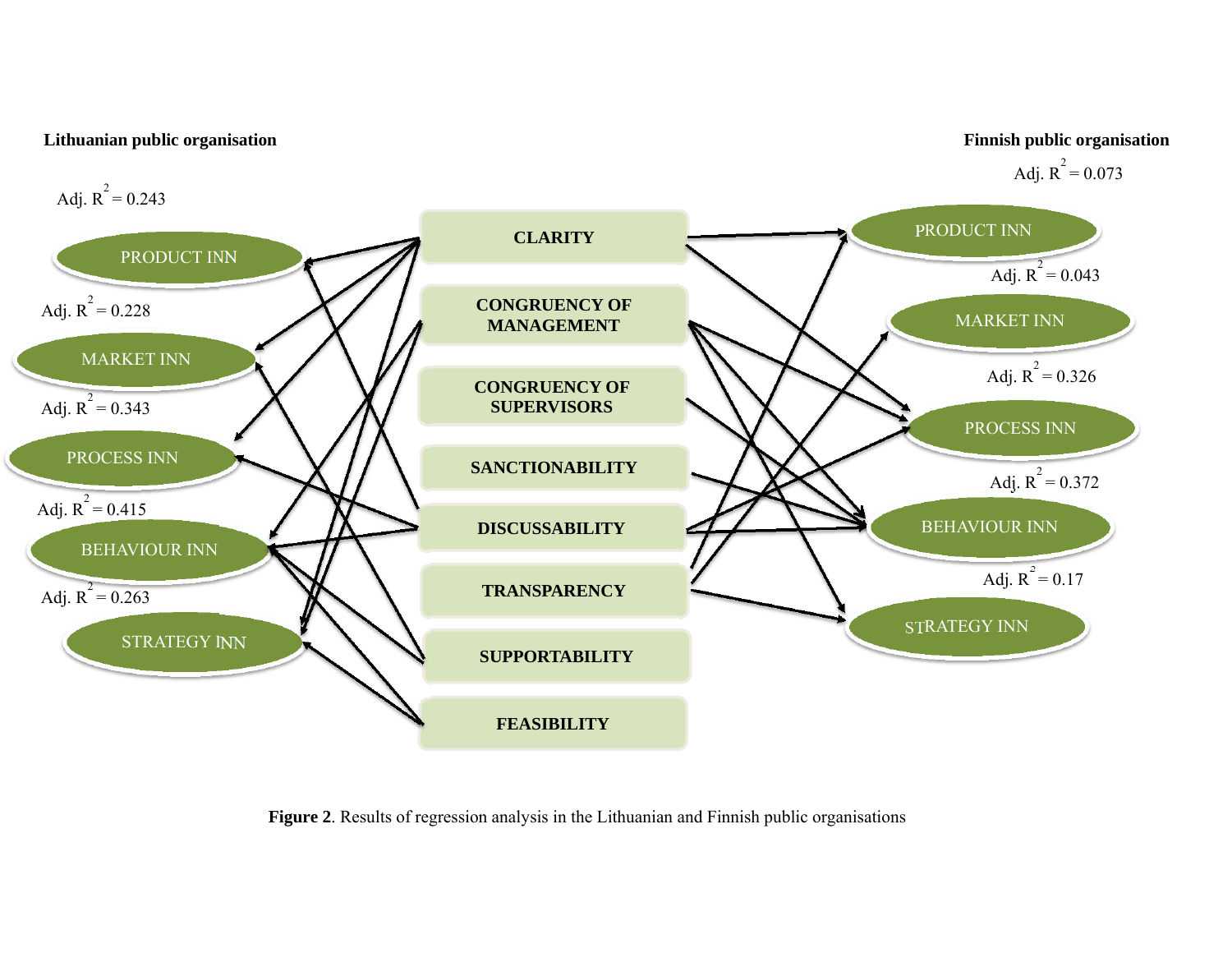**Table 1.** Finnish and Lithuanian sample characteristics

|                                                   | <b>Finnish sample</b> | Lithuanian sample |
|---------------------------------------------------|-----------------------|-------------------|
| The population                                    | 715                   | 1221              |
| Sample size                                       | 477                   | 757               |
| Response rate                                     | 67%                   | 62%               |
| Gender                                            |                       |                   |
| Female                                            | 60%                   | 85%               |
| Male                                              | 40%                   | 15%               |
| n.i.                                              | $0\%$                 | $0\%$             |
| Position*                                         |                       |                   |
| Employee                                          | 6%                    |                   |
| Expert/specialist                                 | 83%                   | 86%               |
| Administrative staff                              |                       | 10%               |
| Manager/supervisor                                | 11%                   | 3%                |
| n.i.                                              | 0%                    | $1\%$             |
| <b>Education</b>                                  |                       |                   |
| Academic degree                                   | 78%                   | 92%               |
| Work experience **                                |                       |                   |
| In current position/ organization (average years) | 13                    | 14                |
| Std. Deviation                                    | 9.78                  | 7.93              |
| Range                                             | 45                    | 41                |

\* "Employee" just in the Finnish sample, "Specialist" in the Lithuanian sample, "Expert/specialist" in the Finnish sample, "Administrative staff" just in the Lithuanian sample

\*\* "Position" in the Finnish sample; "Organization" in the Lithuanian sample.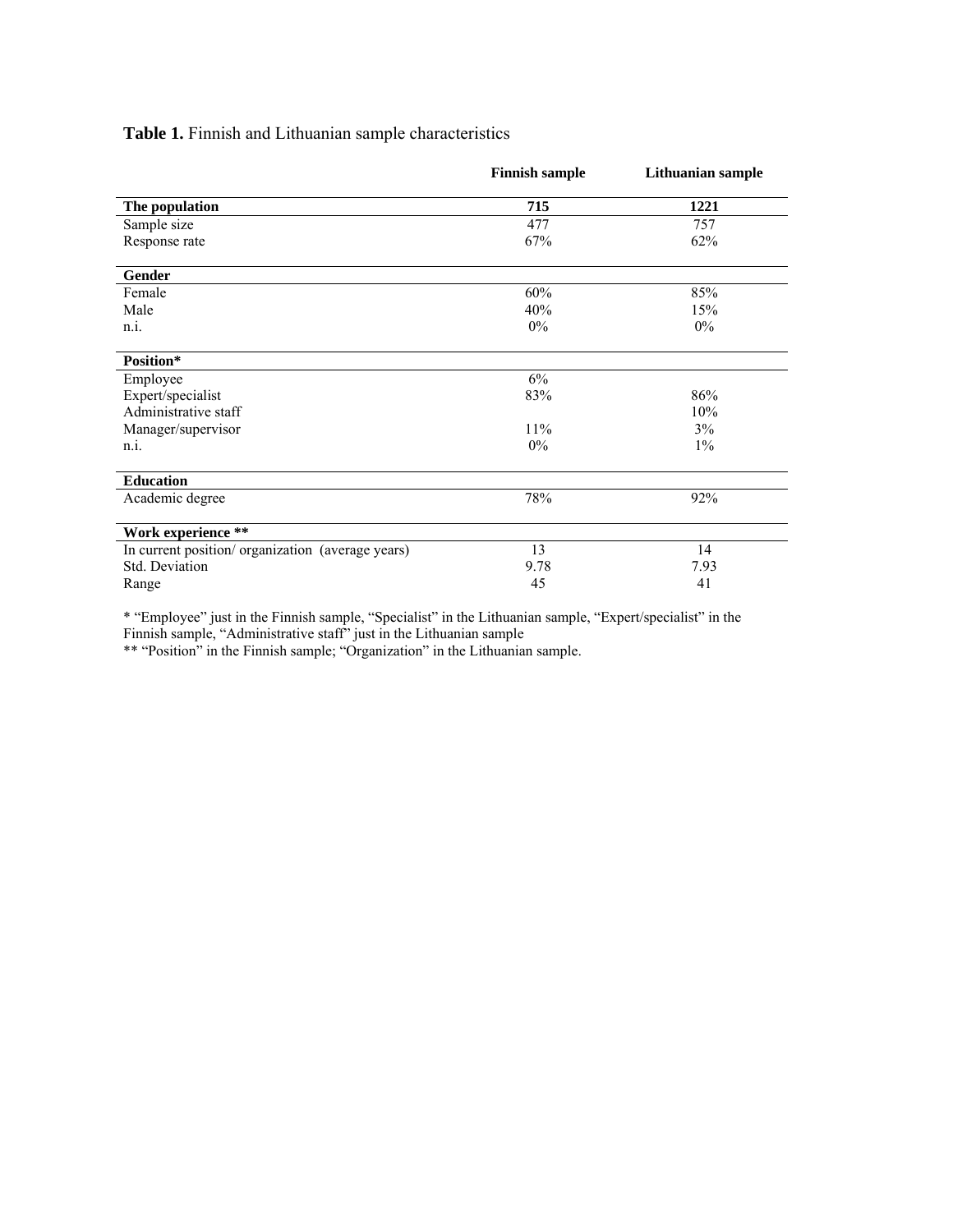| <b>Finnish sample</b>                |     |     |            |             |       | Lithuanian sample                     |     |     |            |             |       |            |
|--------------------------------------|-----|-----|------------|-------------|-------|---------------------------------------|-----|-----|------------|-------------|-------|------------|
|                                      |     |     |            |             | Std.  | Cronbach's                            |     |     |            |             | Std.  | Cronbach's |
| <b><i>Variables</i></b>              | N   | Min | <b>Max</b> | <b>Mean</b> | dev.  | $\alpha$                              | N   | Min | <b>Max</b> | <b>Mean</b> | dev.  | $\alpha$   |
| <b>Organisational innovativeness</b> |     |     |            |             |       |                                       |     |     |            |             |       |            |
| <b>PROD</b>                          | 477 | 1.5 | 7.0        | 4.3         | .919  | .72                                   | 472 | 1.0 | 7.0        | 4.9         | .936  | .77        |
| <b>MARK</b>                          | 477 | 1.0 | 5.5        | 3.5         | .745  | .47                                   | 497 | 1.0 | 7.0        | 5.0         | .948  | .42        |
| <b>BEHA</b>                          | 477 | 1.0 | 6.5        | 3.9         | 1.151 | .85                                   | 513 | 1.0 | 7.0        | 4.6         | 1.412 | .85        |
| <b>PROC</b>                          | 477 | 1.0 | 7.0        | 4.5         | .904  | .71                                   | 459 | 1.0 | 7.0        | 5.0         | 1.211 | .75        |
| <b>STRA</b>                          | 477 | 1.0 | 7.0        | 3.6         | .957  | .49                                   | 389 | 1.0 | 7.0        | 4.6         | 1.149 | .56        |
| ON, total                            | 477 | 1.8 | 6.5        | 3.9         | .702  | .87                                   | 291 | 1.0 | 6.7        | 4.9         | .927  | .90        |
|                                      |     |     |            |             |       | <b>Ethical organisational culture</b> |     |     |            |             |       |            |
| <b>CLAR</b>                          | 477 | 1.7 | 6.0        | 4.9         | .652  | .91                                   | 510 | 1.8 | 6.0        | 5.2         | .839  | .92        |
| <b>CONS</b>                          | 477 | 1.8 | 6.0        | 4.8         | .918  | .94                                   | 620 | 1.0 | 6.0        | 5.2         | 1.091 | .96        |
| <b>CONM</b>                          | 477 | 1.5 | 6.0        | 4.6         | .884  | .92                                   | 634 | 1.0 | 6.0        | 5.1         | 1.123 | .93        |
| <b>FEAS</b>                          | 477 | 1.0 | 6.0        | 4.8         | .782  | .82                                   | 695 | 1.0 | 6.0        | 4.7         | 1.191 | .84        |
| <b>SUPP</b>                          | 477 | 1.0 | 6.0        | 3.9         | .952  | .91                                   | 603 | 1.0 | 6.0        | 4.7         | 1.055 | .90        |
| <b>TRAN</b>                          | 477 | 1.6 | 6.0        | 3.9         | .751  | .84                                   | 341 | 1.0 | 6.0        | 4.3         | .957  | .86        |
| <b>DISC</b>                          | 477 | 1.7 | 6.0        | 4.2         | .871  | .94                                   | 432 | 1.0 | 6.0        | 4.6         | 1.055 | .94        |
| <b>SANC</b>                          | 477 | 1.4 | 6.0        | 4.1         | .814  | .90                                   | 387 | 1.0 | 6.0        | 4.4         | 1.078 | .91        |
| CEV, total                           | 477 | 2.2 | 5.9        | 4.3         | .634  | .97                                   | 248 | 1.9 | 5.9        | 4.5         | .827  | .98        |

## **Table 2.** Descriptive findings

**Organisational innovativeness:** PROD *product innovativeness*; MARK *market innovativeness*; BEHA *behavioural innovativeness*; PROC *process innovativeness*; STRA *strategy innovativeness*.

**Ethical organisational culture:** CLAR *clarity*; CONS *congruency of supervisors*; CONM *congruency of management*; FEAS *feasibility*; SUPP *supportability*; TRAN *transparency*; DISC *discussability*; SANC *sanctionability*.

*Results of independent samples T-test:* The average evaluations of all ON dimensions are statistically significantly different; the average evaluations of all ON also are statistically significantly different.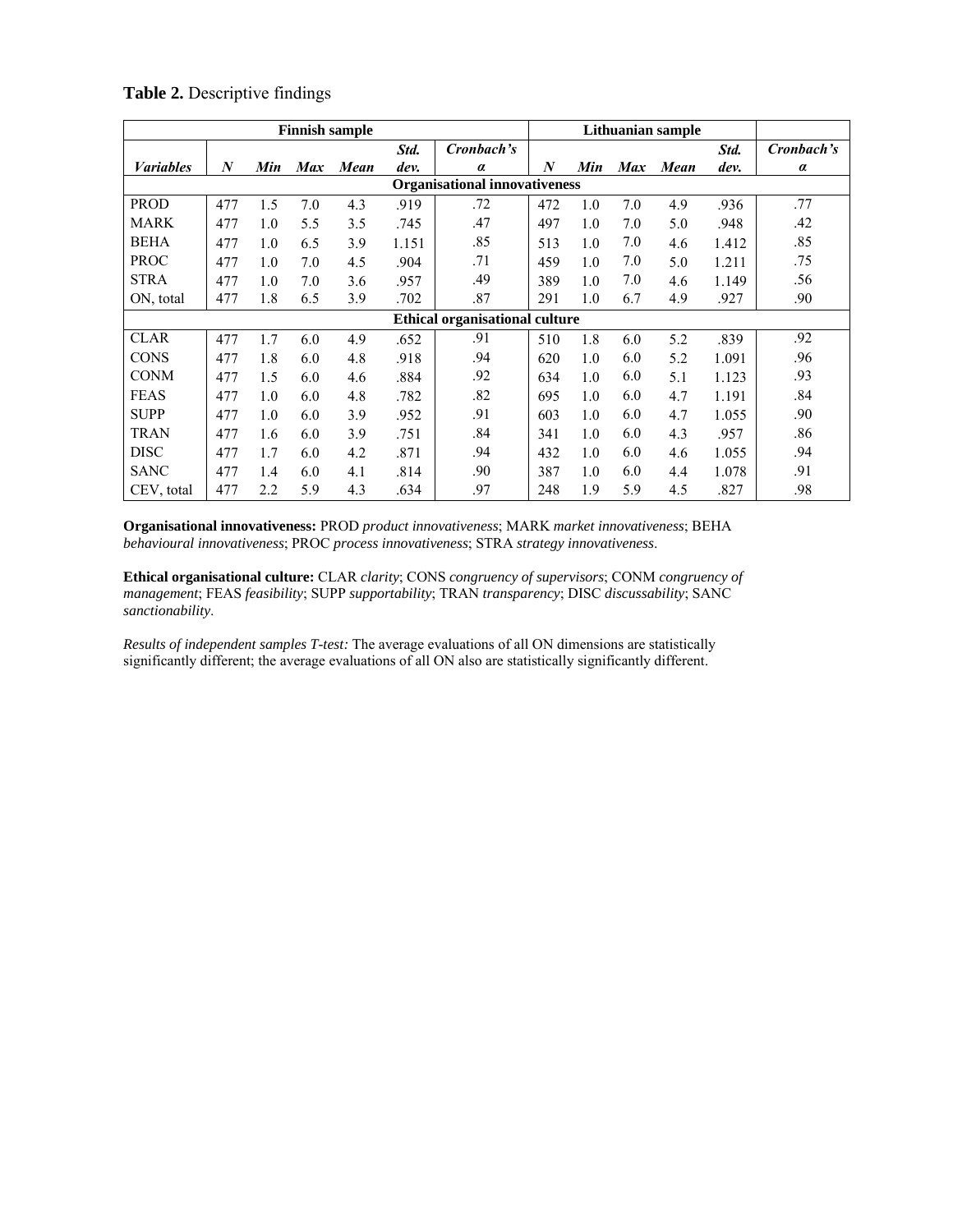|           |                           | <b>Innovativeness</b> |               |                  |                |                 |  |  |  |
|-----------|---------------------------|-----------------------|---------------|------------------|----------------|-----------------|--|--|--|
| Country   | <b>Virtues</b>            | Product               | <b>Market</b> | <b>Behaviour</b> | <b>Process</b> | <b>Strategy</b> |  |  |  |
| Finland   | Clarity                   | $.225**$              | $.167**$      | $.387**$         | $.406**$       | $.229**$        |  |  |  |
|           | Congruency of supervisors | $.200***$             | .080          | $.472***$        | $.370***$      | $.212***$       |  |  |  |
|           | Congruency of management  | $.230**$              | $.166**$      | $.531**$         | $.525**$       | $.398**$        |  |  |  |
|           | Feasibility               | .064                  | .040          | $.305**$         | $.250**$       | $.176***$       |  |  |  |
|           | Supportability            | $.216**$              | $.160**$      | .446**           | $.402**$       | $.297**$        |  |  |  |
|           | Transparency              | $.249**$              | $.211**$      | $.441**$         | $.405**$       | $.315**$        |  |  |  |
|           | Discussability            | $.202**$              | $.181**$      | $.559**$         | $.511**$       | $.310**$        |  |  |  |
|           | Sanctionability           | $.221**$              | $.196**$      | $.563**$         | $.472**$       | $.336**$        |  |  |  |
| Lithuania | Clarity                   | $.430**$              | $.446**$      | $.523**$         | $.553**$       | $.474**$        |  |  |  |
|           | Congruency of supervisors | $.323**$              | .289**        | $.433**$         | $.358**$       | 387**           |  |  |  |
|           | Congruency of management  | $.423**$              | $.426**$      | $.564**$         | $.490**$       | $.483**$        |  |  |  |
|           | Feasibility               | .047                  | $.167*$       | .100             | .056           | $.283**$        |  |  |  |
|           | Supportability            | $.415**$              | $.414**$      | $.574**$         | $.483**$       | $.415**$        |  |  |  |
|           | Transparency              | $.351**$              | $.293**$      | $.418**$         | $.407**$       | $.305**$        |  |  |  |
|           | Discussability            | $.433**$              | $.366**$      | $.571**$         | $.471**$       | $.398**$        |  |  |  |
|           | Sanctionability           | $.415**$              | $.333**$      | .552**           | $.479**$       | $.451**$        |  |  |  |

**Table 3.** Partial correlations with gender as a control variable

\*\*\* p<0.001, \*\* p<0.01, \*p<0.05